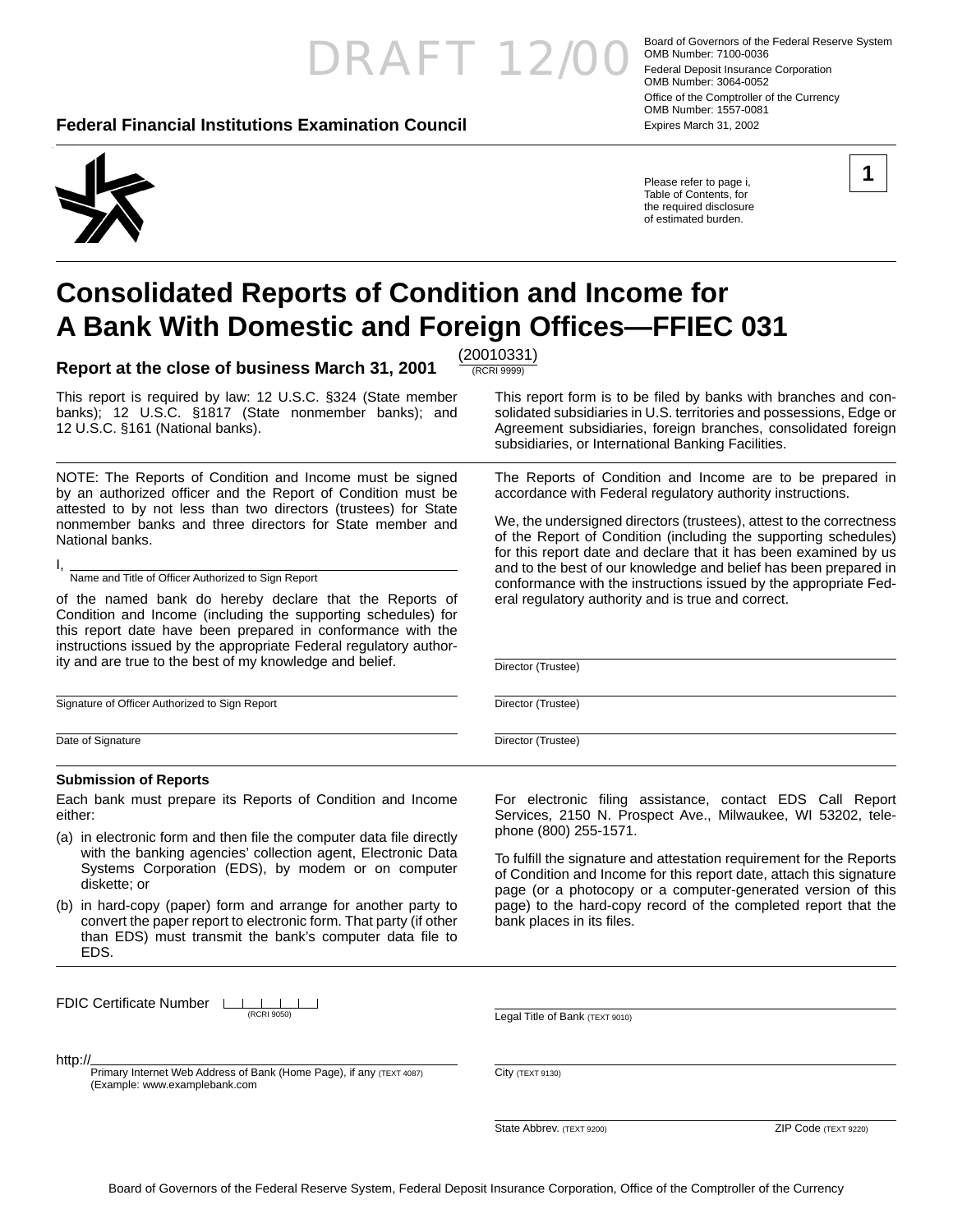#### Consolidated Reports of Condition and Income for A Bank With Domestic and Foreign Offices

#### **Table of Contents**

| <b>Signature Page</b>                                                                    | Cover |
|------------------------------------------------------------------------------------------|-------|
| <b>Report of Income</b>                                                                  |       |
| Schedule RI-Income StatementRI-1, 2, 3                                                   |       |
| Schedule RI-A-Changes in Equity Capital RI-4                                             |       |
| Schedule RI-B-Charge-offs and Recoveries on<br>Loans and Leases and Changes in Allowance |       |
| Schedule RI-D-Income from                                                                |       |
|                                                                                          |       |

#### **Report of Condition**

| Schedule RC-Balance Sheet  RC-1, 2   |  |
|--------------------------------------|--|
| Schedule RC-A-Cash and Balances Due  |  |
|                                      |  |
| Schedule RC-B-Securities  RC-3, 4, 5 |  |

#### **Disclosure of Estimated Burden**

The estimated average burden associated with this information collection is 35.5 hours per respondent and is estimated to vary from 14 to 500 hours per response, depending on individual circumstances. Burden estimates include the time for reviewing instructions, gathering and maintaining data in the required form, and completing the information collection, but exclude the time for compiling and maintaining business records in the normal course of a respondent's activities. A Federal agency may not conduct or sponsor, and an organization (or a person) is not required to respond to a collection of information, unless it displays a currently valid OMB control number. Comments concerning the accuracy of this burden estimate and suggestions for reducing this burden should be directed to the Office of Information and Regulatory Affairs, Office of Management and Budget, Washington, D.C. 20503, and to one of the following:

**Secretary** Board of Governors of the Federal Reserve System Washington, D.C. 20551

Legislative and Regulatory Analysis Division Office of the Comptroller of the Currency Washington, D.C. 20219

Assistant Executive Secretary Federal Deposit Insurance Corporation Washington, D.C. 20429

| Schedule RC-C-Loans and Lease Financing<br>Receivables:<br>Part II. Loans to Small Businesses and              |       |
|----------------------------------------------------------------------------------------------------------------|-------|
| Small Farms (to be completed for the<br>June report only; not included in the<br>forms for the September and   |       |
| Schedule RC-D-Trading Assets and Liabilities<br>(to be completed only by selected banks)RC-8                   |       |
| Schedule RC-E-Deposit Liabilities  RC-9, 10                                                                    |       |
|                                                                                                                |       |
| Schedule RC-G-Other Liabilities RC-11                                                                          |       |
| Schedule RC-H-Selected Balance Sheet Items                                                                     |       |
| Schedule RC-I-Assets and Liabilities of IBFs  RC-12                                                            |       |
| Schedule RC-K-Quarterly Averages  RC-13                                                                        |       |
| Schedule RC-L-Derivatives and<br>Off-Balance Sheet ItemsRC-14, 15                                              |       |
|                                                                                                                |       |
| Schedule RC-N-Past Due and Nonaccrual<br>Loans, Leases, and Other Assets RC-17, 18                             |       |
| Schedule RC-O-Other Data for Deposit<br>Insurance and FICO AssessmentsRC-19, 20                                |       |
| Schedule RC-R-Regulatory Capital  RC-21, 22,                                                                   | 23.24 |
| Schedule RC-S-Securitization and<br>Asset Sales Activities  RC-25, 26, 27, 28                                  |       |
| Schedule RC-T-Fiduciary and Related<br>Services (to be completed beginning<br>December 31, 2001) RC-29, 30, 31 |       |
| <b>Optional Narrative Statement Concerning</b><br>the Amounts Reported in the Reports                          |       |
| $\sim$ $\sim$ $\sim$                                                                                           |       |

Special Report **(to be completed by all banks)**

For information or assistance, National and State nonmember banks should contact the FDIC's Reports Analysis and Quality Control Section, 550 17th Street, NW, Washington, D.C. 20429, toll free on (800) 688-FDIC(3342), Monday through Friday between 8:00 a.m. and 5:00 p.m., Eastern time. State member banks should contact their Federal Reserve District Bank.

FFIEC 031 Page i

**2**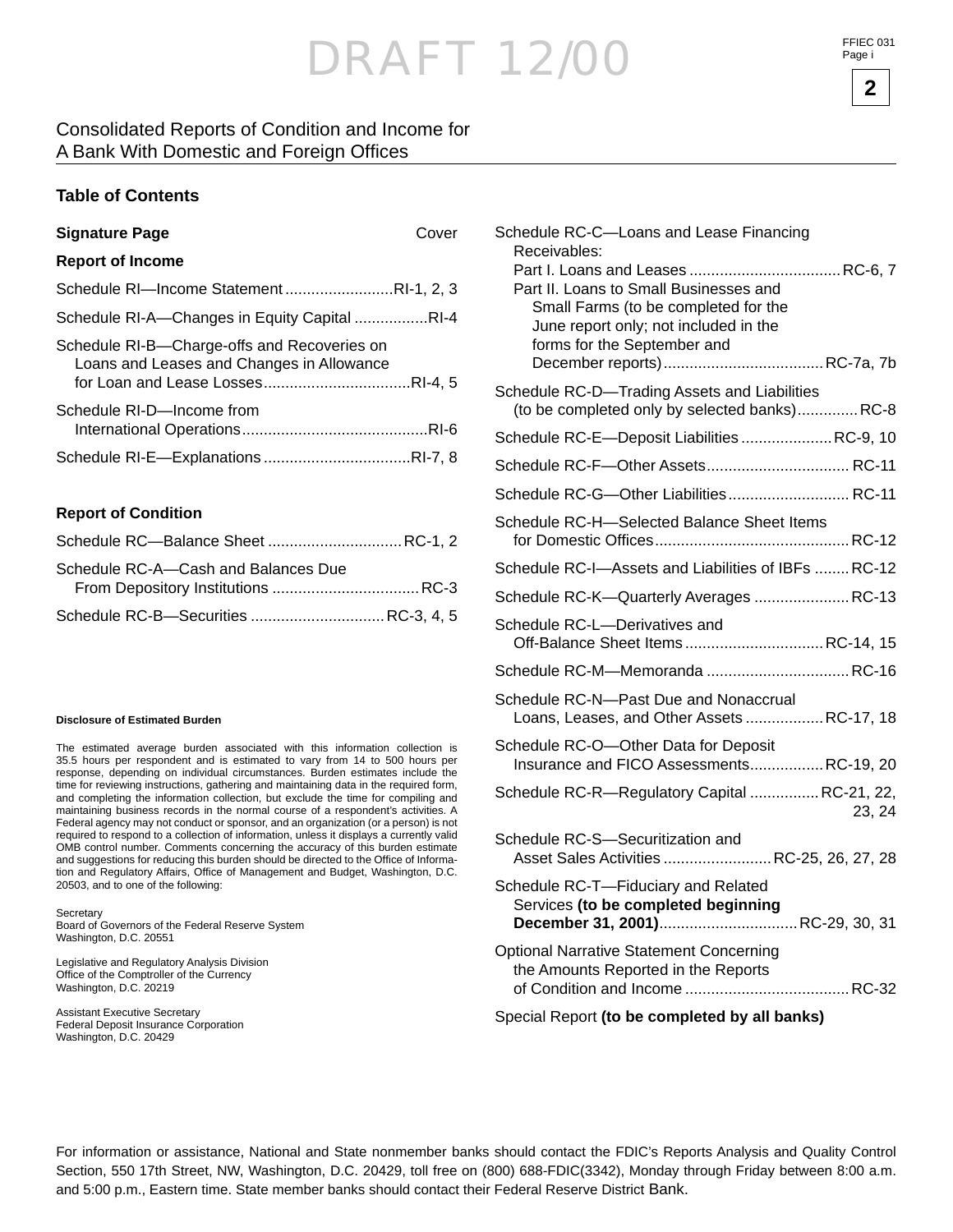# RAF 12

 $\overline{\mathsf{L}}$ egal Title of Bank  $\overline{\mathsf{3}}$ 

State Zip Code

 $\mathsf{L}% _{\mathcal{A}}^{\alpha}=\mathsf{L}_{\alpha}^{\alpha}$ 

 $\overline{a}$ 

 $\sqcup$ 

FDIC Certificate Number LILILI

#### Consolidated Report of Income for the period January 1, 2001 –March 31, 2001

**All Report of Income schedules are to be reported on a calendar year-to-date basis in thousands of dollars.**

#### Schedule RI—Income Statement

| Dollar Amounts in Thousands                                                                     | <b>RIAD</b> | Bil | Mil | Thou |               |
|-------------------------------------------------------------------------------------------------|-------------|-----|-----|------|---------------|
| 1. Interest income:                                                                             |             |     |     |      |               |
| a. Interest and fee income on loans:                                                            |             |     |     |      |               |
| (1) In domestic offices:                                                                        |             |     |     |      |               |
|                                                                                                 | 4011        |     |     |      | 1.a.(1)(a)    |
|                                                                                                 | 4024        |     |     |      | 1.a.(1)(b)    |
|                                                                                                 | 4012        |     |     |      | 1.a.(1)(c)    |
| (d) Loans to individuals for household, family, and other personal expenditures:                |             |     |     |      |               |
|                                                                                                 | B485        |     |     |      | 1.a.(1)(d)(1) |
| (2) Other (includes single payment, installment, all student loans, and revolving               |             |     |     |      |               |
|                                                                                                 | B486        |     |     |      | 1.a.(1)(d)(2) |
|                                                                                                 | 4056        |     |     |      | 1.a.(1)(e)    |
|                                                                                                 | <b>B487</b> |     |     |      | 1.a.(1)(f)    |
|                                                                                                 | 4059        |     |     |      | 1.a.(2)       |
| (3) Total interest and fee income on loans (sum of items 1.a.(1)(a) through 1.a.(2))            | 4010        |     |     |      | 1.a.(3)       |
|                                                                                                 | 4065        |     |     |      | 1.b.          |
|                                                                                                 | 4115        |     |     |      | 1.c.          |
| d. Interest and dividend income on securities:                                                  |             |     |     |      |               |
| (1) U.S. Treasury securities and U.S. Government agency obligations (excluding                  |             |     |     |      |               |
|                                                                                                 | B488        |     |     |      | 1.d.(1)       |
|                                                                                                 | <b>B489</b> |     |     |      | 1.d.(2)       |
| (3) All other securities (includes securities issued by states and political subdivisions       |             |     |     |      |               |
|                                                                                                 | 4060        |     |     |      | 1.d.(3)       |
|                                                                                                 | 4069        |     |     |      | 1.e.          |
| Interest income on federal funds sold and securities purchased under agreements to resell<br>f. | 4020        |     |     |      | 1.f.          |
|                                                                                                 | 4518        |     |     |      | 1.g.          |
|                                                                                                 | 4107        |     |     |      | 1.h.          |
| 2. Interest expense:                                                                            |             |     |     |      |               |
| a. Interest on deposits:                                                                        |             |     |     |      |               |
| (1) Interest on deposits in domestic offices:                                                   |             |     |     |      |               |
| (a) Transaction accounts (NOW accounts, ATS accounts, and telephone and                         |             |     |     |      |               |
|                                                                                                 | 4508        |     |     |      | 2.a.(1)(a)    |
| (b) Nontransaction accounts:                                                                    |             |     |     |      |               |
|                                                                                                 | 0093        |     |     |      | 2.a.(1)(b)(1) |
|                                                                                                 | A517        |     |     |      | 2.a.(1)(b)(2) |
|                                                                                                 | A518        |     |     |      | 2.a.(1)(b)(3) |
| (2) Interest on deposits in foreign offices, Edge and Agreement subsidiaries, and IBFs          | 4172        |     |     |      | 2.a.(2)       |
| b. Expense of federal funds purchased and securities sold under agreements to repurchase        | 4180        |     |     |      | 2.b.          |
|                                                                                                 | 4185        |     |     |      | 2.c.          |

<sup>&</sup>lt;sup>1</sup> Includes interest income on time certificates of deposit not held for trading.

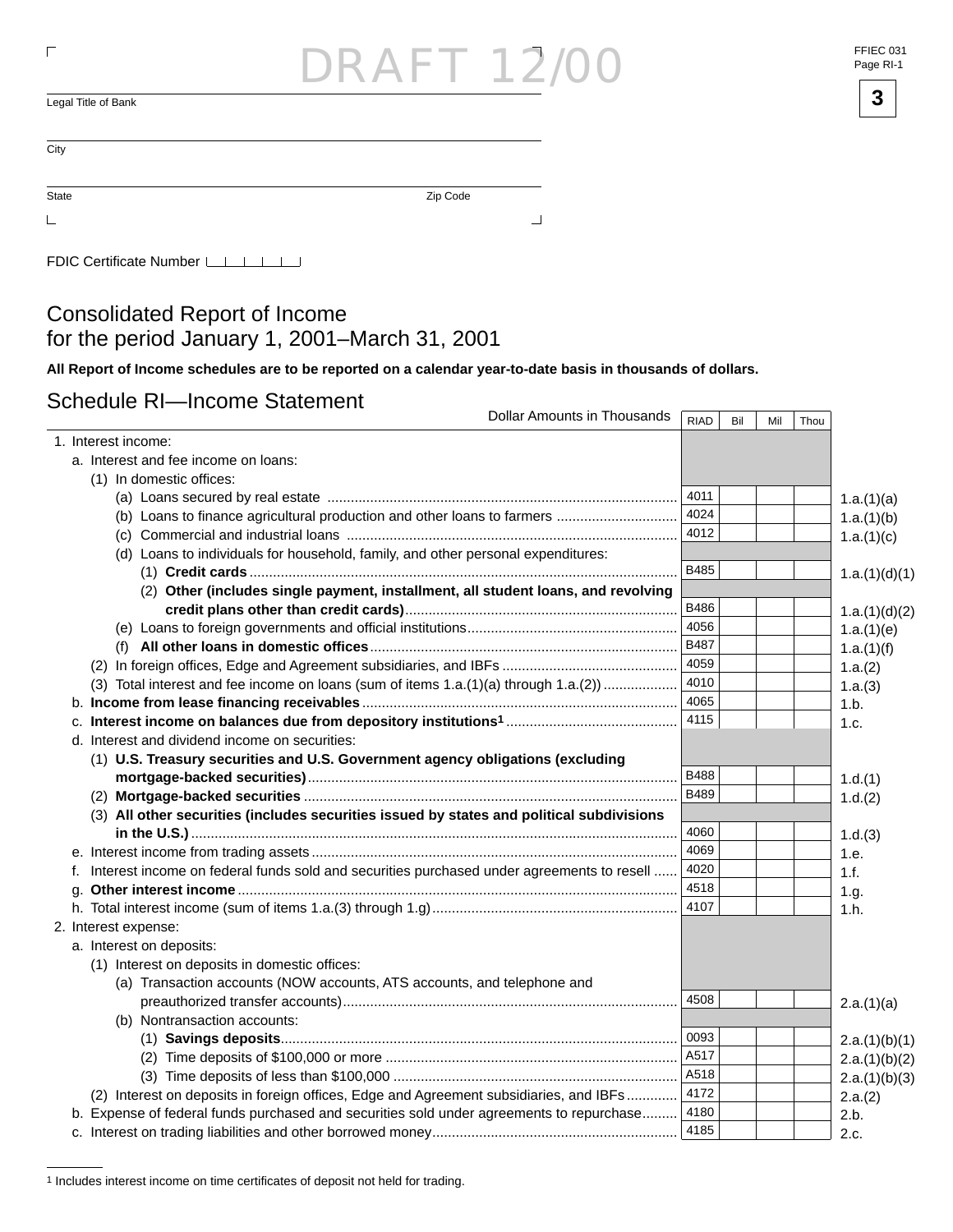### **<sup>4</sup>** Schedule RI—Continued

# DRAFT 12/00

|                                                                          |             | Year-to-date |     |      |      |      |
|--------------------------------------------------------------------------|-------------|--------------|-----|------|------|------|
| Dollar Amounts in Thousands                                              | <b>RIAD</b> | Bil          | Mil | Thou |      |      |
| 2. Interest expense (continued):                                         |             |              |     |      |      |      |
|                                                                          | 4200        |              |     |      | 2.d. |      |
|                                                                          | 4073        |              |     |      | 2.e. |      |
|                                                                          |             |              |     |      | 4074 | 3.   |
|                                                                          |             |              |     |      | 4230 | 4.   |
| 5. Noninterest income:                                                   |             |              |     |      |      |      |
|                                                                          | 4070        |              |     |      | 5.a. |      |
| b. Service charges on deposit accounts in domestic offices               | 4080        |              |     |      | 5.b. |      |
|                                                                          | A220        |              |     |      | 5.c. |      |
| d. Investment banking, advisory, brokerage, and underwriting fees        |             |              |     |      |      |      |
|                                                                          | B490        |              |     |      | 5.d. |      |
|                                                                          | B491        |              |     |      | 5.e. |      |
| f.                                                                       | B492        |              |     |      | 5.f. |      |
| a.                                                                       | B493        |              |     |      | 5.g. |      |
| h.                                                                       | <b>B494</b> |              |     |      | 5.h. |      |
| i.                                                                       | 5416        |              |     |      | 5.i. |      |
| Net gains (losses) on sales of other real estate owned                   | 5415        |              |     |      | 5.j. |      |
| Net gains (losses) on sales of other assets (excluding securities)<br>ĸ. | B496        |              |     |      | 5.k. |      |
| I.                                                                       | <b>B497</b> |              |     |      | 5.1. |      |
| m. Total noninterest income (sum of items 5.a through 5.l)               |             |              |     |      | 4079 | 5.m. |
| 6. a. Realized gains (losses) on held-to-maturity securities             |             |              |     |      | 3521 | 6.a. |
| b. Realized gains (losses) on available-for-sale securities              |             |              |     |      | 3196 | 6.b. |
| 7. Noninterest expense:                                                  |             |              |     |      |      |      |
|                                                                          | 4135        |              |     |      | 7.a. |      |
| b. Expenses of premises and fixed assets (net of rental income)          |             |              |     |      |      |      |
| (excluding salaries and employee benefits and mortgage interest)         | 4217        |              |     |      | 7.b. |      |
| c. Amortization expense of intangible assets (including goodwill)        | 4531        |              |     |      | 7.c. |      |
|                                                                          | 4092        |              |     |      | 7.d. |      |
| e. Total noninterest expense (sum of items 7.a through 7.d)              |             |              |     |      | 4093 | 7.e. |
| 8. Income (loss) before income taxes and extraordinary items and other   |             |              |     |      |      |      |
| adjustments (item 3 plus or minus items 4, 5.m, 6.a, 6.b, and 7.e)       |             |              |     |      | 4301 | 8.   |
|                                                                          |             |              |     |      | 4302 | 9.   |
| 10. Income (loss) before extraordinary items and other adjustments       |             |              |     |      |      |      |
|                                                                          |             |              |     |      | 4300 | 10.  |
| 11. Extraordinary items and other adjustments, net of income taxes*      |             |              |     |      | 4320 | 11.  |
|                                                                          |             |              |     |      | 4340 | 12.  |

<sup>\*</sup> Describe on Schedule RI-E—Explanations

<sup>1</sup> For banks required to complete Schedule RC-T, items 12 through 19, income from fiduciary activities reported in Schedule RI, item 5.a, must equal the amount reported in Schedule RC-T, item 19.

<sup>2</sup> For banks required to complete Schedule RI, Memorandum item 8, trading revenue reported in Schedule RI, item 5.c, must equal the sum of Memorandum items 8.a through 8.d.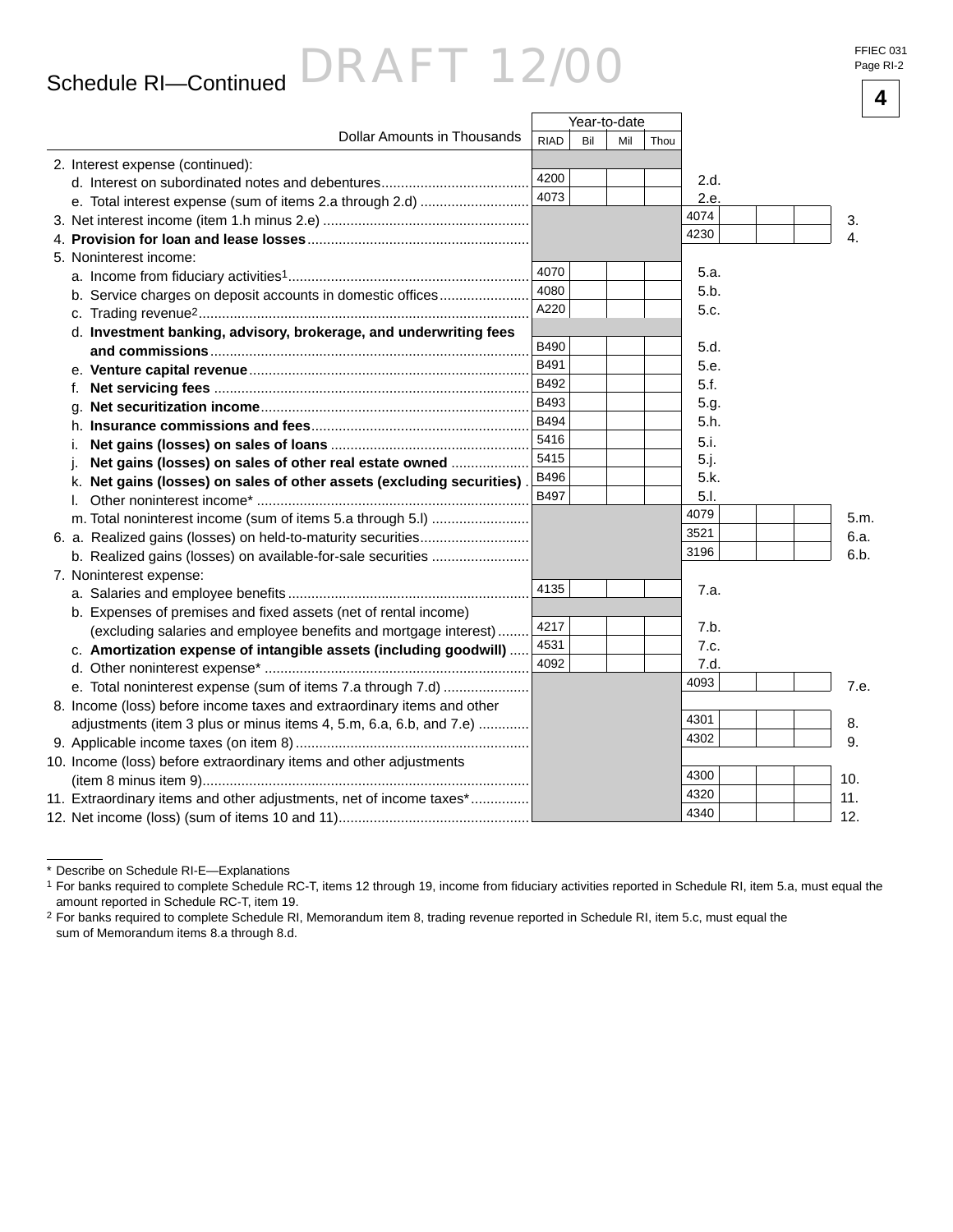### DRAFT 12/00 Legal Title of Bank **5**

#### Schedule RI—Continued

| Memoranda                                                                                                                           |             | Year-to-date |        |           |  |  |  |
|-------------------------------------------------------------------------------------------------------------------------------------|-------------|--------------|--------|-----------|--|--|--|
| <b>Dollar Amounts in Thousands</b>                                                                                                  | <b>RIAD</b> | Bil          | Mil    | Thou      |  |  |  |
| 1. Interest expense incurred to carry tax-exempt securities, loans, and leases acquired                                             |             |              |        |           |  |  |  |
| after August 7, 1986, that is not deductible for federal income tax purposes                                                        | 4513        |              |        |           |  |  |  |
| 2. Income from the sale and servicing of mutual funds and annuities in domestic offices                                             |             |              |        |           |  |  |  |
|                                                                                                                                     | 8431        |              |        |           |  |  |  |
| 3. Income on tax-exempt loans and leases to states and political subdivisions                                                       |             |              |        |           |  |  |  |
|                                                                                                                                     | 4313        |              |        |           |  |  |  |
| 4. Income on tax-exempt securities issued by states and political subdivisions in the U.S.                                          |             |              |        |           |  |  |  |
|                                                                                                                                     | 4507        |              |        |           |  |  |  |
| 5. Number of full-time equivalent employees at end of current period (round to nearest                                              |             |              | Number |           |  |  |  |
|                                                                                                                                     | 4150        |              |        |           |  |  |  |
| 6. Not applicable                                                                                                                   |             |              |        |           |  |  |  |
| 7. If the reporting bank has restated its balance sheet as a result of applying push down                                           | <b>CC</b>   | YY           | MМ     | <b>DD</b> |  |  |  |
|                                                                                                                                     | 9106        |              |        |           |  |  |  |
| reported average trading assets (Schedule RC-K, item 7) of \$2 million or more for any<br>quarter of the preceding calendar year.): | <b>RIAD</b> | Bil          | Mil    | Thou      |  |  |  |
|                                                                                                                                     | 8757        |              |        |           |  |  |  |
|                                                                                                                                     | 8758        |              |        |           |  |  |  |
|                                                                                                                                     | 8759        |              |        |           |  |  |  |
|                                                                                                                                     | 8760        |              |        |           |  |  |  |
|                                                                                                                                     |             |              |        |           |  |  |  |
| 9. Impact on income of derivatives held for purposes other than trading:                                                            | <b>RIAD</b> | Bil          | Mil    | Thou      |  |  |  |
|                                                                                                                                     | 8761        |              |        |           |  |  |  |
|                                                                                                                                     | 8762        |              |        |           |  |  |  |
|                                                                                                                                     | 8763        |              |        |           |  |  |  |
|                                                                                                                                     | A251        |              |        |           |  |  |  |
|                                                                                                                                     |             |              |        |           |  |  |  |
|                                                                                                                                     |             |              |        |           |  |  |  |
| 11. Does the reporting bank have a Subchapter S election in effect for federal income tax purposes                                  |             | <b>YES</b>   |        | NO        |  |  |  |



<sup>1</sup> For example, a bank acquired on June 1, 2001, would report 20010601.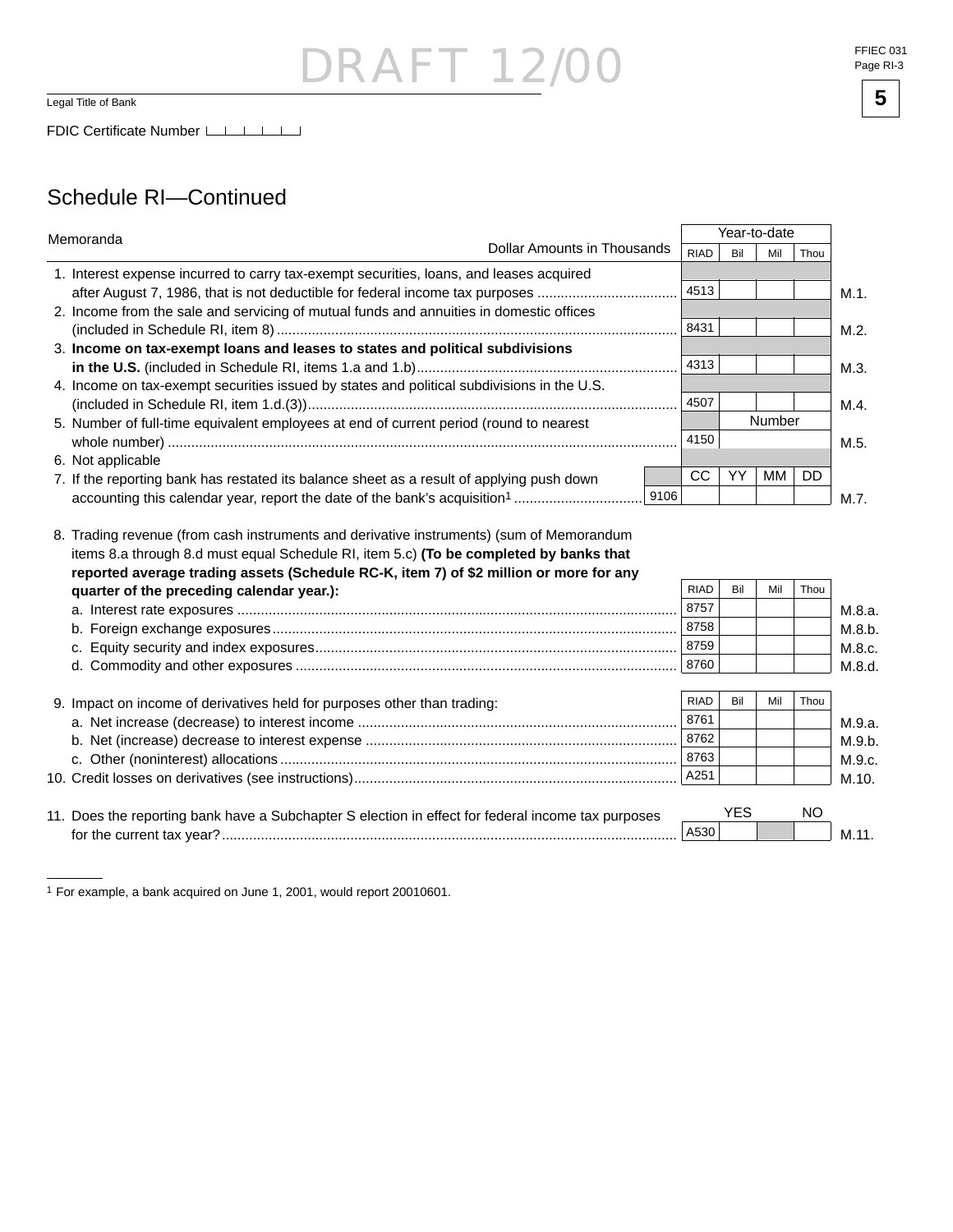FFIEC 031 Page RI-4

## **<sup>6</sup>** Schedule RI-A—Changes in Equity Capital

| Indicate decreases and losses in parentheses.                                                   |      |             |     |      |  |
|-------------------------------------------------------------------------------------------------|------|-------------|-----|------|--|
|                                                                                                 | RIAD | Bil         | Mil | Thou |  |
| 1. Total equity capital most recently reported for the December 31, 2000, Reports of Condition  |      |             |     |      |  |
|                                                                                                 |      | 3217        |     |      |  |
| 2. Restatements due to corrections of material accounting errors and changes in                 |      |             |     |      |  |
|                                                                                                 |      | <b>B507</b> |     |      |  |
| 3. Balance end of previous calendar year as restated (sum of items 1 and 2)                     |      | <b>B508</b> |     |      |  |
|                                                                                                 |      | 4340        |     |      |  |
| 5. Sale, conversion, acquisition, or retirement of capital stock, net (excluding treasury       |      |             |     |      |  |
|                                                                                                 |      | <b>B509</b> |     |      |  |
|                                                                                                 |      | <b>B510</b> |     |      |  |
|                                                                                                 |      | 4356        |     |      |  |
|                                                                                                 |      | 4470        |     |      |  |
|                                                                                                 |      | 4460        |     |      |  |
|                                                                                                 |      | <b>B511</b> |     |      |  |
| 11. Other transactions with parent holding company* (not included in items 5, 6, 8, or 9 above) |      | 4415        |     |      |  |
| 12. Total equity capital end of current period (sum of items 3 through 11) (must equal          |      |             |     |      |  |
|                                                                                                 |      | 3210        |     |      |  |

\* Describe on Schedule RI-E—Explanations.

<sup>1</sup> Includes changes in net unrealized holding gains (losses) on available-for-sale securities, changes in accumulated net gains (losses) on cash flow hedges, foreign currency translation adjustments, and changes in minimum pension liability adjustments.

### Schedule RI-B— Charge-offs and Recoveries on Loans and Leases and Changes in Allowance for Loan and Lease Losses

#### Part I. Charge-offs and Recoveries on Loans and Leases -

| <b>RIAD</b> | Bil | Mil         | <b>RIAD</b>               | Bil    | Mil                   | Thou |                          |
|-------------|-----|-------------|---------------------------|--------|-----------------------|------|--------------------------|
|             |     |             |                           |        |                       |      |                          |
|             |     |             |                           |        |                       |      |                          |
| 3582        |     |             | 3583                      |        |                       |      | 1.a.                     |
| 3584        |     |             | 3585                      |        |                       |      | 1.b.                     |
|             |     |             |                           |        |                       |      |                          |
|             |     |             |                           |        |                       |      |                          |
| 5411        |     |             | 5412                      |        |                       |      | 1.c.(1)                  |
| 5413        |     |             | 5414                      |        |                       |      | 1.c.(2)                  |
|             |     |             |                           |        |                       |      |                          |
| 3588        |     |             | 3589                      |        |                       |      | 1.d.                     |
| 3590        |     |             | 3591                      |        |                       |      | 1.e.                     |
| <b>B512</b> |     |             | B513                      |        |                       |      | 1.f.                     |
|             |     |             |                           |        |                       |      |                          |
| 4653        |     |             | 4663                      |        |                       |      | 2.a.                     |
| 4654        |     |             | 4664                      |        |                       |      | 2.b.                     |
| 4655        |     |             | 4665                      |        |                       |      | 3.                       |
|             |     |             |                           |        |                       |      |                          |
| 4645        |     |             | 4617                      |        |                       |      | 4.a.                     |
| 4646        |     |             | 4618                      |        |                       |      | 4.b.                     |
|             |     |             |                           |        |                       |      |                          |
|             |     |             |                           |        |                       |      |                          |
| <b>B514</b> |     |             | B515                      |        |                       |      | 5.a.                     |
|             |     |             |                           |        |                       |      |                          |
|             |     |             | <b>B517</b>               |        |                       |      | 5.b.                     |
|             |     | <b>B516</b> | (Column A)<br>Charge-offs | Thou I | Calendar year-to-date |      | (Column B)<br>Recoveries |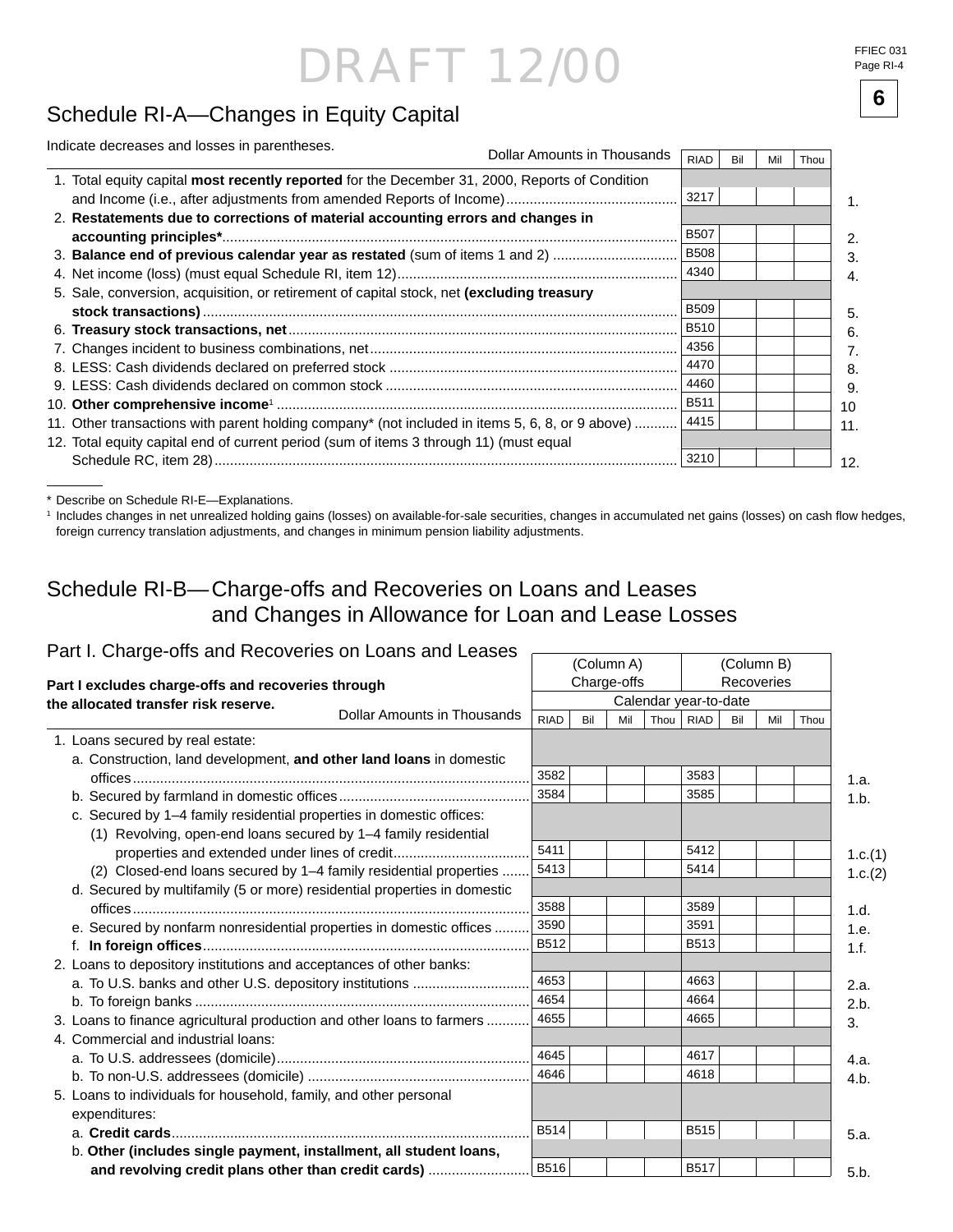### DRAFT 12 Legal Title of Bank **7**

#### Schedule RI-B—Continued

| Part I. Continued               |             |             | (Column A)            |      |            | (Column B) |     |      |      |  |  |  |  |  |
|---------------------------------|-------------|-------------|-----------------------|------|------------|------------|-----|------|------|--|--|--|--|--|
|                                 |             | Charge-offs |                       |      | Recoveries |            |     |      |      |  |  |  |  |  |
|                                 |             |             | Calendar year-to-date |      |            |            |     |      |      |  |  |  |  |  |
| Dollar Amounts in Thousands     | <b>RIAD</b> | Bil         | Mil                   | Thou | RIAD       | Bil        | Mil | Thou |      |  |  |  |  |  |
|                                 | 4643        |             |                       |      | 4627       |            |     |      | -6.  |  |  |  |  |  |
|                                 | 4644        |             |                       |      | 4628       |            |     |      |      |  |  |  |  |  |
| 8. Lease financing receivables: |             |             |                       |      |            |            |     |      |      |  |  |  |  |  |
|                                 | 4658        |             |                       |      | 4668       |            |     |      | 8.a. |  |  |  |  |  |
|                                 | 4659        |             |                       |      | 4669       |            |     |      | 8.b. |  |  |  |  |  |
|                                 | 4635        |             |                       |      | 4605       |            |     |      | 9.   |  |  |  |  |  |

|                                                                                                                                       |             |     | (Column A)  |      | (Column B)            |     |     |      |      |
|---------------------------------------------------------------------------------------------------------------------------------------|-------------|-----|-------------|------|-----------------------|-----|-----|------|------|
| Memoranda                                                                                                                             |             |     | Charge-offs |      | Recoveries            |     |     |      |      |
|                                                                                                                                       |             |     |             |      | Calendar year-to-date |     |     |      |      |
| Dollar Amounts in Thousands                                                                                                           | <b>RIAD</b> | Bil | Mil         | Thou | <b>RIAD</b>           | Bil | Mil | Thou |      |
| 1. Loans to finance commercial real estate, construction, and land<br>development activities (not secured by real estate) included in |             |     |             |      |                       |     |     |      |      |
|                                                                                                                                       | 5409        |     |             |      | 5410                  |     |     |      | M.1. |
| 2. Loans secured by real estate to non-U.S. addressees (domicile)                                                                     |             |     |             |      |                       |     |     |      |      |
| (included in Schedule RI-B, part I, item 1, above)                                                                                    | 4652        |     |             |      | 4662                  |     |     |      | M.2. |

#### Part II. Changes in Allowance for **Loan and Lease** Losses

| Dollar Amounts in Thousands                                                                          | <b>RIAD</b> | Bil | Mil | Thou |
|------------------------------------------------------------------------------------------------------|-------------|-----|-----|------|
| 1. Balance most recently reported for the December 31, 2000, Reports of Condition and Income         |             |     |     |      |
|                                                                                                      | <b>B522</b> |     |     |      |
|                                                                                                      | 4605        |     |     |      |
|                                                                                                      | 4635        |     |     |      |
|                                                                                                      | 4230        |     |     |      |
|                                                                                                      | 4815        |     |     |      |
| 6. Balance end of current period (sum of items 1 through 5) (must equal Schedule RC, item 4.c)  3123 |             |     |     |      |

<sup>\*</sup>Describe on Schedule RI-E—Explanations

FFIEC 031 Page RI-5

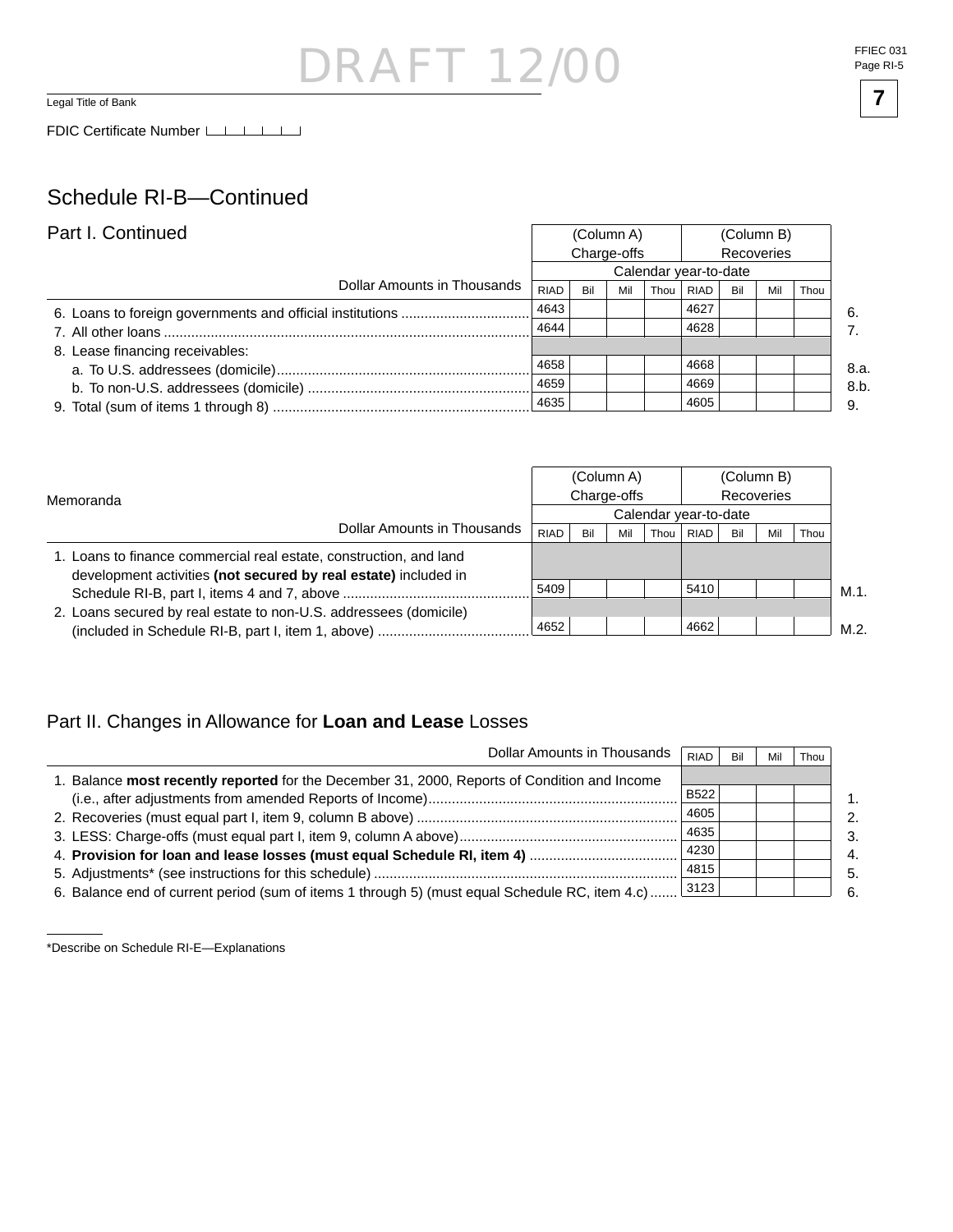## DRAFT 12/00 FFIEC 031

Page RI-6

### Schedule RI-D—Income from International Operations

**For all banks with foreign offi ces, Edge or Agreement subsidiaries, or IBFs where international operations account for more than 10 percent of total revenues, total assets, or net income.**

|                                                                                                |             |     | Year-to-date |      |      |
|------------------------------------------------------------------------------------------------|-------------|-----|--------------|------|------|
| Dollar Amounts in Thousands                                                                    | <b>RIAD</b> | Bil | Mil          | Thou |      |
| 1. Interest income and expense attributable to international operations:                       |             |     |              |      |      |
|                                                                                                | <b>B523</b> |     |              |      | 1.a. |
|                                                                                                | <b>B524</b> |     |              |      | 1.b  |
| 2. Net interest income attributable to international operations (item 1.a minus 1.b.)          | <b>B525</b> |     |              |      | 2.   |
| 3. Noninterest income and expense attributable to international operations:                    |             |     |              |      |      |
|                                                                                                | 4097        |     |              |      | 3.a. |
| b. Provision for loan and lease losses attributable to international operations                | 4235        |     |              |      | 3.b. |
|                                                                                                | 4239        |     |              |      | 3.c. |
| d. Net noninterest income (expense) attributable to international operations (item 3.a minus   |             |     |              |      |      |
|                                                                                                | 4843        |     |              |      | 3.d. |
| 4. Estimated pretax income attributable to international operations before capital allocation  |             |     |              |      |      |
|                                                                                                | 4844        |     |              |      | 4.   |
| 5. Adjustment to pretax income for internal allocations to international operations to reflect |             |     |              |      |      |
|                                                                                                | 4845        |     |              |      | 5.   |
| 6. Estimated pretax income attributable to international operations after capital allocation   |             |     |              |      |      |
|                                                                                                | 4846        |     |              |      | 6.   |
| 7. Income taxes attributable to income from international operations as estimated in item 6    | 4797        |     |              |      | 7.   |
| 8. Estimated net income attributable to international operations (item 6 minus 7)              | 4341        |     |              |      | 8.   |

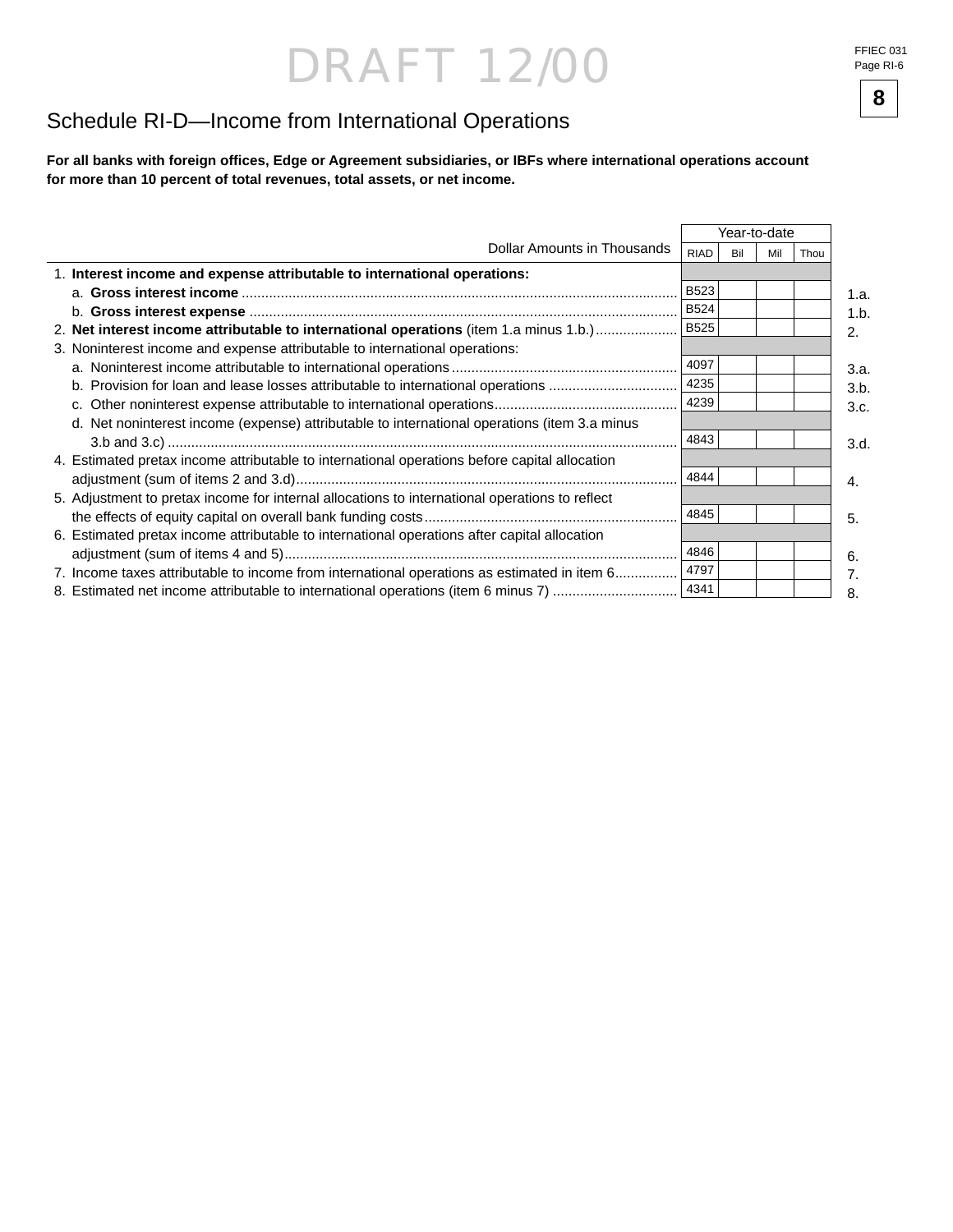DRAFT 12/00 FFIEC 031 Page RI-7



### Schedule RI-E—Explanations

#### **Schedule RI-E is to be completed each quarter on a calendar year-to-date basis.**

Detail all adjustments in Schedule RI-A and RI-B, all extraordinary items and other adjustments in Schedule RI, and all significant items of other noninterest income and other noninterest expense in Schedule RI. (See instructions for details.)

|    |                     |                                                                                                            |                             |             |     | Year-to-date |         |
|----|---------------------|------------------------------------------------------------------------------------------------------------|-----------------------------|-------------|-----|--------------|---------|
|    |                     |                                                                                                            | Dollar Amounts in Thousands | <b>RIAD</b> | Bil | Mil          | Thou    |
|    |                     | 1. Other noninterest income (from Schedule RI, item 5.I)                                                   |                             |             |     |              |         |
|    |                     | Itemize and describe amounts that exceed 1% of the sum of Schedule RI,                                     |                             |             |     |              |         |
|    |                     | items 1.h and 5.m:                                                                                         |                             |             |     |              |         |
| a. | TEXT<br>C013        | Income and fees from the printing and sale of checks                                                       |                             | C013        |     |              |         |
| b. | <b>TEXT</b><br>C014 | Earnings on/increase in value of cash surrender value of life insurance                                    |                             | C014        |     |              |         |
| c. | <b>TEXT</b><br>C016 | Income and fees from automated teller machines (ATMs)                                                      |                             | C016        |     |              |         |
| d. | <b>TEXT</b><br>4042 | Rent and other income from other real estate owned                                                         |                             | 4042        |     |              |         |
| е. | <b>TEXT</b><br>C015 | Safe deposit box rent                                                                                      |                             | C015        |     |              |         |
| f. | <b>TEXT</b><br>4461 |                                                                                                            |                             | 4461        |     |              |         |
| g. | <b>TEXT</b><br>4462 |                                                                                                            |                             | 4462        |     |              |         |
| h. | <b>TEXT</b><br>4463 |                                                                                                            |                             | 4463        |     |              |         |
|    |                     | 2. Other noninterest expense (from Schedule RI, item 7.d)                                                  |                             |             |     |              |         |
|    |                     | Itemize and describe amounts that exceed 1% of the sum of Schedule RI.                                     |                             |             |     |              |         |
|    |                     | items 1.h and 5.m:                                                                                         |                             |             |     |              |         |
| a. | TEXT<br>C017        | Data processing expenses                                                                                   |                             | C017        |     |              | 2.a.    |
| b. | <b>TEXT</b><br>0497 | Advertising and marketing expenses                                                                         |                             | 0497        |     |              |         |
| c. | <b>TEXT</b><br>4136 | Directors' fees                                                                                            |                             | 4136        |     |              |         |
| d. | <b>TEXT</b><br>C018 | Printing, stationery, and supplies                                                                         |                             | C018        |     |              |         |
| е. | <b>TEXT</b><br>8403 | Postage                                                                                                    |                             | 8403        |     |              |         |
| f. | TEXT<br>4141        | Legal fees and expenses                                                                                    |                             | 4141        |     |              |         |
| g. | <b>TEXT</b><br>4146 | FDIC deposit insurance assessments                                                                         |                             | 4146        |     |              |         |
| h. | <b>TEXT</b><br>4464 |                                                                                                            |                             | 4464        |     |              |         |
|    | <b>TEXT</b><br>4467 |                                                                                                            |                             | 4467        |     |              |         |
|    | <b>TEXT</b><br>4468 |                                                                                                            |                             | 4468        |     |              |         |
|    |                     | 3. Extraordinary items and other adjustments and applicable income tax effect (from Schedule RI,           |                             |             |     |              |         |
|    |                     | item 11) (itemize and describe all extraordinary items and other adjustments):                             |                             |             |     |              |         |
|    | a. (1)              | TEXT<br>6373<br>Effect of adopting FAS 133, "Accounting for Derivative Instruments and Hedging Activities" |                             | 6373        |     |              | 3.a.(1) |
|    |                     | 4486<br>(2) Applicable income tax effect                                                                   |                             |             |     |              |         |
|    | b. (1)              | TEXT<br>4487                                                                                               |                             | 4487        |     |              |         |
|    | (2)                 | 4488<br>Applicable income tax effect                                                                       |                             |             |     |              |         |
|    | c. $(1)$            | 4489                                                                                                       |                             | 4489        |     |              |         |
|    |                     | 4491<br>(2) Applicable income tax effect                                                                   |                             |             |     |              |         |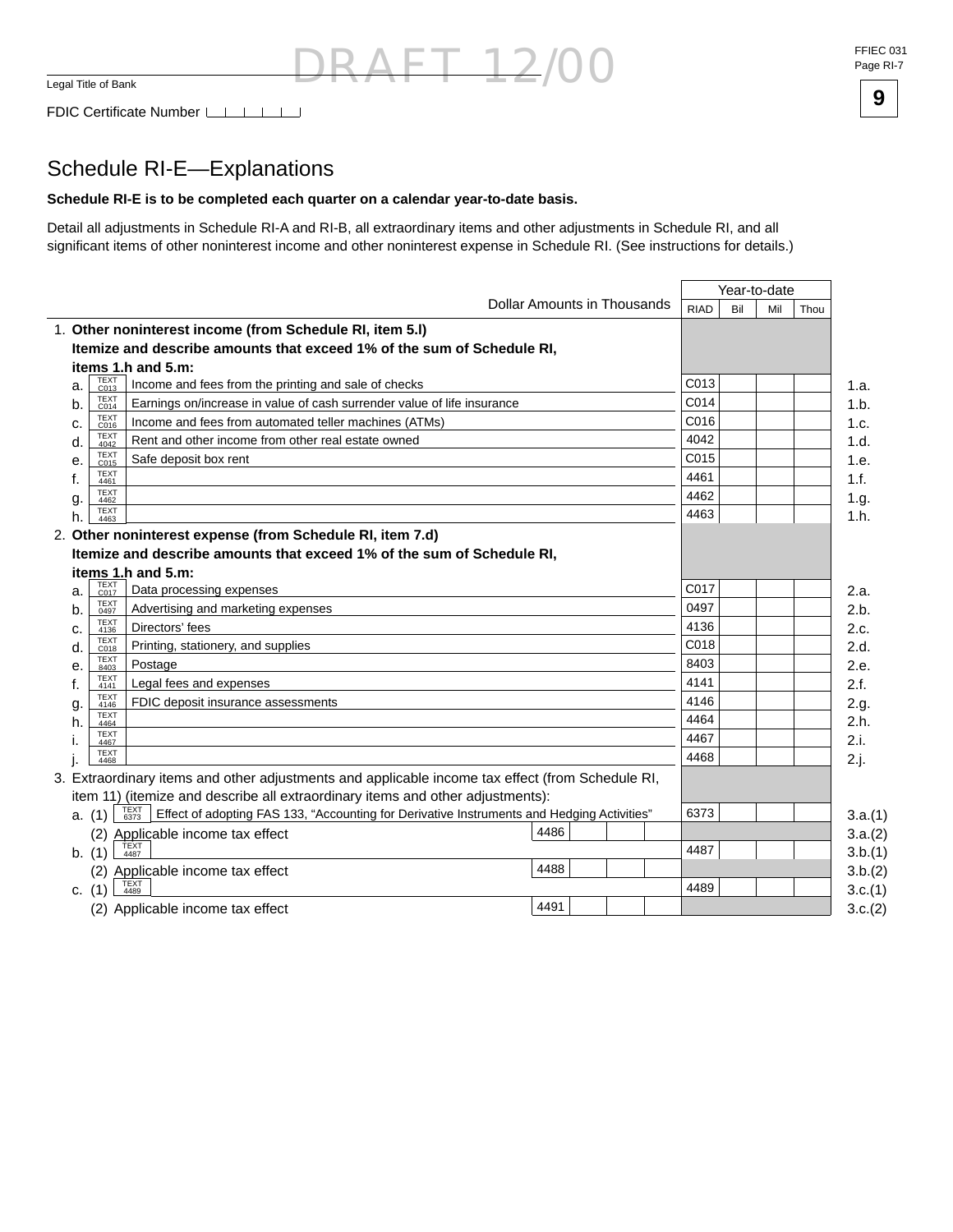# DRAFT 12/00 FFIEC 031

**10**

### Schedule RI-E—Continued

|                                                                                                                                                                                                                                    |             |     | Year-to-date |      |
|------------------------------------------------------------------------------------------------------------------------------------------------------------------------------------------------------------------------------------|-------------|-----|--------------|------|
| Dollar Amounts in Thousands                                                                                                                                                                                                        | <b>RIAD</b> | Bil | Mil          | Thou |
| 4. Restatements due to corrections of material accounting errors and changes in accounting                                                                                                                                         |             |     |              |      |
| principles from prior years (from Schedule RI-A, item 2) (itemize and describe all restatements):                                                                                                                                  |             |     |              |      |
| TEXT<br>B526<br>a.                                                                                                                                                                                                                 | <b>B526</b> |     |              |      |
| <b>TEXT</b><br>b.<br><b>B527</b>                                                                                                                                                                                                   | <b>B527</b> |     |              |      |
| 5. Other transactions with parent holding company (from Schedule RI-A, item 11)                                                                                                                                                    |             |     |              |      |
| (itemize and describe all such transactions):                                                                                                                                                                                      |             |     |              |      |
| <b>TEXT</b><br>a.<br>4498                                                                                                                                                                                                          | 4498        |     |              |      |
| <b>TEXT</b><br>b.<br>4499                                                                                                                                                                                                          | 4499        |     |              |      |
| 6. Adjustments to allowance for loan and lease losses (from Schedule RI-B, part II, item 5)                                                                                                                                        |             |     |              |      |
| (itemize and describe all adjustments):                                                                                                                                                                                            |             |     |              |      |
| <b>TEXT</b><br>a.<br>4521                                                                                                                                                                                                          | 4521        |     |              |      |
| <b>TEXT</b><br>b.<br>4522                                                                                                                                                                                                          | 4522        |     |              |      |
| $\bullet$ d le alle la stronger de la stronger de la stronger de la stronger de la stronger de la stronger de la stronger de la stronger de la stronger de la stronger de la stronger de la stronger de la stronger de la stronger |             |     |              |      |

7. Other explanations (the space below is provided for the bank to briefly describe, at its option, any other significant items affecting the Report of Income):

No comment Lo (RIAD 4769)

 Other explanations (please type or print clearly): (TEXT 4769)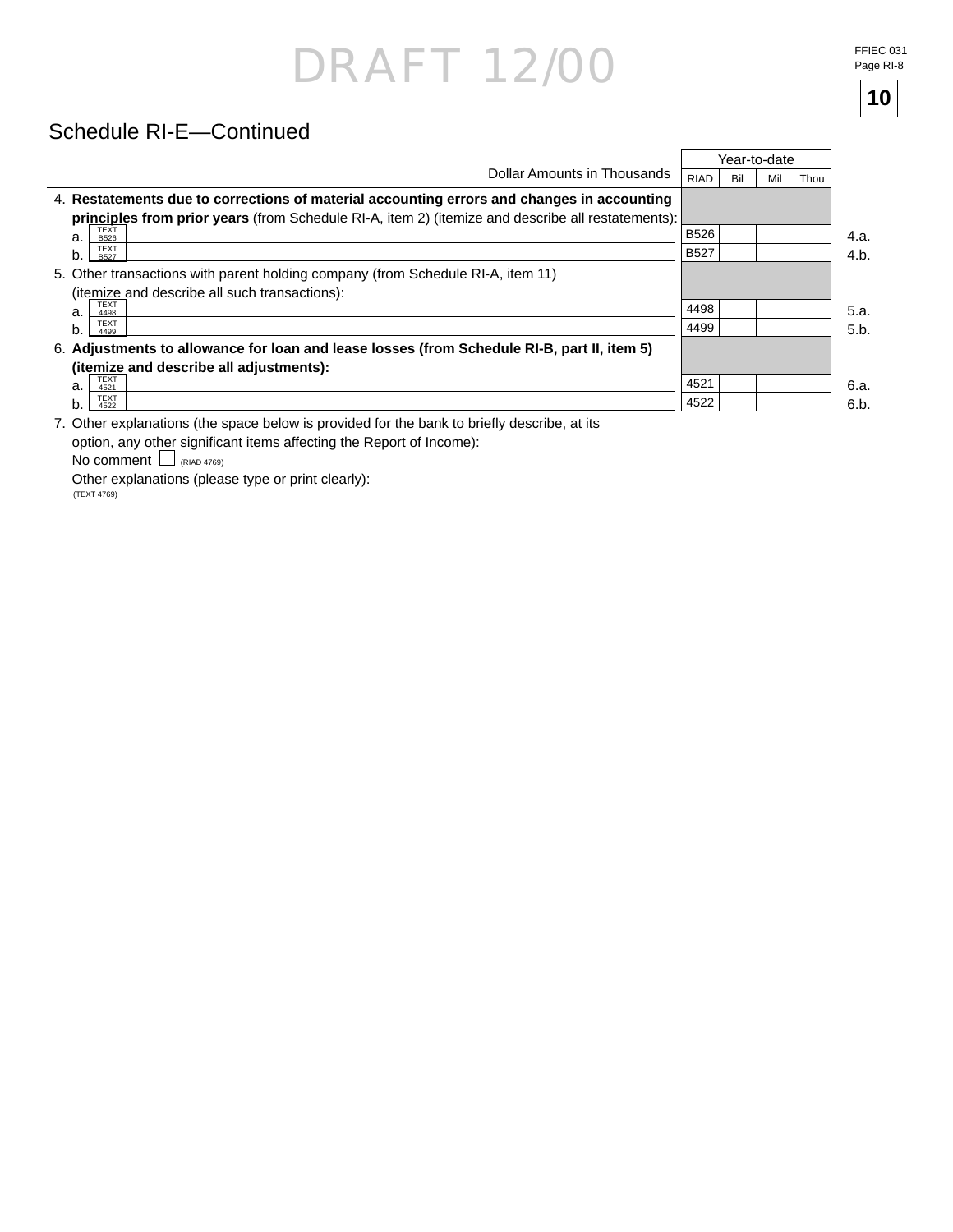| ┍                         | <b>DRAFT 12/00</b> | FFIEC (<br>Page R |
|---------------------------|--------------------|-------------------|
| Legal Title of Bank       |                    | 11                |
| City                      |                    |                   |
| State                     | Zip Code           |                   |
| └                         | -                  |                   |
| FDIC Certificate Number L |                    |                   |

### Consolidated Report of Condition for Insured Commercial and State-Chartered Savings Banks for March 31, 2001

All schedules are to be reported in thousands of dollars. Unless otherwise indicated, report the amount outstanding as of the last business day of the quarter.

#### Schedule RC—Balance Sheet

|                                                                                             | Dollar Amounts in Thousands |  | <b>RCFD</b> | Bil | Mil | Thou |       |
|---------------------------------------------------------------------------------------------|-----------------------------|--|-------------|-----|-----|------|-------|
| ASSETS                                                                                      |                             |  |             |     |     |      |       |
| 1. Cash and balances due from depository institutions (from Schedule RC-A):                 |                             |  |             |     |     |      |       |
|                                                                                             |                             |  | 0081        |     |     |      | 1.a.  |
|                                                                                             |                             |  | 0071        |     |     |      | 1.b.  |
| 2. Securities:                                                                              |                             |  |             |     |     |      |       |
|                                                                                             |                             |  | 1754        |     |     |      | 2.a.  |
|                                                                                             |                             |  | 1773        |     |     |      | 2.b.  |
|                                                                                             |                             |  | 1350        |     |     |      | 3.    |
| 4. Loans and lease financing receivables (from Schedule RC-C):                              |                             |  |             |     |     |      |       |
|                                                                                             |                             |  | 5369        |     |     |      | 4.a.  |
|                                                                                             |                             |  |             |     |     |      | 4.b.  |
|                                                                                             |                             |  |             |     |     |      | 4.c.  |
| d. Loans and leases, net of unearned income and allowance (item 4.b minus 4.c)              |                             |  | <b>B529</b> |     |     |      | 4.d.  |
|                                                                                             |                             |  | 3545        |     |     |      | 5.    |
|                                                                                             |                             |  | 2145        |     |     |      | 6.    |
|                                                                                             |                             |  | 2150        |     |     |      | 7.    |
| 8. Investments in unconsolidated subsidiaries and associated companies (from Schedule RC-M) |                             |  | 2130        |     |     |      | 8.    |
|                                                                                             |                             |  | 2155        |     |     |      | 9.    |
| 10. Intangible assets:                                                                      |                             |  |             |     |     |      |       |
|                                                                                             |                             |  | 3163        |     |     |      | 10.a. |
|                                                                                             |                             |  | 0426        |     |     |      | 10.b. |
|                                                                                             |                             |  | 2160        |     |     |      | 11.   |
|                                                                                             |                             |  | 2170        |     |     |      | 12.   |

 $\overline{a}$ 



<sup>1</sup> Includes cash items in process of collection and unposted debits.

<sup>&</sup>lt;sup>2</sup> Includes time certificates of deposit not held for trading.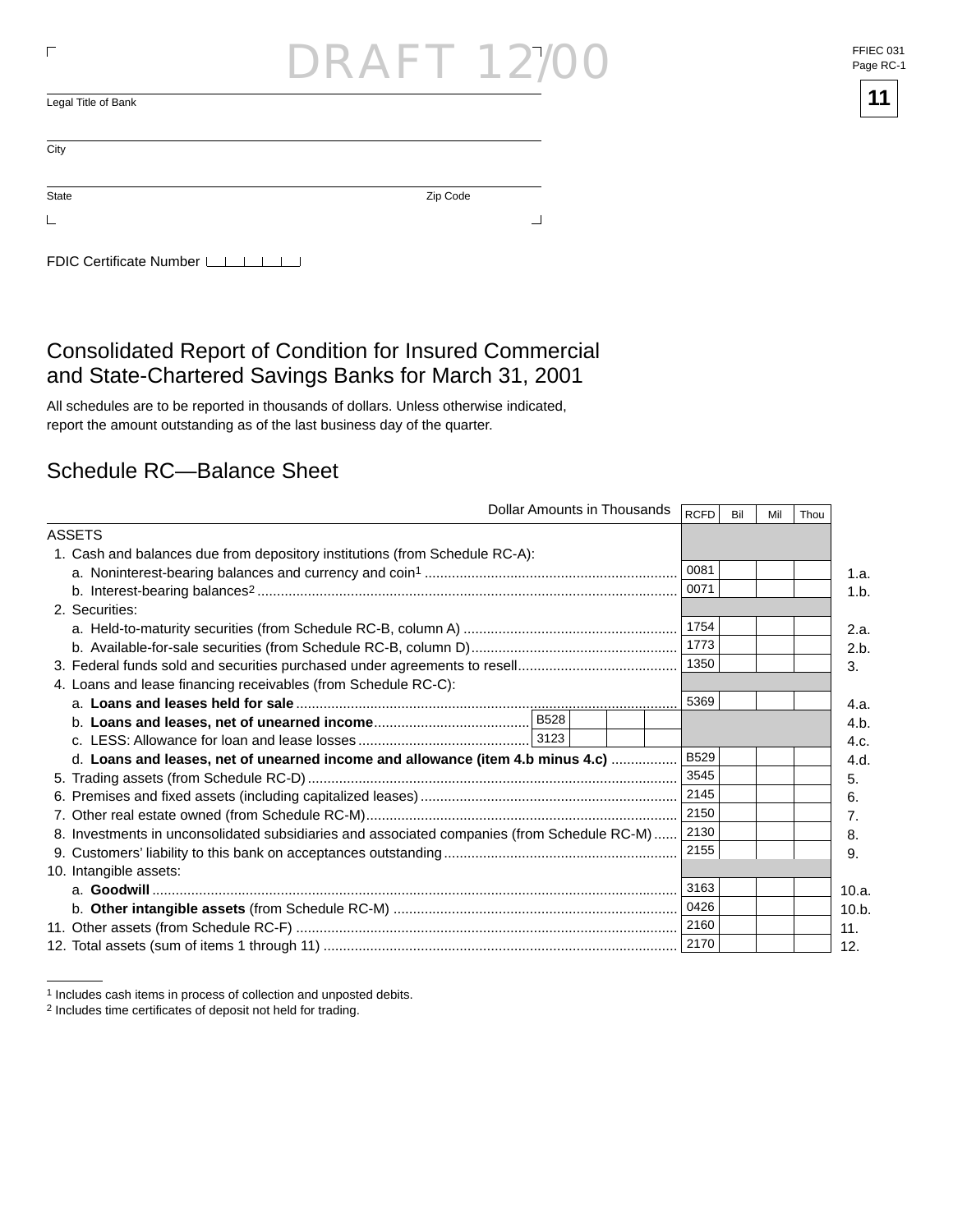#### Schedule RC—Continued **12**

| FFIEC 031 |           |
|-----------|-----------|
|           | Page RC-2 |

|                                                                                |           | Dollar Amounts in Thousands |             | Bil | Mil | Thou |          |
|--------------------------------------------------------------------------------|-----------|-----------------------------|-------------|-----|-----|------|----------|
| <b>LIABILITIES</b>                                                             |           |                             |             |     |     |      |          |
| 13. Deposits:                                                                  |           |                             |             |     |     |      |          |
| a. In domestic offices (sum of totals of columns A and C from Schedule RC-E,   |           |                             | <b>RCON</b> |     |     |      |          |
|                                                                                |           |                             | 2200        |     |     |      | 13.a.    |
|                                                                                |           |                             |             |     |     |      | 13.a.(1) |
|                                                                                | RCON 6636 |                             |             |     |     |      | 13.a.(2) |
| b. In foreign offices, Edge and Agreement subsidiaries, and IBFs               |           |                             | <b>RCFN</b> |     |     |      |          |
|                                                                                |           |                             | 2200        |     |     |      | 13.b.    |
|                                                                                |           |                             |             |     |     |      | 13.b.(1) |
|                                                                                |           |                             | <b>RCFD</b> |     |     |      | 13.b.(2) |
| 14. Federal funds purchased and securities sold under agreements to repurchase |           |                             | 2800        |     |     |      | 14.      |
|                                                                                |           |                             | 3548        |     |     |      | 15.      |
| 16. Other borrowed money (includes mortgage indebtedness and obligations under |           |                             |             |     |     |      |          |
|                                                                                |           |                             | 3190        |     |     |      | 16.      |
| 17. Not applicable                                                             |           |                             |             |     |     |      |          |
|                                                                                |           |                             | 2920        |     |     |      | 18.      |
|                                                                                |           |                             | 3200        |     |     |      | 19.      |
|                                                                                |           |                             |             |     |     |      | 20.      |
|                                                                                |           |                             | 2948        |     |     |      | 21.      |
|                                                                                |           |                             | 3000        |     |     |      | 22.      |
| <b>EQUITY CAPITAL</b>                                                          |           |                             |             |     |     |      |          |
|                                                                                |           |                             | 3838        |     |     |      | 23.      |
|                                                                                |           |                             | 3230        |     |     |      | 24.      |
|                                                                                |           |                             | 3839        |     |     |      | 25.      |
|                                                                                |           |                             | 3632        |     |     |      | 26.a.    |
|                                                                                |           |                             | <b>B530</b> |     |     |      | 26.b.    |
|                                                                                |           |                             |             |     |     |      | 27.      |
|                                                                                |           |                             | 3210        |     |     |      | 28.      |
|                                                                                |           |                             | 3300        |     |     |      | 29.      |

#### Memorandum

#### **To be reported with the March Report of Condition.**

| 1. Indicate in the box at the right the number of the statement below that best describes the |        |        |        |
|-----------------------------------------------------------------------------------------------|--------|--------|--------|
| most comprehensive level of auditing work performed for the bank by independent external      | RCFD I | Number |        |
| auditors as of any date during 2000                                                           | 6724   |        | – M. . |
|                                                                                               |        |        |        |

- 1 = Independent audit of the bank conducted in accordance with generally accepted auditing standards by a certified public accounting firm which submits a report on the bank
- 2 = Independent audit of the bank's parent holding company conducted in accordance with generally accepted auditing standards by a certified public accounting firm which submits a report on the consolidated holding company (but not on the bank separately)
- **3 = Attestation on bank management's assertion on the effectiveness of the bank's internal control over fi nancial reporting by a certifi ed public accounting fi rm**
- 4 = Directors' examination of the bank conducted in accordance with generally accepted auditing standards by a certified public accounting firm (may be required by state chartering authority)
- 5 = Directors' examination of the bank performed by other external auditors (may be required by state chartering authority)
- $6$  = Review of the bank's financial statements by external auditors
- $7 =$  Compilation of the bank's financial statements by external auditors
- 8 = Other audit procedures (excluding tax preparation work)
- $9 = No$  external audit work

<sup>1</sup> Includes total demand deposits and noninterest-bearing time and savings deposits.

<sup>2</sup> Includes limited-life preferred stock and related surplus.

<sup>3</sup> Includes net unrealized holding gains (losses) on available-for-sale securities, accumulated net gains (losses) on cash flow hedges, cumulative foreign currency translation adjustments, and minimum pension liability adjustments.

<sup>4</sup> Includes treasury stock and unearned Employee Stock Ownership Plan shares.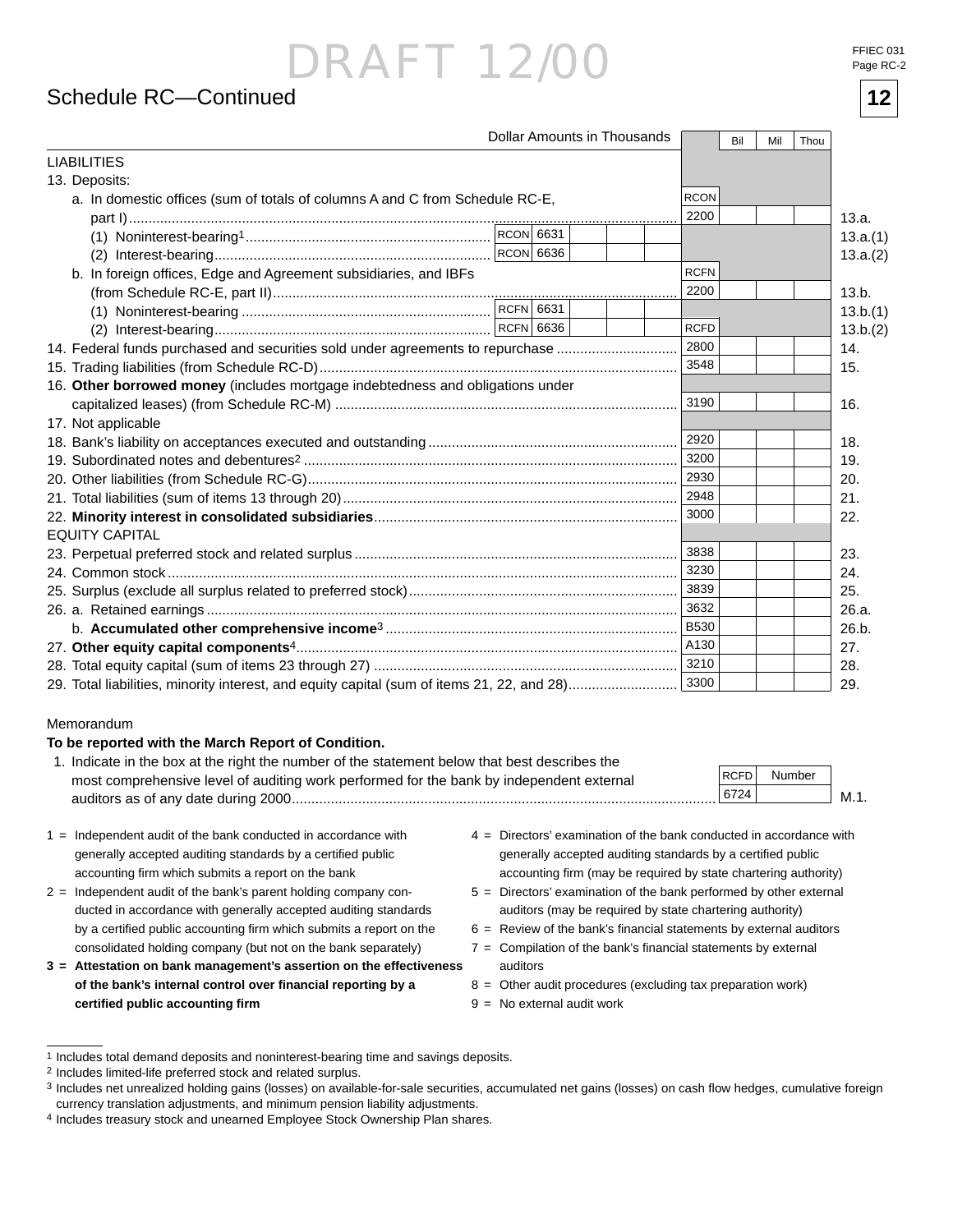### RAF 1 1  $\frac{1}{\log n}$  Title of Bank **13**

### Schedule RC-A—Cash and Balances Due From Depository Institutions

#### Exclude assets held for trading.

|                                                                            |             | Consolidated | (Column A)<br>Bank |           |     | (Column B)<br>Domestic<br><b>Offices</b> |      |
|----------------------------------------------------------------------------|-------------|--------------|--------------------|-----------|-----|------------------------------------------|------|
| Dollar Amounts in Thousands                                                | <b>RCFD</b> | Bil          | Mil                | Thou RCON | Bil | Mil                                      | Thou |
| 1. Cash items in process of collection, unposted debits, and currency and  | 0022        |              |                    |           |     |                                          |      |
| a. Cash items in process of collection and unposted debits                 |             |              |                    | 0020      |     |                                          |      |
|                                                                            |             |              |                    | 0080      |     |                                          |      |
|                                                                            |             |              |                    | 0082      |     |                                          |      |
| a. U.S. branches and agencies of foreign banks (including their IBFs)      | 0083        |              |                    |           |     |                                          |      |
| b. Other commercial banks in the U.S. and other depository institutions in |             |              |                    |           |     |                                          |      |
|                                                                            | 0085        |              |                    |           |     |                                          |      |
| 3. Balances due from banks in foreign countries and foreign central banks  |             |              |                    | 0070      |     |                                          |      |
|                                                                            | 0073        |              |                    |           |     |                                          |      |
| b. Other banks in foreign countries and foreign central banks              | 0074        |              |                    |           |     |                                          |      |
|                                                                            | 0090        |              |                    | 0090      |     |                                          |      |
| 5. Total (sum of items 1 through 4) (total of column A must equal          |             |              |                    |           |     |                                          |      |
|                                                                            | 0010        |              |                    | 0010      |     |                                          |      |

### Schedule RC-B—Securities

Exclude assets held for trading.

|                                                        |                                                                 |     |     |      | Held-to-maturity |     |     |                                     | Available-for-sale |     |            |      |      |     |     |      |      |  |
|--------------------------------------------------------|-----------------------------------------------------------------|-----|-----|------|------------------|-----|-----|-------------------------------------|--------------------|-----|------------|------|------|-----|-----|------|------|--|
|                                                        | (Column A)<br>(Column B)<br><b>Amortized Cost</b><br>Fair Value |     |     |      |                  |     |     | (Column C)<br><b>Amortized Cost</b> |                    |     | (Column D) |      |      |     |     |      |      |  |
| Dollar Amounts in Thousands $\overline{\mathsf{RCFD}}$ |                                                                 | Bil | Mil | Thou | <b>RCFD</b>      | Bil | Mil | Thou                                | RCFD               | Bil | Mil        | Thou | RCFD | Bil | Mil | Thou |      |  |
| 1. U.S. Treasury securities                            | 0211                                                            |     |     |      | 0213             |     |     |                                     | 1286               |     |            |      | 1287 |     |     |      | 1.   |  |
| 2. U.S. Government agency                              |                                                                 |     |     |      |                  |     |     |                                     |                    |     |            |      |      |     |     |      |      |  |
| obligations (exclude                                   |                                                                 |     |     |      |                  |     |     |                                     |                    |     |            |      |      |     |     |      |      |  |
| mortgage-backed                                        |                                                                 |     |     |      |                  |     |     |                                     |                    |     |            |      |      |     |     |      |      |  |
| securities):                                           |                                                                 |     |     |      |                  |     |     |                                     |                    |     |            |      |      |     |     |      |      |  |
| a. Issued by U.S. Gov-                                 |                                                                 |     |     |      |                  |     |     |                                     |                    |     |            |      |      |     |     |      |      |  |
| ernment agencies <sup>1</sup>                          | 1289                                                            |     |     |      | 1290             |     |     |                                     | 1291               |     |            |      | 1293 |     |     |      | 2.a. |  |
| b. Issued by U.S.                                      |                                                                 |     |     |      |                  |     |     |                                     |                    |     |            |      |      |     |     |      |      |  |
| Government-                                            |                                                                 |     |     |      |                  |     |     |                                     |                    |     |            |      |      |     |     |      |      |  |
| sponsored agencies <sup>2</sup>                        | 1294                                                            |     |     |      | 1295             |     |     |                                     | 1297               |     |            |      | 1298 |     |     |      | 2.b. |  |
| 3. Securities issued by                                |                                                                 |     |     |      |                  |     |     |                                     |                    |     |            |      |      |     |     |      |      |  |
| states and political                                   |                                                                 |     |     |      |                  |     |     |                                     |                    |     |            |      |      |     |     |      |      |  |
| subdivisions in the U.S. $ 8496 $                      |                                                                 |     |     |      | 8497             |     |     |                                     | 8498               |     |            |      | 8499 |     |     |      | 3.   |  |

<sup>1</sup> Includes Small Business Administration "Guaranteed Loan Pool Certificates," U.S. Maritime Administration obligations, and Export–Import Bank participation certificates.



<sup>&</sup>lt;sup>2</sup> Includes obligations (other than mortgage-backed securities) issued by the Farm Credit System, the Federal Home Loan Bank System, the Federal Home Loan Mortgage Corporation, the Federal National Mortgage Association, the Financing Corporation, Resolution Funding Corporation, the Student Loan Marketing Association, and the Tennessee Valley Authority.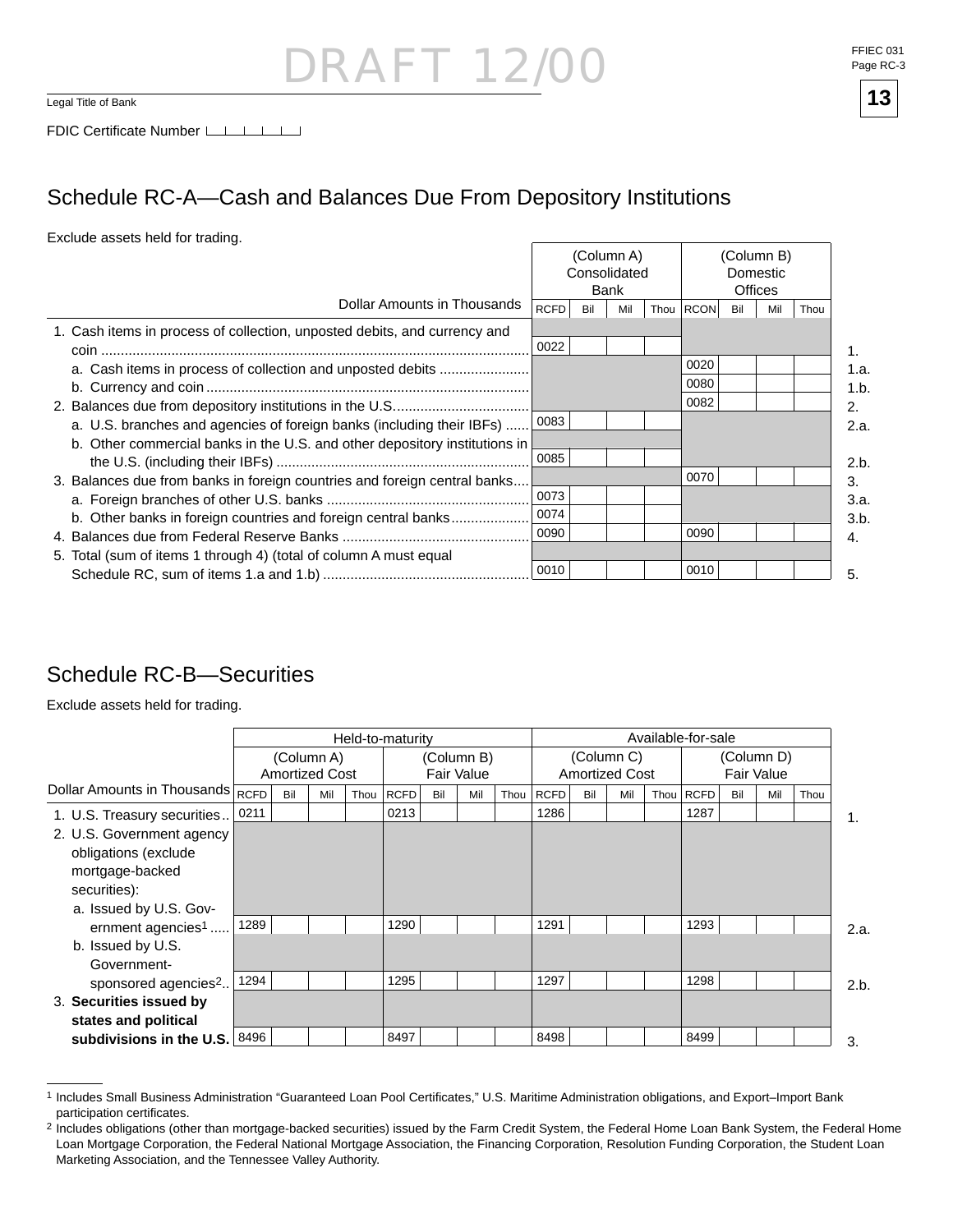## Schedule RC-B—Continued  $\mathsf{RAFT}$  12/00

FFIEC 031 Page RC-4

|                                         |             |     |                       |      |                  |     |            |      |             |     |                       |                    |             |     |            |      | 14      |
|-----------------------------------------|-------------|-----|-----------------------|------|------------------|-----|------------|------|-------------|-----|-----------------------|--------------------|-------------|-----|------------|------|---------|
|                                         |             |     |                       |      | Held-to-maturity |     |            |      |             |     |                       | Available-for-sale |             |     |            |      |         |
|                                         |             |     | (Column A)            |      |                  |     | (Column B) |      |             |     | (Column C)            |                    |             |     | (Column D) |      |         |
|                                         |             |     | <b>Amortized Cost</b> |      |                  |     | Fair Value |      |             |     | <b>Amortized Cost</b> |                    |             |     | Fair Value |      |         |
| Dollar Amounts in Thousands RCFD        |             | Bil | Mil                   | Thou | <b>RCFD</b>      | Bil | Mil        | Thou | <b>RCFD</b> | Bil | Mil                   | Thou               | <b>RCFD</b> | Bil | Mil        | Thou |         |
| 4. Mortgage-backed                      |             |     |                       |      |                  |     |            |      |             |     |                       |                    |             |     |            |      |         |
| securities (MBS):                       |             |     |                       |      |                  |     |            |      |             |     |                       |                    |             |     |            |      |         |
| a. Pass-through                         |             |     |                       |      |                  |     |            |      |             |     |                       |                    |             |     |            |      |         |
| securities:                             |             |     |                       |      |                  |     |            |      |             |     |                       |                    |             |     |            |      |         |
| (1) Guaranteed by                       |             |     |                       |      |                  |     |            |      |             |     |                       |                    |             |     |            |      |         |
| <b>GNMA</b>                             | 1698        |     |                       |      | 1699             |     |            |      | 1701        |     |                       |                    | 1702        |     |            |      | 4.a.(1) |
| (2) Issued by FNMA                      |             |     |                       |      |                  |     |            |      |             |     |                       |                    |             |     |            |      |         |
| and FHLMC                               | 1703        |     |                       |      | 1705             |     |            |      | 1706        |     |                       |                    | 1707        |     |            |      | 4.a.(2) |
| (3) Other pass-                         | 1709        |     |                       |      | 1710             |     |            |      | 1711        |     |                       |                    | 1713        |     |            |      |         |
| through securities                      |             |     |                       |      |                  |     |            |      |             |     |                       |                    |             |     |            |      | 4.a.(3) |
| b. Other mortgage-<br>backed securities |             |     |                       |      |                  |     |            |      |             |     |                       |                    |             |     |            |      |         |
| (include CMOs,                          |             |     |                       |      |                  |     |            |      |             |     |                       |                    |             |     |            |      |         |
| REMICs, and stripped                    |             |     |                       |      |                  |     |            |      |             |     |                       |                    |             |     |            |      |         |
| MBS):                                   |             |     |                       |      |                  |     |            |      |             |     |                       |                    |             |     |            |      |         |
| (1) Issued or guar-                     |             |     |                       |      |                  |     |            |      |             |     |                       |                    |             |     |            |      |         |
| anteed by FNMA,                         |             |     |                       |      |                  |     |            |      |             |     |                       |                    |             |     |            |      |         |
| FHLMC, or GNMA                          | 1714        |     |                       |      | 1715             |     |            |      | 1716        |     |                       |                    | 1717        |     |            |      | 4.b.(1) |
| (2) Collateralized by                   |             |     |                       |      |                  |     |            |      |             |     |                       |                    |             |     |            |      |         |
| MBS issued or                           |             |     |                       |      |                  |     |            |      |             |     |                       |                    |             |     |            |      |         |
| guaranteed by                           |             |     |                       |      |                  |     |            |      |             |     |                       |                    |             |     |            |      |         |
| FNMA, FHLMC,                            |             |     |                       |      |                  |     |            |      |             |     |                       |                    |             |     |            |      |         |
| or GNMA                                 | 1718        |     |                       |      | 1719             |     |            |      | 1731        |     |                       |                    | 1732        |     |            |      | 4.b.(2) |
| (3) All other                           |             |     |                       |      |                  |     |            |      |             |     |                       |                    |             |     |            |      |         |
| mortgage-backed                         |             |     |                       |      |                  |     |            |      |             |     |                       |                    |             |     |            |      |         |
| securities                              | 1733        |     |                       |      | 1734             |     |            |      | 1735        |     |                       |                    | 1736        |     |            |      | 4.b.(3) |
| 5. Asset-backed securities              |             |     |                       |      |                  |     |            |      |             |     |                       |                    |             |     |            |      |         |
| (ABS):                                  |             |     |                       |      |                  |     |            |      |             |     |                       |                    |             |     |            |      |         |
| a. Credit card                          |             |     |                       |      |                  |     |            |      |             |     |                       |                    |             |     |            |      |         |
| receivables                             | B838        |     |                       |      | <b>B839</b>      |     |            |      | B840        |     |                       |                    | B841        |     |            |      | 5.a.    |
| b. Home equity lines                    | B842        |     |                       |      | B843             |     |            |      | B844        |     |                       |                    | B845        |     |            |      | 5.b.    |
| c. Automobile loans                     | <b>B846</b> |     |                       |      | <b>B847</b>      |     |            |      | B848        |     |                       |                    | <b>B849</b> |     |            |      | 5.c.    |
| d. Other consumer loans                 | <b>B850</b> |     |                       |      | B851             |     |            |      | B852        |     |                       |                    | B853        |     |            |      | 5.d.    |
| e. Commercial and                       | B854        |     |                       |      | B855             |     |            |      | B856        |     |                       |                    | B857        |     |            |      |         |
| industrial loans<br>f. Other            | <b>B858</b> |     |                       |      | B859             |     |            |      | <b>B860</b> |     |                       |                    | B861        |     |            |      | 5.e.    |
| 6. Other debt securities:               |             |     |                       |      |                  |     |            |      |             |     |                       |                    |             |     |            |      | 5.f.    |
| a. Other domestic debt                  |             |     |                       |      |                  |     |            |      |             |     |                       |                    |             |     |            |      |         |
| securities                              | 1737        |     |                       |      | 1738             |     |            |      | 1739        |     |                       |                    | 1741        |     |            |      | 6.a.    |
| b. Foreign debt                         |             |     |                       |      |                  |     |            |      |             |     |                       |                    |             |     |            |      |         |
| securities                              | 1742        |     |                       |      | 1743             |     |            |      | 1744        |     |                       |                    | 1746        |     |            |      | 6.b.    |
| 7. Investments in mutual                |             |     |                       |      |                  |     |            |      |             |     |                       |                    |             |     |            |      |         |
| funds and other equity                  |             |     |                       |      |                  |     |            |      |             |     |                       |                    |             |     |            |      |         |
| securities with readily                 |             |     |                       |      |                  |     |            |      |             |     |                       |                    |             |     |            |      |         |
| determinable fair values <sup>1</sup>   |             |     |                       |      |                  |     |            |      | A510        |     |                       |                    | A511        |     |            |      | 7.      |
| 8. Total (sum of items 1                |             |     |                       |      |                  |     |            |      |             |     |                       |                    |             |     |            |      |         |
| through 7) (total of                    |             |     |                       |      |                  |     |            |      |             |     |                       |                    |             |     |            |      |         |
| column A must equal                     |             |     |                       |      |                  |     |            |      |             |     |                       |                    |             |     |            |      |         |
| Schedule RC, item 2.a)                  |             |     |                       |      |                  |     |            |      |             |     |                       |                    |             |     |            |      |         |
| (total of column D must                 |             |     |                       |      |                  |     |            |      |             |     |                       |                    |             |     |            |      |         |
| equal Schedule RC,                      |             |     |                       |      |                  |     |            |      |             |     |                       |                    |             |     |            |      |         |
| item 2.b)                               | 1754        |     |                       |      | 1771             |     |            |      | 1772        |     |                       |                    | 1773        |     |            |      | 8.      |

1 Report Federal Reserve stock, Federal Home Loan Bank stock, and bankers' bank stock in Schedule RC-F, item 4.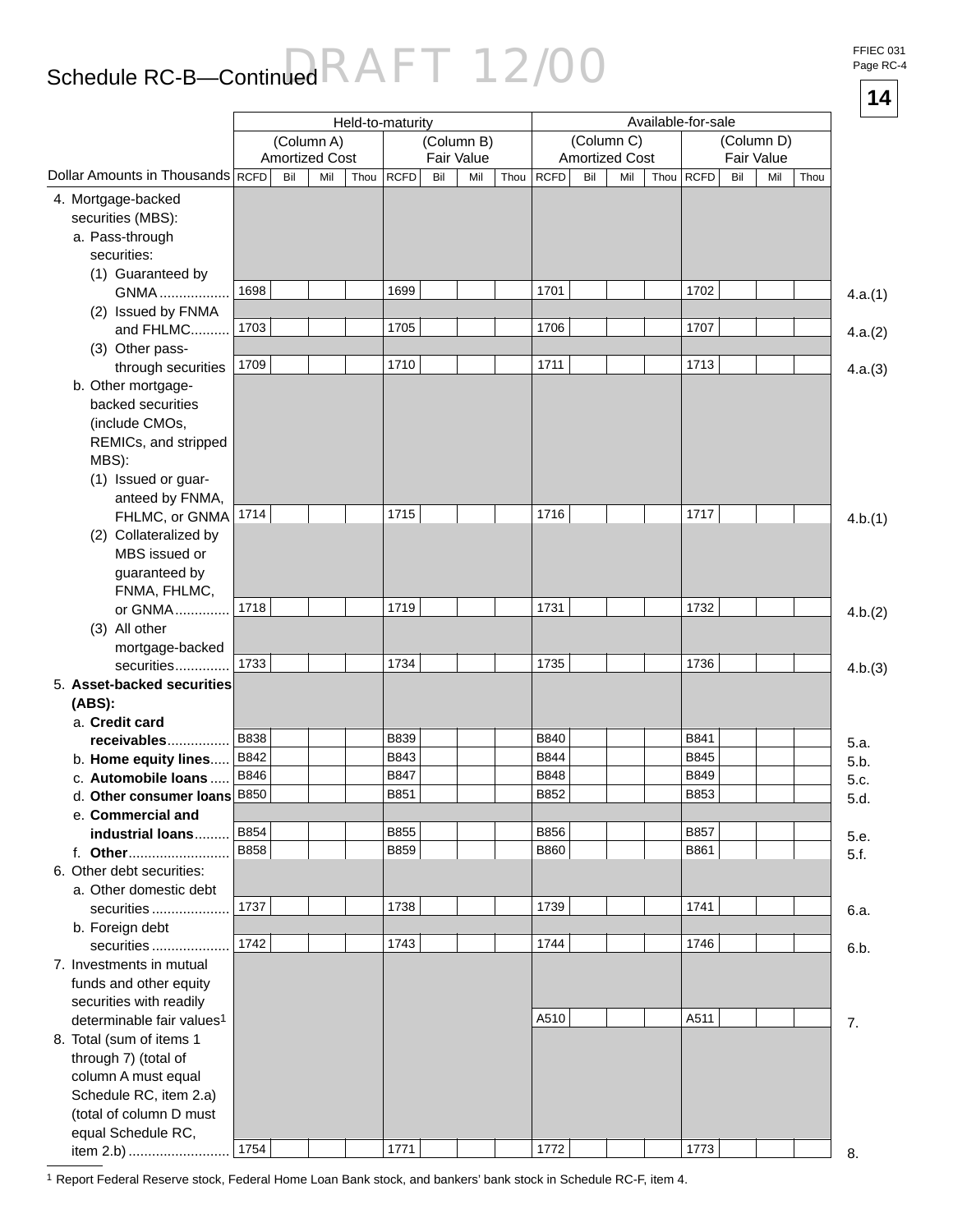## $-1$

 $\overline{\mathsf{Legal\text{-}Title\ of\ Bank}}$  .  $\overline{\mathsf{15}}$ 

FDIC Certificate Number LATA

### Schedule RC-B—Continued

| Memoranda                                                                                                  |             |     |     |      |           |
|------------------------------------------------------------------------------------------------------------|-------------|-----|-----|------|-----------|
| <b>Dollar Amounts in Thousands</b>                                                                         | <b>RCFD</b> | Bil | Mil | Thou |           |
|                                                                                                            | 0416        |     |     |      | M.1.      |
| 2. Maturity and repricing data for debt securities <sup>1, 2</sup> (excluding those in nonaccrual status): |             |     |     |      |           |
| a. Securities issued by the U.S. Treasury, U.S. Government agencies, and states and political              |             |     |     |      |           |
| subdivisions in the U.S.; other non-mortgage debt securities; and mortgage pass-through                    |             |     |     |      |           |
| securities other than those backed by closed-end first lien 1-4 family residential mortgages               |             |     |     |      |           |
| with a remaining maturity or next repricing date of: 3, 4                                                  |             |     |     |      |           |
|                                                                                                            | A549        |     |     |      | M.2.a.(1) |
|                                                                                                            | A550        |     |     |      | M.2.a.(2) |
|                                                                                                            | A551        |     |     |      | M.2.a.(3) |
|                                                                                                            | A552        |     |     |      | M.2.a.(4) |
|                                                                                                            | A553        |     |     |      | M.2.a.(5) |
|                                                                                                            | A554        |     |     |      | M.2.a.(6) |
| b. Mortgage pass-through securities backed by closed-end first lien 1-4 family residential                 |             |     |     |      |           |
| mortgages with a remaining maturity or next repricing date of: 3, 5                                        |             |     |     |      |           |
|                                                                                                            | A555        |     |     |      | M.2.b.(1) |
|                                                                                                            | A556        |     |     |      | M.2.b.(2) |
|                                                                                                            | A557        |     |     |      | M.2.b.(3) |
|                                                                                                            | A558        |     |     |      | M.2.b.(4) |
|                                                                                                            | A559        |     |     |      | M.2.b.(5) |
|                                                                                                            | A560        |     |     |      | M.2.b.(6) |
| c. Other mortgage-backed securities (include CMOs, REMICs, and stripped MBS; exclude                       |             |     |     |      |           |
| mortgage pass-through securities) with an expected average life of: 6                                      |             |     |     |      |           |
|                                                                                                            | A561        |     |     |      | M.2.c.(1) |
|                                                                                                            | A562        |     |     |      | M.2.c.(2) |
| d. Debt securities with a REMAINING MATURITY of one year or less (included in                              |             |     |     |      |           |
|                                                                                                            | A248        |     |     |      | M.2.d.    |
| 3. Amortized cost of held-to-maturity securities sold or transferred to available-for-sale or trading      |             |     |     |      |           |
| securities during the calendar year-to-date (report the amortized cost at date of sale or transfer)        | 1778        |     |     |      | M.3.      |
| 4. Structured notes (included in the held-to-maturity and available-for-sale accounts in                   |             |     |     |      |           |
| Schedule RC-B, items 2, 3, 5, and 6):                                                                      |             |     |     |      |           |
|                                                                                                            | 8782        |     |     |      | M.4.a.    |
|                                                                                                            | 8783        |     |     |      | M.4.b.    |

<sup>1</sup> Includes held-to-maturity securities at amortized cost and available-for-sale securities at fair value.

FFIEC 031 Page RC-5



<sup>2</sup> Exclude investments in mutual funds and other equity securities with readily determinable fair values.

<sup>3</sup> Report fixed rate debt securities by remaining maturity and floating rate debt securities by next repricing date.

<sup>4</sup> Sum of Memorandum items 2.a.(1) through 2.a.(6) plus any nonaccrual debt securities in the categories of debt securities reported in Memorandum item 2.a that are included in Schedule RC-N, item 9, column C, must equal Schedule RC-B, sum of items 1, 2, 3, 5, and 6, columns A and D, plus mortgage pass-through securities other than those backed by closed-end first lien 1-4 family residential mortgages included in Schedule RC-B, item 4.a, columns A and D.

 $5$  Sum of Memorandum items 2.b.(1) through 2.b.(6) plus any nonaccrual mortgage pass-through securities backed by closed-end first lien 1–4 family residential mortgages included in Schedule RC-N, item 9, column C, must equal Schedule RC-B, item 4.a, sum of columns A and D, less the amount of mortgage pass-through securities other than those backed by closed-end first lien 1-4 family residential mortgages included in Schedule RC-B, item 4.a, columns A and D.

<sup>6</sup> Sum of Memorandum items 2.c.(1) and 2.c.(2) plus any nonaccrual "Other mortgage-backed securities" included in Schedule RC-N, item 9, column C, must equal Schedule RC-B, item 4.b, sum of columns A and D.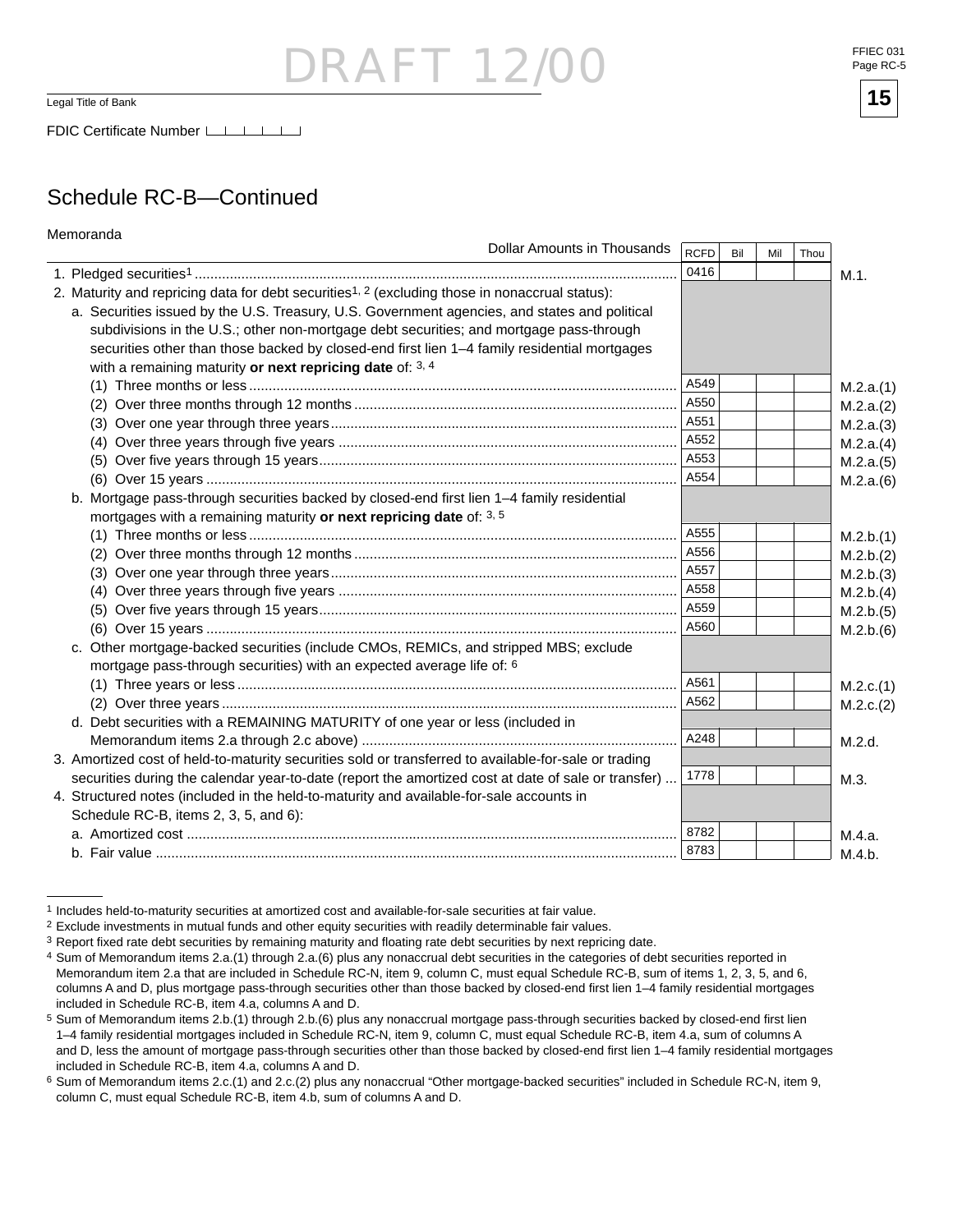FFIEC 031 Page RC-6

**16**

### Schedule RC-C—Loans and Lease Financing Receivables

#### Part I. Loans and Leases

| Do not deduct the allowance for loan and lease losses from amounts<br>reported in this schedule. Report (1) loans and leases held for sale at the<br>lower of cost or market value and (2) other loans and leases, net of<br>unearned income. Report loans and leases net of any applicable |             |     |              |      |             |     |                |      |            |
|---------------------------------------------------------------------------------------------------------------------------------------------------------------------------------------------------------------------------------------------------------------------------------------------|-------------|-----|--------------|------|-------------|-----|----------------|------|------------|
|                                                                                                                                                                                                                                                                                             |             |     | (Column A)   |      |             |     | (Column B)     |      |            |
| allocated transfer risk reserve. Exclude assets held for trading and                                                                                                                                                                                                                        |             |     | Consolidated |      |             |     | Domestic       |      |            |
| commercial paper.                                                                                                                                                                                                                                                                           |             |     | <b>Bank</b>  |      |             |     | <b>Offices</b> |      |            |
| Dollar Amounts in Thousands                                                                                                                                                                                                                                                                 | <b>RCFD</b> | Bil | Mil          | Thou | <b>RCON</b> | Bil | Mil            | Thou |            |
|                                                                                                                                                                                                                                                                                             | 1410        |     |              |      |             |     |                |      | 1.         |
| a. Construction, land development, and other land loans                                                                                                                                                                                                                                     |             |     |              |      | 1415        |     |                |      | 1.a.       |
| b. Secured by farmland (including farm residential and other                                                                                                                                                                                                                                |             |     |              |      |             |     |                |      |            |
|                                                                                                                                                                                                                                                                                             |             |     |              |      | 1420        |     |                |      | 1.b.       |
| c. Secured by 1-4 family residential properties:                                                                                                                                                                                                                                            |             |     |              |      |             |     |                |      |            |
| (1) Revolving, open-end loans secured by 1-4 family residential                                                                                                                                                                                                                             |             |     |              |      |             |     |                |      |            |
| properties and extended under lines of credit                                                                                                                                                                                                                                               |             |     |              |      | 1797        |     |                |      |            |
| (2) Closed-end loans secured by 1-4 family residential properties:                                                                                                                                                                                                                          |             |     |              |      |             |     |                |      | 1.c.(1)    |
|                                                                                                                                                                                                                                                                                             |             |     |              |      | 5367        |     |                |      |            |
|                                                                                                                                                                                                                                                                                             |             |     |              |      | 5368        |     |                |      | 1.c.(2)(a) |
|                                                                                                                                                                                                                                                                                             |             |     |              |      | 1460        |     |                |      | 1.c.(2)(b) |
| d. Secured by multifamily (5 or more) residential properties                                                                                                                                                                                                                                |             |     |              |      | 1480        |     |                |      | 1.d.       |
|                                                                                                                                                                                                                                                                                             |             |     |              |      |             |     |                |      | 1.e.       |
| 2. Loans to depository institutions and acceptances of other banks:                                                                                                                                                                                                                         |             |     |              |      |             |     |                |      |            |
|                                                                                                                                                                                                                                                                                             |             |     |              |      | <b>B531</b> |     |                |      | 2.a.       |
| (1) To U.S. branches and agencies of foreign banks                                                                                                                                                                                                                                          | B532        |     |              |      |             |     |                |      | 2.a.(1)    |
|                                                                                                                                                                                                                                                                                             | B533        |     |              |      |             |     |                |      | 2.a.(2)    |
|                                                                                                                                                                                                                                                                                             | B534        |     |              |      | <b>B534</b> |     |                |      | 2.b.       |
|                                                                                                                                                                                                                                                                                             |             |     |              |      | <b>B535</b> |     |                |      | 2.c.       |
|                                                                                                                                                                                                                                                                                             | <b>B536</b> |     |              |      |             |     |                |      | 2.c.(1)    |
|                                                                                                                                                                                                                                                                                             | B537        |     |              |      |             |     |                |      | 2.c.(2)    |
| 3. Loans to finance agricultural production and other loans to farmers                                                                                                                                                                                                                      | 1590        |     |              |      | 1590        |     |                |      | 3.         |
| 4. Commercial and industrial loans:                                                                                                                                                                                                                                                         |             |     |              |      |             |     |                |      |            |
|                                                                                                                                                                                                                                                                                             | 1763        |     |              |      | 1763        |     |                |      | 4.a.       |
|                                                                                                                                                                                                                                                                                             | 1764        |     |              |      | 1764        |     |                |      | 4.b.       |
| 5. Not applicable                                                                                                                                                                                                                                                                           |             |     |              |      |             |     |                |      |            |
| 6. Loans to individuals for household, family, and other personal expendi-                                                                                                                                                                                                                  |             |     |              |      |             |     |                |      |            |
| tures (i.e., consumer loans) (includes purchased paper):                                                                                                                                                                                                                                    |             |     |              |      |             |     |                |      |            |
|                                                                                                                                                                                                                                                                                             | <b>B538</b> |     |              |      | <b>B538</b> |     |                |      | 6.a.       |
|                                                                                                                                                                                                                                                                                             | <b>B539</b> |     |              |      | <b>B539</b> |     |                |      | 6.b.       |
| c. Other consumer loans (includes single payment, installment, and                                                                                                                                                                                                                          |             |     |              |      |             |     |                |      |            |
|                                                                                                                                                                                                                                                                                             | 2011        |     |              |      | 2011        |     |                |      | 6.c.       |
| 7. Loans to foreign governments and official institutions (including foreign                                                                                                                                                                                                                |             |     |              |      |             |     |                |      |            |
|                                                                                                                                                                                                                                                                                             | 2081        |     |              |      | 2081        |     |                |      | 7.         |
| 8. Obligations (other than securities and leases) of states and political                                                                                                                                                                                                                   |             |     |              |      |             |     |                |      |            |
|                                                                                                                                                                                                                                                                                             | 2107        |     |              |      | 2107        |     |                |      | 8.         |
|                                                                                                                                                                                                                                                                                             | 1563        |     |              |      |             |     |                |      | 9.         |
| a. Loans for purchasing or carrying securities (secured and unsecured)                                                                                                                                                                                                                      |             |     |              |      | 1545        |     |                |      | 9.a.       |
|                                                                                                                                                                                                                                                                                             |             |     |              |      | 1564        |     |                |      | 9.b.       |
| 10. Lease financing receivables (net of unearned income)                                                                                                                                                                                                                                    |             |     |              |      | 2165        |     |                |      | 10.        |
|                                                                                                                                                                                                                                                                                             | 2182        |     |              |      |             |     |                |      | 10.a.      |
|                                                                                                                                                                                                                                                                                             | 2183        |     |              |      |             |     |                |      | 10.b.      |
| 11. LESS: Any unearned income on loans reflected in items 1-9 above                                                                                                                                                                                                                         | 2123        |     |              |      | 2123        |     |                |      | 11.        |
| 12. Total loans and leases, net of unearned income (sum of items 1                                                                                                                                                                                                                          |             |     |              |      |             |     |                |      |            |
| through 10 minus item 11) (total of column A must equal                                                                                                                                                                                                                                     |             |     |              |      |             |     |                |      |            |
|                                                                                                                                                                                                                                                                                             | 2122        |     |              |      | 2122        |     |                |      | 12.        |
|                                                                                                                                                                                                                                                                                             |             |     |              |      |             |     |                |      |            |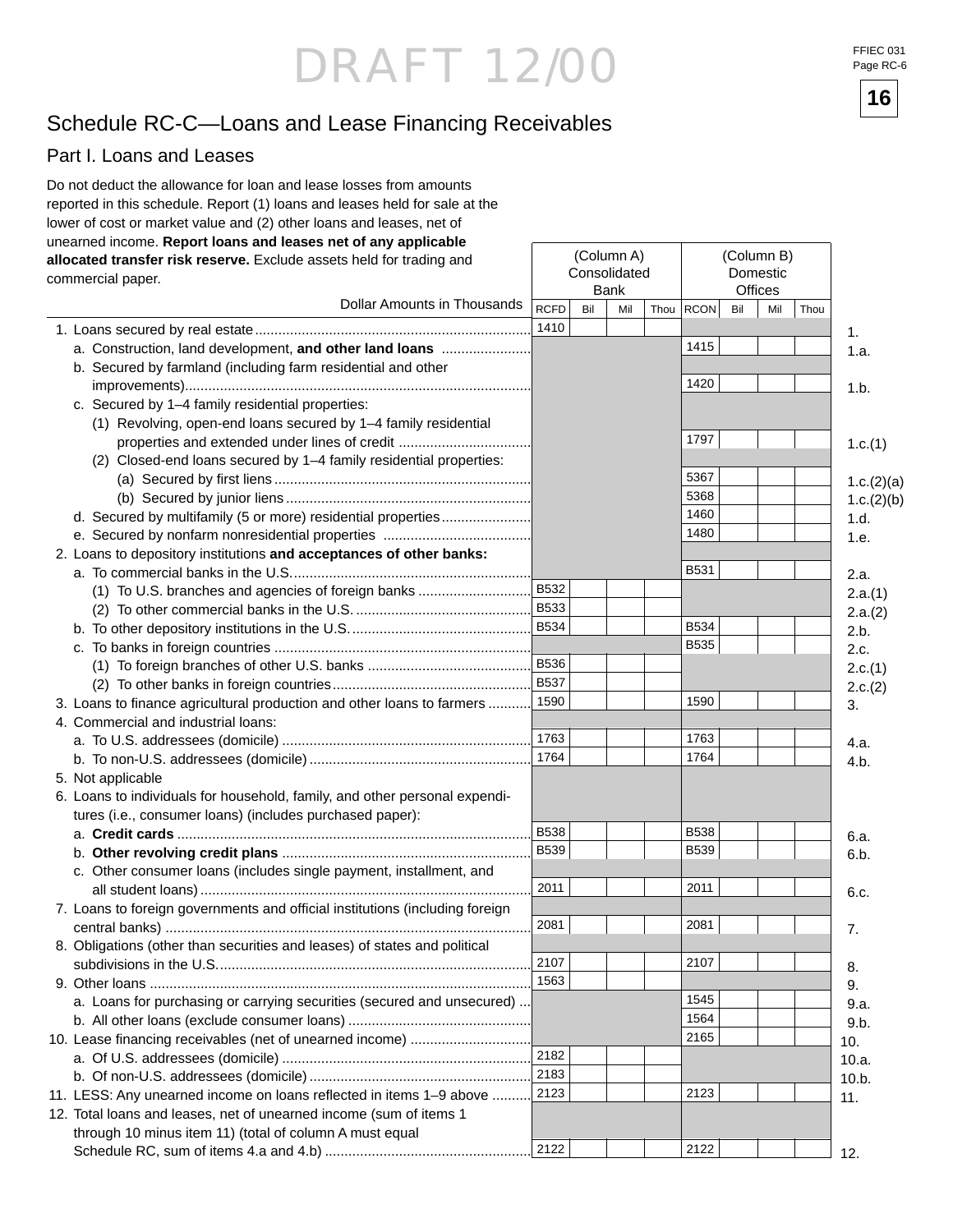#### Schedule RC-C—Continued

#### Part I. Continued

| Memoranda                                                                                           | Dollar Amounts in Thousands | RCFD        | Bil | Mil | Thou |           |
|-----------------------------------------------------------------------------------------------------|-----------------------------|-------------|-----|-----|------|-----------|
| 1. Loans and leases restructured and in compliance with modified terms (included in                 |                             |             |     |     |      |           |
| Schedule RC-C, part I, and not reported as past due or nonaccrual in Schedule RC-N,                 |                             |             |     |     |      |           |
| Memorandum item 1) (exclude loans secured by 1-4 family residential properties and                  |                             |             |     |     |      |           |
| loans to individuals for household, family, and other personal expenditures)                        |                             | 1616        |     |     |      | M.1.      |
| 2. Maturity and repricing data for loans and leases (excluding those in nonaccrual status):         |                             |             |     |     |      |           |
| a. Closed-end loans secured by first liens on 1-4 family residential properties in domestic offices |                             |             |     |     |      |           |
| (reported in Schedule RC-C, part I, item $1.c.(2)(a)$ , column B) with a remaining maturity or      |                             |             |     |     |      |           |
| next repricing date of: 1, 2                                                                        |                             | <b>RCON</b> |     |     |      |           |
|                                                                                                     |                             | A564        |     |     |      | M.2.a.(1) |
| (2)                                                                                                 |                             | A565        |     |     |      | M.2.a.(2) |
|                                                                                                     |                             |             |     |     |      | M.2.a.(3) |
|                                                                                                     |                             | A567        |     |     |      | M.2.a.(4) |
|                                                                                                     |                             | A568        |     |     |      | M.2.a.(5) |
|                                                                                                     |                             | A569        |     |     |      | M.2.a.(6) |
| b. All loans and leases (reported in Schedule RC-C, part I, items 1 through 10, column A)           |                             |             |     |     |      |           |
| EXCLUDING closed-end loans secured by first liens on 1–4 family residential properties              |                             |             |     |     |      |           |
| in domestic offices (reported in Schedule RC-C, part I, item 1.c.(2)(a), column B) with a           |                             |             |     |     |      |           |
| remaining maturity or next repricing date of: 1, 3                                                  |                             | <b>RCFD</b> |     |     |      |           |
|                                                                                                     |                             | A570        |     |     |      | M.2.b.(1) |
|                                                                                                     |                             |             |     |     |      | M.2.b.(2) |
|                                                                                                     |                             | A572        |     |     |      | M.2.b.(3) |
|                                                                                                     |                             | A573        |     |     |      | M.2.b.(4) |
|                                                                                                     |                             | A574        |     |     |      | M.2.b.(5) |
|                                                                                                     |                             | A575        |     |     |      | M.2.b.(6) |
| c. Loans and leases (reported in Schedule RC-C, part I, items 1 through 10, column A)               |                             |             |     |     |      |           |
| with a REMAINING MATURITY of one year or less (excluding those in nonaccrual status)                |                             | A247        |     |     |      | M.2.c.    |
| 3. Loans to finance commercial real estate, construction, and land development activities           |                             |             |     |     |      |           |
| (not secured by real estate) included in Schedule RC-C, part I, items 4 and 9, column A4            |                             | 2746        |     |     |      | M.3.      |
| 4. Adjustable rate closed-end loans secured by first liens on 1-4 family residential properties     |                             | <b>RCON</b> |     |     |      |           |
| in domestic offices (included in Schedule RC-C, part I, item 1.c.(2)(a), column B)                  |                             | 5370        |     |     |      | M.4.      |
| 5. Loans secured by real estate to non-U.S. addressees (domicile) (included in                      |                             | <b>RCFD</b> |     |     |      |           |
|                                                                                                     |                             | <b>B837</b> |     |     |      | M.5.      |

<sup>&</sup>lt;sup>1</sup> Report fixed rate loans and leases by remaining maturity and floating rate loans by next repricing date.

FFIEC 031 Page RC-7



<sup>&</sup>lt;sup>2</sup> Sum of Memorandum items 2.a.(1) through 2.a.(6) plus total nonaccrual closed-end loans secured by first liens on 1–4 family residential properties in domestic offices included in Schedule RC-N, item 1.c.(2), column C, must equal total closed-end loans secured by first liens on 1–4 family residential properties from Schedule RC-C, part I, item 1.c.(2)(a), column B.

<sup>3</sup> Sum of Memorandum items 2.b.(1) through 2.b.(6), plus total nonaccrual loans and leases from Schedule RC-N, sum of items 1 through 8, column C, minus nonaccrual closed-end loans secured by first liens on 1-4 family residential properties in domestic offices included in Schedule RC-N, item 1.c.(2), column C, must equal total loans and leases from Schedule RC-C, part I, sum of items 1 through 10, column A, minus total closed-end loans secured by first liens on 1-4 family residential properties in domestic offices from Schedule RC-C, part I, item 1.c.(2)(a), column B.

<sup>4</sup> Exclude loans secured by real estate that are included in Schedule RC-C, part I, item 1, column A.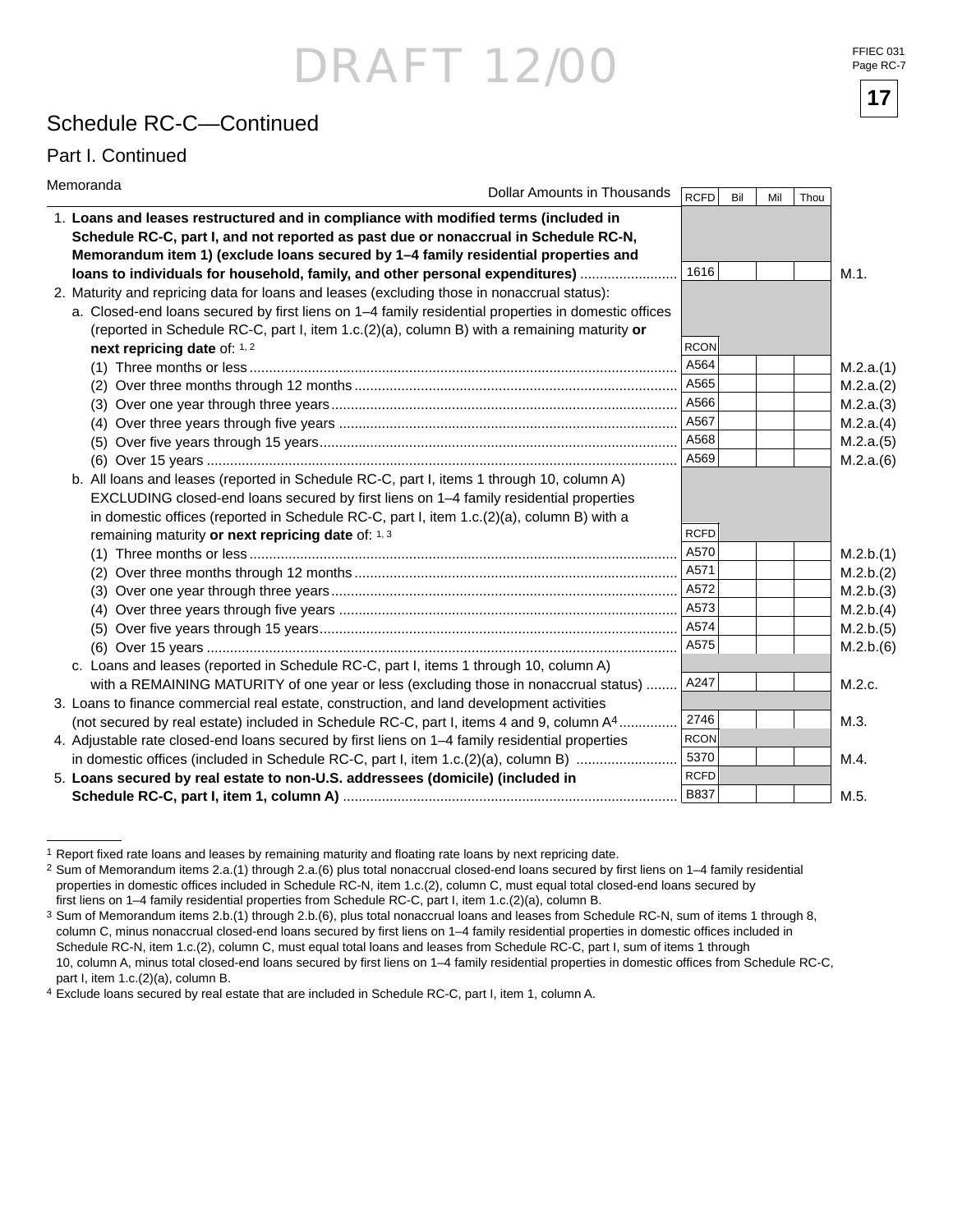### Schedule RC-C—Continued

#### Part II. Loans to Small Businesses and Small Farms

Schedule RC-C, Part II is to be reported only with the June Report of Condition.

Report the number and amount currently outstanding as of June 30 of business loans with "original amounts" of \$1,000,000 or less and farm loans with "original amounts" of \$500,000 or less. The following guidelines should be used to determine the "original amount" of a loan: (1) For loans drawn down under lines of credit or loan commitments, the "original amount" of the loan is the size of the line of credit or loan commitment when the line of credit or loan commitment was **most recently** approved, extended, or renewed prior to the report date. However, if the amount currently outstanding as of the report date exceeds this size, the "original amount" is the amount currently outstanding on the report date. (2) For loan participations and syndications, the "original amount" of the loan participation or syndication is the entire amount of the credit originated by the lead lender. (3) For all other loans, the "original amount" is the total amount of the loan at origination or the amount currently outstanding as of the report date, whichever is larger.

#### **Loans to Small Businesses**

1. Indicate in the appropriate box at the right whether all or substantially all of the dollar volume of your bank's "Loans secured by nonfarm nonresidential properties" in domestic offices reported in Schedule RC-C, part I, item 1.e, column B, and all or substantially all of the dollar volume of your bank's "Commercial and industrial loans to U.S. addressees" in domestic offices reported in Schedule RC-C, part I, item 4.a, column B, have **original amounts** of \$100,000 or less (If your bank has no loans outstanding in **both** of these two loan categories, place an "X" in the box marked "NO.") .......................................................................

 1. YES NO 6999 RCON

If YES, complete items 2.a and 2.b below, skip items 3 and 4, and go to item 5.

If NO and your bank has loans outstanding in either loan category, skip items 2.a and 2.b, complete items 3 and 4 below, and go to item 5.

If NO and your bank has no loans outstanding in both loan categories, skip items 2 through 4, and go to item 5.

| 2. Report the total number of loans currently outstanding for each of the |             | Number of Loans |      |
|---------------------------------------------------------------------------|-------------|-----------------|------|
| following Schedule RC-C, part I, loan categories:                         |             |                 |      |
| a. "Loans secured by nonfarm nonresidential properties" in domestic       |             |                 |      |
| offices reported in Schedule RC-C, part I, item 1.e, column B             |             |                 |      |
| (Note: Item 1.e, column B, divided by the number of loans should          | <b>RCON</b> |                 |      |
|                                                                           | 5562        |                 | 2.а. |
| b. "Commercial and industrial loans to U.S. addressees" in domestic       |             |                 |      |
| offices reported in Schedule RC-C, part I, item 4.a, column B             |             |                 |      |
| (Note: Item 4.a, column B, divided by the number of loans should          |             |                 |      |
|                                                                           | 5563        |                 | 2 h. |

|                                                                           | (Column A)      |                    | (Column B)<br>Amount<br>Currently |      |      |
|---------------------------------------------------------------------------|-----------------|--------------------|-----------------------------------|------|------|
| Dollar Amounts in Thousands                                               | Number of Loans |                    | Outstanding                       |      |      |
| 3. Number and amount currently outstanding of "Loans secured by           | <b>RCON</b>     | Bil<br><b>RCON</b> | Mil                               | Thou |      |
| nonfarm nonresidential properties" in domestic offices reported in        |                 |                    |                                   |      |      |
| Schedule RC-C, part I, item 1.e, column B (sum of items 3.a through 3.c   |                 |                    |                                   |      |      |
| must be less than or equal to Schedule RC-C, part I, item 1.e, column B): |                 |                    |                                   |      |      |
|                                                                           | 5564            | 5565               |                                   |      | 3.a. |
| b. With original amounts of more than $$100,000$ through $$250,000$       | 5566            | 5567               |                                   |      | 3.b. |
| c. With original amounts of more than \$250,000 through \$1,000,000       | 5568            | 5569               |                                   |      | 3.c. |
| 4. Number and amount currently outstanding of "Commercial and             |                 |                    |                                   |      |      |
| industrial loans to U.S. addressees" in domestic offices reported in      |                 |                    |                                   |      |      |
| Schedule RC-C, part I, item 4.a, column B (sum of items 4.a through 4.c   |                 |                    |                                   |      |      |
| must be less than or equal to Schedule RC-C, part I, item 4.a, column B): |                 |                    |                                   |      |      |
|                                                                           | 5570            | 5571               |                                   |      | 4.a. |
| b. With original amounts of more than $$100,000$ through $$250,000$       | 5572            | 5573               |                                   |      | 4.b. |
| c. With original amounts of more than \$250,000 through \$1,000,000       | 5574            | 5575               |                                   |      | 4.c. |

FFIEC 031 Page RC-7a

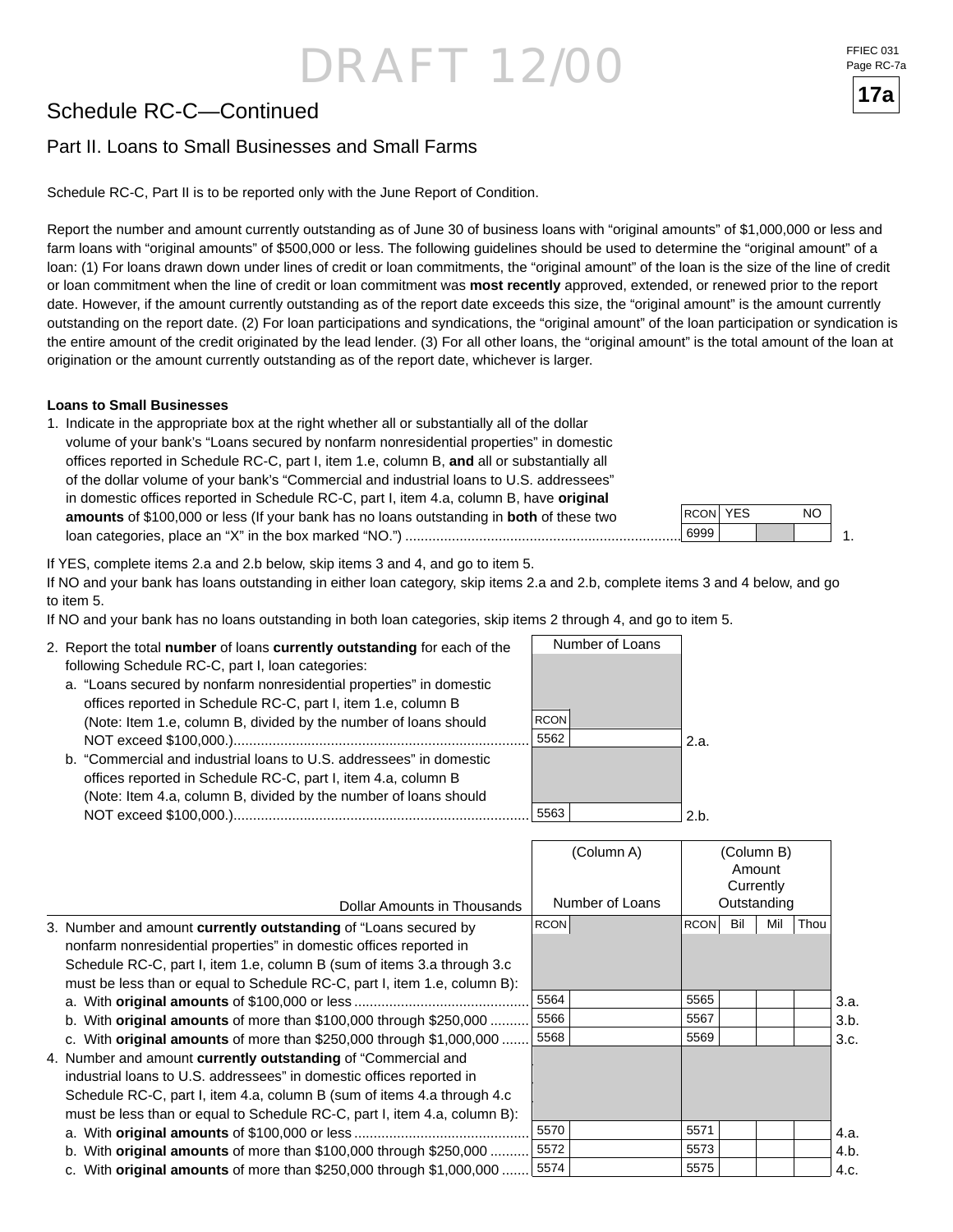Legal Title of Bank

FDIC Certificate Number

### Schedule RC-C—Continued

Part II. Continued

#### **Agricultural Loans to Small Farms**

5. Indicate in the appropriate box at the right whether all or substantially all of the dollar volume of your bank's "Loans secured by farmland (including farm residential and other improvements)" in domestic offices reported in Schedule RC-C, part I, item 1.b, column B, and all or substantially all of the dollar volume of your bank's "Loans to finance agricultural production and other loans to farmers" in domestic offices reported in Schedule RC-C, part I, item 3, column B, have **original amounts** of \$100,000 or less (If your bank has no loans outstanding in **both** of these two loan categories, place an "X" in the box marked "NO.")...............



If YES, complete items 6.a and 6.b below, and do not complete items 7 and 8.

If NO and your bank has loans outstanding in either loan category, skip items 6.a and 6.b and complete items 7 and 8 below. If NO and your bank has no loans outstanding in both loan categories, do not complete items 6 through 8.

 5576 5577 Number of Loans 6. Report the total **number** of loans **currently outstanding** for each of the following Schedule RC-C, part I, loan categories: a. "Loans secured by farmland (including farm residential and other improvements)" in domestic offices reported in Schedule RC-C, part I, item 1.b, column B (Note: Item 1.b, column B, divided by the number of loans should NOT exceed \$100,000.) ............................... b. "Loans to finance agricultural production and other loans to farmers" in domestic offices reported in Schedule RC-C, part I, item 3, column B (Note: Item 3, column B, divided by the number of loans should NOT exceed \$100,000.)............................................................................ 6.a. 6.b. **RCON** 

|                                                                            | (Column A)      | (Column B)<br>Amount<br>Currently |      |
|----------------------------------------------------------------------------|-----------------|-----------------------------------|------|
| Dollar Amounts in Thousands                                                | Number of Loans | Outstanding                       |      |
| 7. Number and amount currently outstanding of "Loans secured by            | <b>RCON</b>     | Bil<br>Mil<br>Thou<br><b>RCON</b> |      |
| farmland (including farm residential and other improvements)" in           |                 |                                   |      |
| domestic offices reported in Schedule RC-C, part I, item 1.b,              |                 |                                   |      |
| column B (sum of items 7.a through 7.c must be less than or equal to       |                 |                                   |      |
| Schedule RC-C, part I, item 1.b, column B):                                |                 |                                   |      |
|                                                                            | 5578            | 5579                              | 7.a. |
| b. With <b>original amounts</b> of more than $$100,000$ through $$250,000$ | 5580            | 5581                              | 7.b. |
| c. With original amounts of more than \$250,000 through \$500,000          | 5582            | 5583                              | 7.c. |
| 8. Number and amount currently outstanding of "Loans to finance            |                 |                                   |      |
| agricultural production and other loans to farmers" in domestic offices    |                 |                                   |      |
| reported in Schedule RC-C, part I, item 3, column B (sum of                |                 |                                   |      |
| items 8.a through 8.c must be less than or equal to Schedule RC-C,         |                 |                                   |      |
| part I, item 3, column B):                                                 |                 |                                   |      |
|                                                                            | 5584            | 5585                              | 8.a. |
| b. With original amounts of more than $$100,000$ through $$250,000$        | 5586            | 5587                              | 8.b. |
| c. With original amounts of more than \$250,000 through \$500,000          | 5588            | 5589                              | 8.c. |

FFIEC 031 Page RC-7b

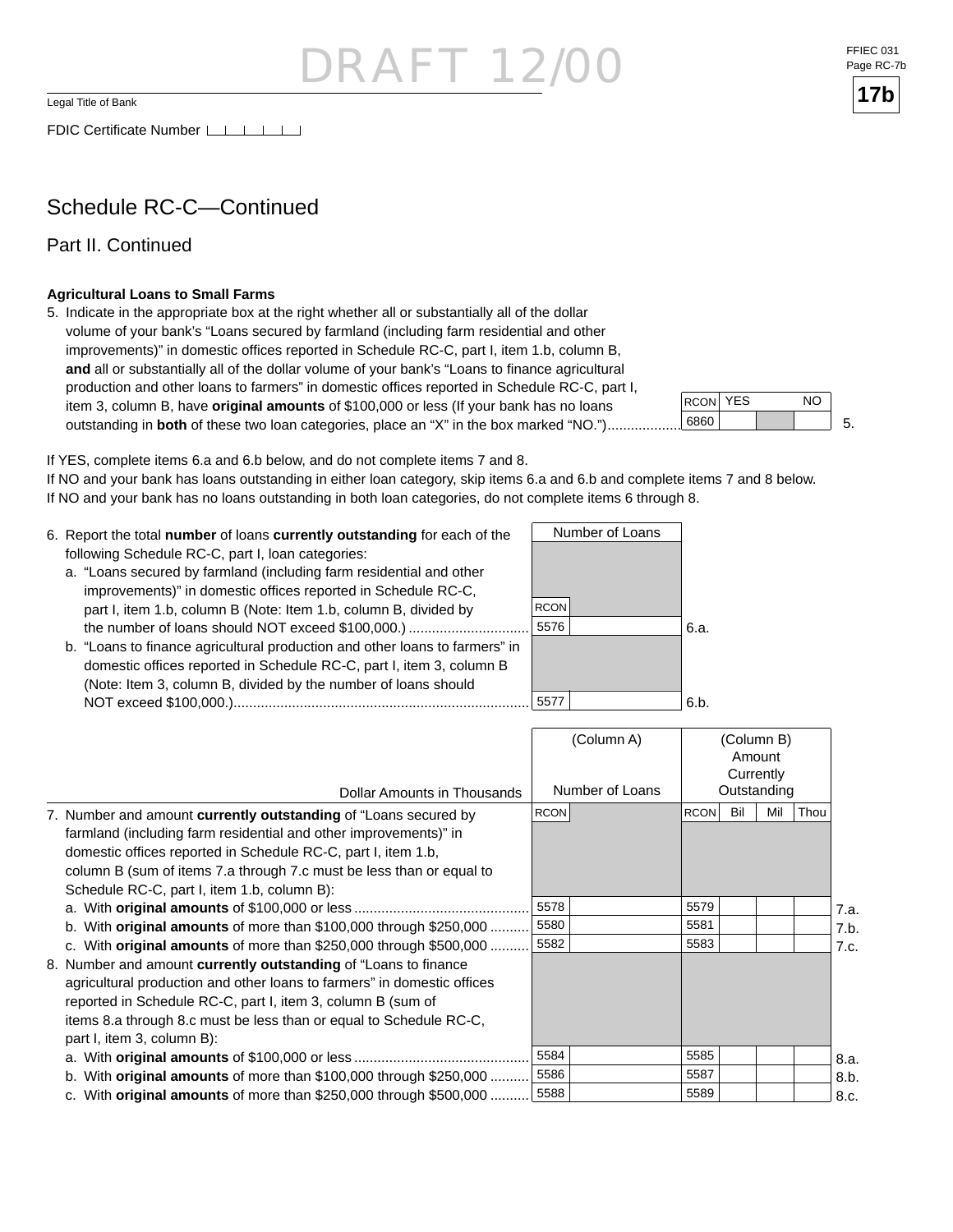#### Schedule RC-D—Trading Assets and Liabilities

**Schedule RC-D is to be completed by banks that reported average trading assets (Schedule RC-K, item 7) of \$2 million or more for any quarter of the preceding calendar year.**

| Dollar Amounts in Thousands                                                                                 | RCON             | Bil | Mil | Thou |       |
|-------------------------------------------------------------------------------------------------------------|------------------|-----|-----|------|-------|
| <b>ASSETS</b>                                                                                               |                  |     |     |      |       |
|                                                                                                             | 3531             |     |     |      | 1.    |
| 2. U.S. Government agency obligations in domestic offices (exclude mortgage-backed                          |                  |     |     |      |       |
|                                                                                                             | 3532             |     |     |      | 2.    |
| 3. Securities issued by states and political subdivisions in the U.S. in domestic offices                   | 3533             |     |     |      | 3.    |
| 4. Mortgage-backed securities (MBS) in domestic offices:                                                    |                  |     |     |      |       |
| a. Pass-through securities issued or guaranteed by FNMA, FHLMC, or GNMA                                     | 3534             |     |     |      | 4.a.  |
| b. Other mortgage-backed securities issued or guaranteed by FNMA, FHLMC, or GNMA                            |                  |     |     |      |       |
|                                                                                                             | 3535             |     |     |      | 4.b.  |
|                                                                                                             | 3536             |     |     |      | 4.c.  |
|                                                                                                             | 3537             |     |     |      | 5.    |
| 6.-8. Not applicable                                                                                        |                  |     |     |      |       |
|                                                                                                             | 3541             |     |     |      | 9.    |
|                                                                                                             |                  |     |     |      | 10.   |
| 11. Revaluation gains on interest rate, foreign exchange rate, and other commodity and equity<br>contracts: |                  |     |     |      |       |
|                                                                                                             | <b>RCON</b> 3543 |     |     |      | 11.a. |
|                                                                                                             | <b>RCFN</b> 3543 |     |     |      | 11.b. |
| 12. Total trading assets (sum of items 1 through 11) (must equal Schedule RC, item 5)  [RCFD 3545           |                  |     |     |      | 12.   |
|                                                                                                             |                  |     |     |      |       |
| <b>LIABILITIES</b>                                                                                          | <b>RCFD</b>      | Bil | Mil | Thou |       |
|                                                                                                             | 3546             |     |     |      | 13.   |
| 14. Revaluation losses on interest rate, foreign exchange rate, and other commodity and equity              |                  |     |     |      |       |
|                                                                                                             | 3547             |     |     |      | 14.   |
| 15. Total trading liabilities (sum of items 13 and 14) (must equal Schedule RC, item 15)                    | 3548             |     |     |      | 15.   |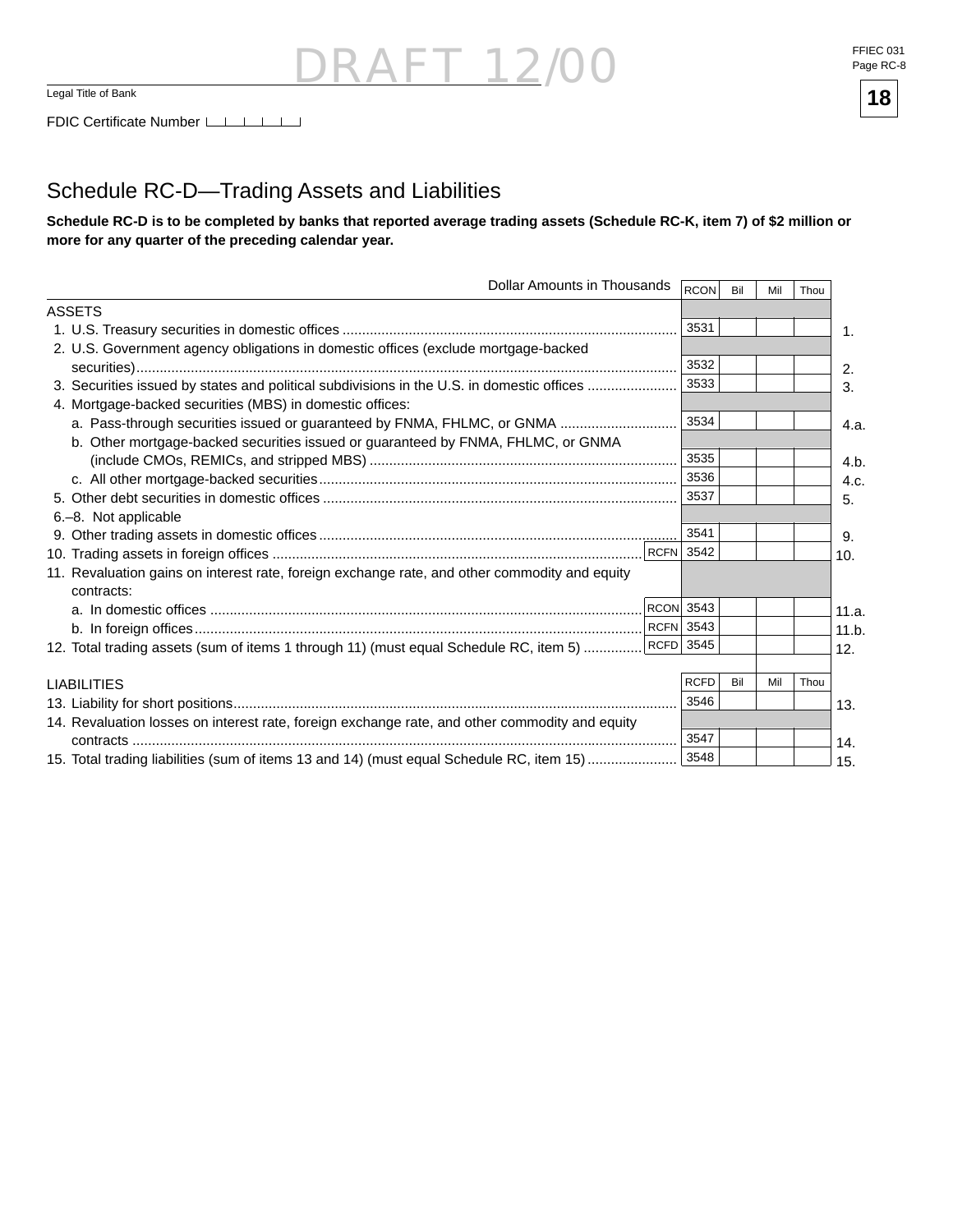### Schedule RC-E—Deposit Liabilities

#### Part I. Deposits in Domestic Offices

|                                                                                        |                                                                                     | <b>Transaction Accounts</b> |     |                                                                                  |           |     |     |                                                                        |             | Nontransaction<br>Accounts |     |      |  |
|----------------------------------------------------------------------------------------|-------------------------------------------------------------------------------------|-----------------------------|-----|----------------------------------------------------------------------------------|-----------|-----|-----|------------------------------------------------------------------------|-------------|----------------------------|-----|------|--|
|                                                                                        | (Column A)<br>Total transaction<br>accounts (including<br>total demand<br>deposits) |                             |     | (Column B)<br><b>Memo: Total</b><br>demand deposits<br>(included in<br>column A) |           |     |     | (Column C)<br>Total<br>nontransaction<br>accounts<br>(including MMDAs) |             |                            |     |      |  |
| Dollar Amounts in Thousands                                                            | <b>RCON</b>                                                                         | Bil                         | Mil |                                                                                  | Thou RCON | Bil | Mil |                                                                        | Thou RCON   | Bil                        | Mil | Thou |  |
| Deposits of:<br>1. Individuals, partnerships, and corporations                         |                                                                                     |                             |     |                                                                                  |           |     |     |                                                                        |             |                            |     |      |  |
| (include all certified and official checks)                                            | <b>B549</b>                                                                         |                             |     |                                                                                  |           |     |     |                                                                        | <b>B550</b> |                            |     |      |  |
|                                                                                        | 2202                                                                                |                             |     |                                                                                  |           |     |     |                                                                        | 2520        |                            |     |      |  |
| 3. States and political subdivisions in the U.S.                                       | 2203                                                                                |                             |     |                                                                                  |           |     |     |                                                                        | 2530        |                            |     |      |  |
| 4. Commercial banks and other depository                                               |                                                                                     |                             |     |                                                                                  |           |     |     |                                                                        |             |                            |     |      |  |
|                                                                                        | <b>B551</b>                                                                         |                             |     |                                                                                  |           |     |     |                                                                        | B552        |                            |     |      |  |
|                                                                                        | 2213                                                                                |                             |     |                                                                                  |           |     |     |                                                                        | 2236        |                            |     |      |  |
| 6. Foreign governments and official institutions                                       | 2216                                                                                |                             |     |                                                                                  |           |     |     |                                                                        | 2377        |                            |     |      |  |
| 7. Total (sum of items 1 through 6) (sum of<br>columns A and C must equal Schedule RC, |                                                                                     |                             |     |                                                                                  |           |     |     |                                                                        |             |                            |     |      |  |
|                                                                                        | 2215                                                                                |                             |     |                                                                                  | 2210      |     |     |                                                                        | 2385        |                            |     |      |  |

#### Memoranda

| סטוווטומווע<br>Dollar Amounts in Thousands                                                   | RCON | Bil | Mil | Thou |           |
|----------------------------------------------------------------------------------------------|------|-----|-----|------|-----------|
| 1. Selected components of total deposits (i.e., sum of item 7, columns A and C):             |      |     |     |      |           |
|                                                                                              | 6835 |     |     |      | M.1.a.    |
|                                                                                              | 2365 |     |     |      | M.1.b.    |
| c. Fully insured brokered deposits (included in Memorandum item 1.b above):                  |      |     |     |      |           |
|                                                                                              | 2343 |     |     |      | M.1.c.(1) |
| Issued either in denominations of \$100,000 or in denominations greater than<br>(2)          |      |     |     |      |           |
| \$100,000 and participated out by the broker in shares of \$100,000 or less                  | 2344 |     |     |      | M.1.c.(2) |
| d. Maturity data for brokered deposits:                                                      |      |     |     |      |           |
| (1) Brokered deposits issued in denominations of less than \$100,000 with a remaining        |      |     |     |      |           |
| maturity of one year or less (included in Memorandum item 1.c.(1) above)                     | A243 |     |     |      | M.1.d.(1) |
| Brokered deposits issued in denominations of \$100,000 or more with a remaining<br>(2)       |      |     |     |      |           |
| maturity of one year or less (included in Memorandum item 1.b above)                         | A244 |     |     |      | M.1.d.(2) |
| e. Preferred deposits (uninsured deposits of states and political subdivisions in the U.S.   |      |     |     |      |           |
| reported in item 3 above which are secured or collateralized as required under state law)    |      |     |     |      |           |
|                                                                                              | 5590 |     |     |      | M.1.e.    |
| 2. Components of total nontransaction accounts (sum of Memorandum items 2.a through 2.c must |      |     |     |      |           |
| equal item 7, column C above):                                                               |      |     |     |      |           |
| a. Savings deposits:                                                                         |      |     |     |      |           |
|                                                                                              | 6810 |     |     |      | M.2.a.(1) |
|                                                                                              | 0352 |     |     |      | M.2.a.(2) |
|                                                                                              | 6648 |     |     |      | M.2.b.    |
|                                                                                              |      |     |     |      | M.2.c.    |

FFIEC 031 Page RC-9

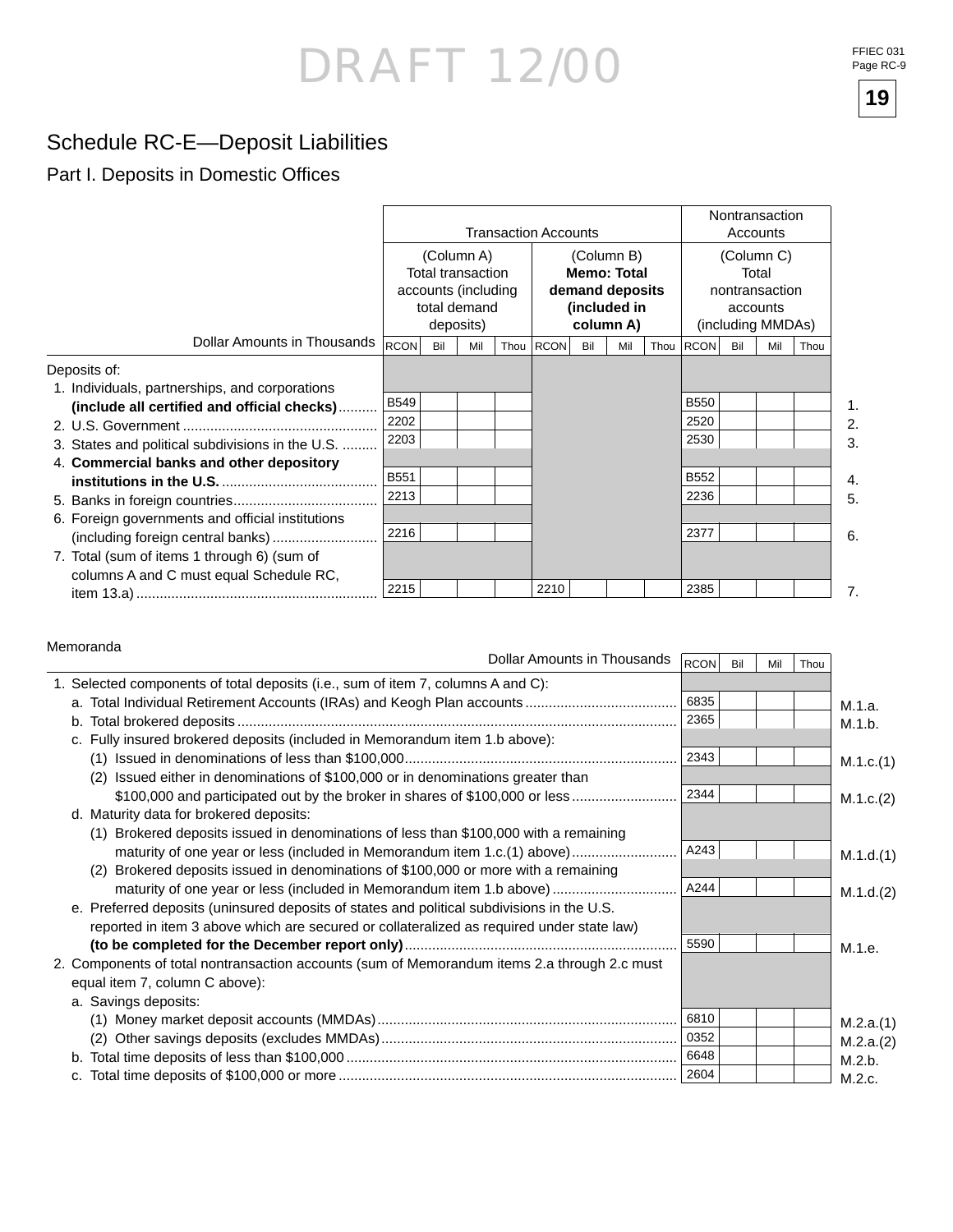Legal Title of Bank

FDIC Certificate Number LILILI

#### FFIEC 031 Page RC-10



#### Schedule RC-E—Continued

Part I. Continued

Memoranda (continued)

| <u></u>                                                                                           | Dollar Amounts in Thousands | <b>RCON</b> | Bil | Mil | Thou |           |
|---------------------------------------------------------------------------------------------------|-----------------------------|-------------|-----|-----|------|-----------|
| 3. Maturity and repricing data for time deposits of less than \$100,000:                          |                             |             |     |     |      |           |
| a. Time deposits of less than \$100,000 with a remaining maturity or next repricing date of: 1, 2 |                             |             |     |     |      |           |
|                                                                                                   |                             | A579        |     |     |      | M.3.a.(1) |
|                                                                                                   |                             | A580        |     |     |      | M.3.a.(2) |
|                                                                                                   |                             | A581        |     |     |      | M.3.a.(3) |
|                                                                                                   |                             | A582        |     |     |      | M.3.a.(4) |
| b. Time deposits of less than \$100,000 with a REMAINING MATURITY of one year                     |                             |             |     |     |      |           |
|                                                                                                   |                             | A241        |     |     |      | M.3.b.    |
| 4. Maturity and repricing data for time deposits of \$100,000 or more:                            |                             |             |     |     |      |           |
| a. Time deposits of \$100,000 or more with a remaining maturity or next repricing date of: 1.4    |                             |             |     |     |      |           |
|                                                                                                   |                             | A584        |     |     |      | M.4.a.(1) |
|                                                                                                   |                             | A585        |     |     |      | M.4.a.(2) |
|                                                                                                   |                             | A586        |     |     |      | M.4.a.(3) |
|                                                                                                   |                             | A587        |     |     |      | M.4.a.(4) |
| b. Time deposits of \$100,000 or more with a REMAINING MATURITY of one year or less               |                             |             |     |     |      |           |
|                                                                                                   |                             | A242        |     |     |      | M.4.b.    |

- I 12

2 Sum of Memorandum items 3.a.(1) through 3.a.(4) must equal Schedule RC-E, Memorandum item 2.b.

- 3 Report both fixed and floating rate time deposits by remaining maturity. Exclude floating rate time deposits with a next repricing date of one year or less that have a remaining maturity of over one year.
- 4 Sum of Memorandum items 4.a.(1) through 4.a.(4) must equal Schedule RC-E, Memorandum item 2.c.

#### Part II. Deposits in Foreign Offices (including Edge and Agreement subsidiaries and IBFs)

| Dollar Amounts in Thousands                                                                    | RCFN        | Bil | Mil | Thou |                  |
|------------------------------------------------------------------------------------------------|-------------|-----|-----|------|------------------|
| Deposits of:                                                                                   |             |     |     |      |                  |
| 1. Individuals, partnerships, and corporations (include all certified and official checks)     | <b>B553</b> |     |     |      | 1                |
| 2. U.S. banks (including IBFs and foreign branches of U.S. banks) and other U.S.               |             |     |     |      |                  |
|                                                                                                | <b>B554</b> |     |     |      | $\mathcal{P}$    |
| 3. Foreign banks (including U.S. branches and agencies of foreign banks, including their IBFs) | 2625        |     |     |      | 3.               |
|                                                                                                | 2650        |     |     |      | $\overline{4}$ . |
|                                                                                                | <b>B555</b> |     |     |      | 5.               |
| 6. Total (sum of items 1 through 5) (must equal Schedule RC, item 13.b)                        | 2200        |     |     |      | 6.               |

| Memorandum                                                                                            |                                  |      |         |              |  |      |
|-------------------------------------------------------------------------------------------------------|----------------------------------|------|---------|--------------|--|------|
|                                                                                                       | Dollar Amounts in Thousands RCFN |      | ື Ril ⊥ | Mil<br>Thou, |  |      |
| 1. Time deposits with a remaining maturity of one year or less (included in Part II, item 6 above)  L |                                  | A245 |         |              |  | M.1. |

<sup>1</sup> Report fixed rate time deposits by remaining maturity and floating rate time deposits by next repricing date.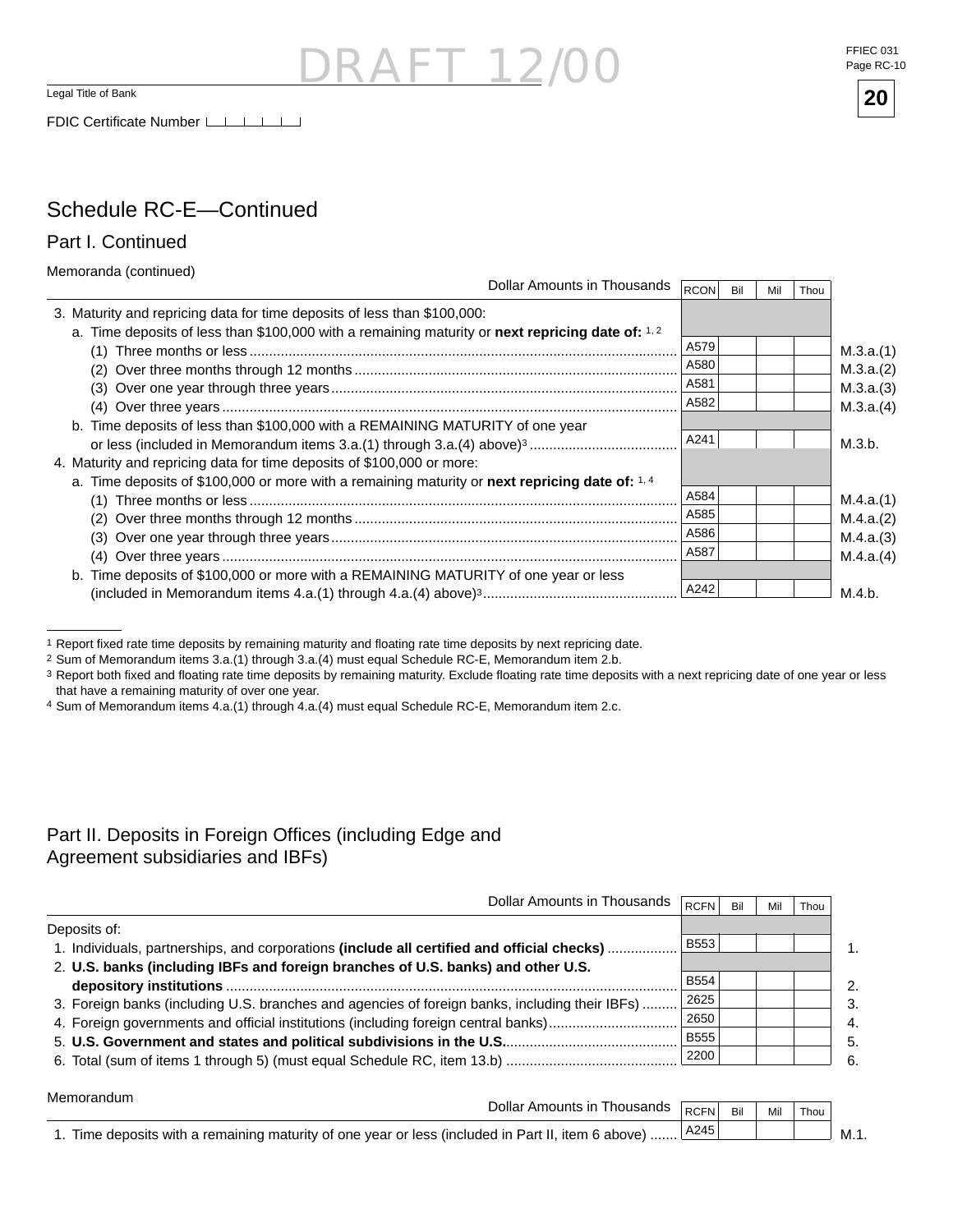FFIEC 031 Page RC-11

#### Schedule RC-F—Other Assets

|              |                                                                                       |      | Dollar Amounts in Thousands | <b>RCFD</b> | Bil | Mil | Thou |
|--------------|---------------------------------------------------------------------------------------|------|-----------------------------|-------------|-----|-----|------|
|              |                                                                                       |      |                             | <b>B556</b> |     |     |      |
|              |                                                                                       |      |                             | 2148        |     |     |      |
|              | 3. Interest-only strips receivable (not in the form of a security) <sup>3</sup> on:   |      |                             |             |     |     |      |
|              |                                                                                       |      |                             | A519        |     |     |      |
|              |                                                                                       |      |                             | A520        |     |     |      |
|              |                                                                                       |      |                             | 1752        |     |     |      |
|              |                                                                                       |      |                             | 2168        |     |     |      |
| a.           | TEXT<br>2166<br>Prepaid expenses                                                      | 2166 |                             |             |     |     |      |
| b.           | <b>TEXT</b><br>Cash surrender value of life insurance<br>C009                         | C009 |                             |             |     |     |      |
| c.           | <b>TEXT</b><br>Repossessed personal property (including vehicles)<br>1578             | 1578 |                             |             |     |     |      |
| d.           | <b>TEXT</b><br>Derivatives with a positive fair value held for purposes other<br>C010 |      |                             |             |     |     |      |
|              | than trading                                                                          | C010 |                             |             |     |     |      |
| $\mathbf{e}$ | <b>TEXT</b><br>3549                                                                   | 3549 |                             |             |     |     |      |
|              | <b>TEXT</b><br>3550                                                                   | 3550 |                             |             |     |     |      |
| g.           | <b>TEXT</b><br>3551                                                                   | 3551 |                             |             |     |     |      |
|              |                                                                                       |      |                             | 2160        |     |     |      |

### Schedule RC-G—Other Liabilities

|              |                     |                                                                     |                  | Dollar Amounts in Thousands | <b>RCON</b> | Bil | Mil | Thou |      |
|--------------|---------------------|---------------------------------------------------------------------|------------------|-----------------------------|-------------|-----|-----|------|------|
|              |                     |                                                                     |                  |                             | 3645        |     |     |      | 1.a. |
|              |                     | b. Other expenses accrued and unpaid (includes accrued income taxes |                  |                             | <b>RCFD</b> |     |     |      |      |
|              |                     |                                                                     |                  |                             | 3646        |     |     |      | 1.b. |
|              |                     |                                                                     |                  |                             | 3049        |     |     |      |      |
|              |                     |                                                                     |                  |                             | <b>B557</b> |     |     |      | 3.   |
|              |                     |                                                                     |                  |                             | 2938        |     |     |      | 4.   |
| a.           | TEXT<br>3066        | Accounts payable                                                    | 3066             |                             |             |     |     |      | 4.a. |
| b.           | <b>TEXT</b><br>C011 | Deferred compensation liabilities                                   | C <sub>011</sub> |                             |             |     |     |      | 4.b. |
| C.           | <b>TEXT</b><br>2932 | Dividends declared but not yet payable                              | 2932             |                             |             |     |     |      | 4.c. |
| d.           | <b>TEXT</b><br>C012 | Derivatives with a negative fair value held for purposes other      |                  |                             |             |     |     |      |      |
|              |                     | than trading                                                        | C012             |                             |             |     |     |      | 4.d. |
| $\mathbf{e}$ | <b>TEXT</b><br>3552 |                                                                     | 3552             |                             |             |     |     |      | 4.e. |
|              | <b>TEXT</b><br>3553 |                                                                     | 3553             |                             |             |     |     |      | 4.f. |
| g.           | <b>TEXT</b><br>3554 |                                                                     | 3554             |                             |             |     |     |      | 4.g. |
|              |                     |                                                                     |                  |                             | 2930        |     |     |      | 5.   |

<sup>1</sup> Include accrued interest receivable on loans, leases, debt securities, and other interest-bearing assets.

**21**

<sup>2</sup> See discussion of deferred income taxes in Glossary entry on "income taxes."

<sup>3</sup> Report interest-only strips receivable in the form of a security as available-for-sale securities in Schedule RC, item 2.b, or as trading assets in Schedule RC, item 5, as appropriate.

<sup>4</sup> Include Federal Reserve stock, Federal Home Loan Bank stock, and bankers' bank stock.

<sup>5</sup> For savings banks, include "dividends" accrued and unpaid on deposits.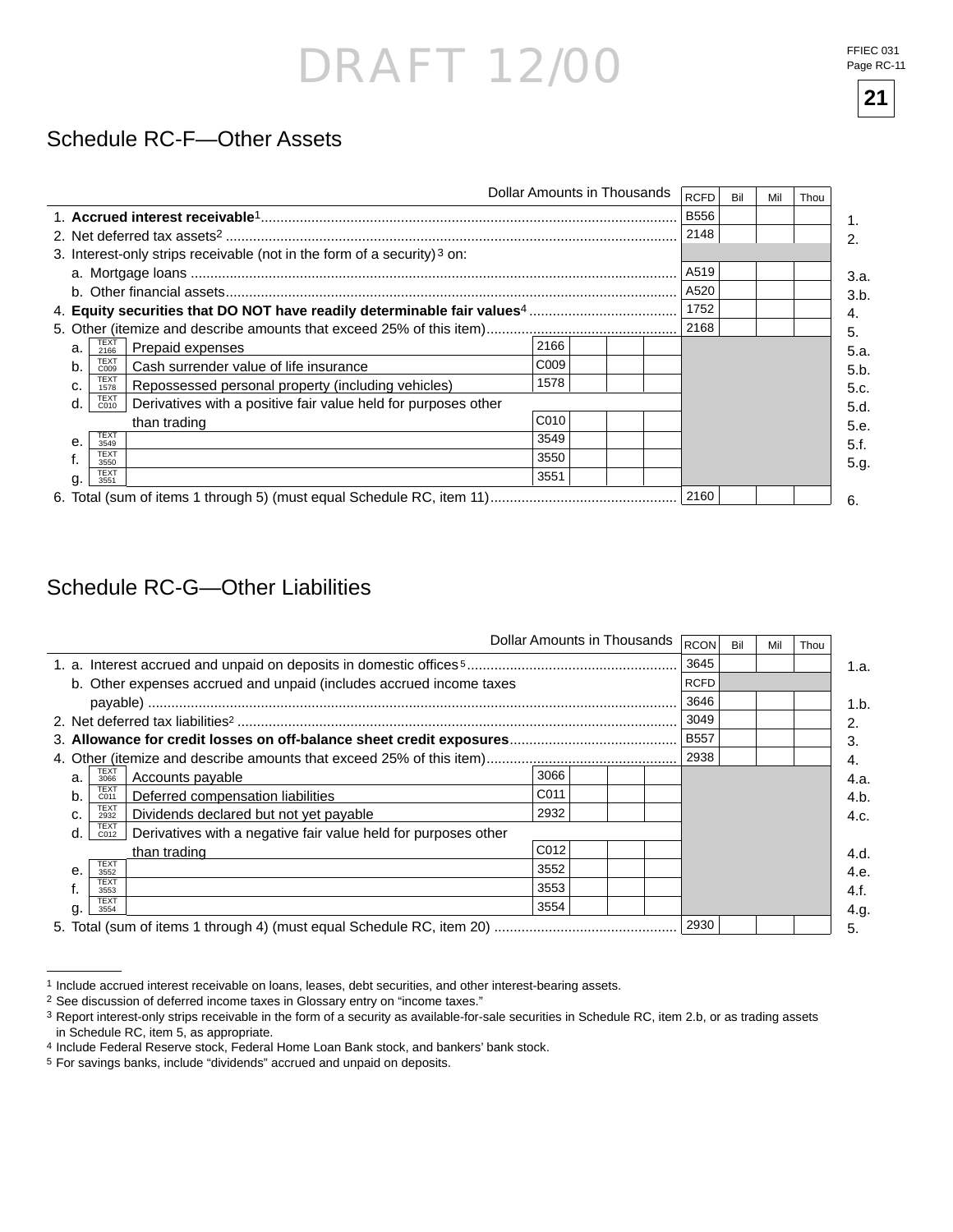### **RAFT 12** Legal Title of Bank **22**

FFIEC 031 Page RC-12



FDIC Certificate Number

### Schedule RC-H-Selected Balance Sheet Items for Domestic Offices

|                                                                                                  |             |     | <b>Domestic Offices</b> |      |          |
|--------------------------------------------------------------------------------------------------|-------------|-----|-------------------------|------|----------|
| <b>Dollar Amounts in Thousands</b>                                                               | <b>RCON</b> | Bil | Mil                     | Thou |          |
|                                                                                                  | 2155        |     |                         |      | 1.       |
|                                                                                                  | 2920        |     |                         |      | 2.       |
|                                                                                                  | 1350        |     |                         |      | 3.       |
| 4. Federal funds purchased and securities sold under agreements to repurchase                    | 2800        |     |                         |      | 4.       |
|                                                                                                  | 3190        |     |                         |      | 5.       |
| <b>EITHER</b>                                                                                    |             |     |                         |      |          |
| 6. Net due from own foreign offices, Edge and Agreement subsidiaries, and IBFs                   | 2163        |     |                         |      | 6.       |
| 0R                                                                                               |             |     |                         |      |          |
| 7. Net due to own foreign offices, Edge and Agreement subsidiaries, and IBFs                     | 2941        |     |                         |      | 7.       |
| 8. Total assets (excludes net due from foreign offices, Edge and Agreement subsidiaries, and     |             |     |                         |      |          |
|                                                                                                  | 2192        |     |                         |      | 8.       |
| 9. Total liabilities (excludes net due to foreign offices, Edge and Agreement subsidiaries, and  |             |     |                         |      |          |
|                                                                                                  | 3129        |     |                         |      | 9.       |
|                                                                                                  |             |     |                         |      |          |
| In items 10-17, report the amortized (historical) cost of both held-to-maturity and              | <b>RCON</b> | Bil | Mil                     | Thou |          |
| available-for-sale securities in domestic offices.                                               |             |     |                         |      |          |
|                                                                                                  | 1039        |     |                         |      | 10.      |
| 11. U.S. Government agency obligations (exclude mortgage-backed securities)                      | 1041        |     |                         |      | 11.      |
|                                                                                                  | 1042        |     |                         |      | 12.      |
| 13. Mortgage-backed securities (MBS):                                                            |             |     |                         |      |          |
| a. Pass-through securities:                                                                      |             |     |                         |      |          |
|                                                                                                  | 1043        |     |                         |      | 13.a.(1) |
|                                                                                                  | 1044        |     |                         |      | 13.a.(2) |
| b. Other mortgage-backed securities (include CMOs, REMICs, and stripped MBS):                    |             |     |                         |      |          |
|                                                                                                  | 1209        |     |                         |      | 13.b.(1) |
|                                                                                                  | 1280        |     |                         |      | 13.b.(2) |
| 14. Other domestic debt securities (include domestic asset-backed securities)                    | 1281        |     |                         |      | 14.      |
|                                                                                                  | 1282        |     |                         |      | 15.      |
| 16. Investments in mutual funds and other equity securities with readily determinable            |             |     |                         |      |          |
|                                                                                                  | A510        |     |                         |      | 16.      |
| 17. Total amortized (historical) cost of both held-to-maturity and available-for-sale securities |             |     |                         |      |          |
|                                                                                                  | 1374        |     |                         |      | 17.      |
|                                                                                                  |             |     |                         |      |          |
|                                                                                                  | 1752        |     |                         |      | 18.      |

#### Schedule RC-I—Assets and Liabilities of IBFs

**To be completed only by banks with IBFs and other "foreign" offi ces.**

| Dollar Amounts in Thousands <b>RCFN</b> F                                        |      | Mil | $\dot{}$ Thou . |  |
|----------------------------------------------------------------------------------|------|-----|-----------------|--|
| 1. Total IBF assets of the consolidated bank (component of Schedule RC, item 12) | 2133 |     |                 |  |
| 2. Total IBF liabilities (component of Schedule RC, item 21)                     | 2898 |     |                 |  |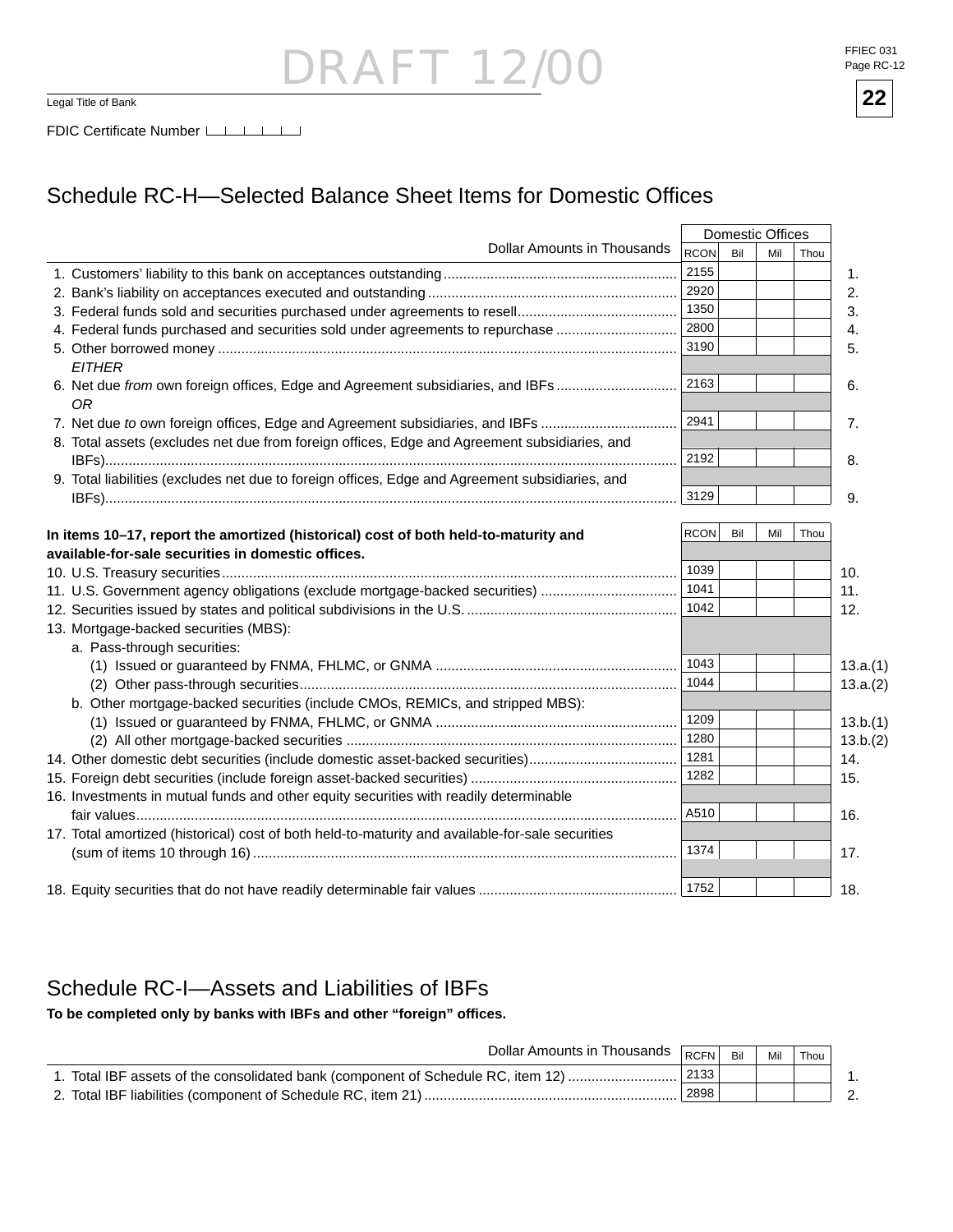### - 121 Legal Title of Bank **23**

### Schedule RC-K-Quarterly Averages<sup>1</sup>

| <b>Dollar Amounts in Thousands</b>                                                                          | <b>RCFD</b> | Bil | Mil | Thou |                |
|-------------------------------------------------------------------------------------------------------------|-------------|-----|-----|------|----------------|
| <b>ASSETS</b>                                                                                               |             |     |     |      |                |
|                                                                                                             | 3381        |     |     |      | $\mathbf{1}$ . |
| 2. U.S. Treasury securities and U.S. Government agency obligations <sup>2</sup> (excluding mortgage-        |             |     |     |      |                |
|                                                                                                             | <b>B558</b> |     |     |      | 2.             |
|                                                                                                             | <b>B559</b> |     |     |      | 3.             |
| 4. All other securities <sup>2, 3</sup> (includes securities issued by states and political subdivisions in |             |     |     |      |                |
|                                                                                                             | <b>B560</b> |     |     |      | 4.             |
|                                                                                                             | 3365        |     |     |      | 5.             |
| 6. Loans:                                                                                                   |             |     |     |      |                |
| a. Loans in domestic offices:                                                                               | <b>RCON</b> |     |     |      |                |
|                                                                                                             | 3360        |     |     |      | 6.a.(1)        |
|                                                                                                             | 3385        |     |     |      | 6.a.(2)        |
|                                                                                                             | 3386        |     |     |      | 6.a.(3)        |
|                                                                                                             | 3387        |     |     |      | 6.a.(4)        |
| (5) Loans to individuals for household, family, and other personal expenditures:                            |             |     |     |      |                |
|                                                                                                             | B561        |     |     |      | 6.a.(5)(a)     |
| (b) Other (includes single payment, installment, all student loans, and revolving                           |             |     |     |      |                |
|                                                                                                             | B562        |     |     |      | 6.a.(5)(b)     |
|                                                                                                             |             |     |     |      | 6.b.           |
|                                                                                                             |             |     |     |      | 7.             |
|                                                                                                             |             |     |     |      | 8.             |
|                                                                                                             |             |     |     |      | 9.             |
| <b>LIABILITIES</b>                                                                                          |             |     |     |      |                |
| 10. Interest-bearing transaction accounts in domestic offices (NOW accounts, ATS accounts,                  | <b>RCON</b> |     |     |      |                |
| and telephone and preauthorized transfer accounts) (exclude demand deposits)                                | 3485        |     |     |      | 10.            |
| 11. Nontransaction accounts in domestic offices:                                                            |             |     |     |      |                |
|                                                                                                             | <b>B563</b> |     |     |      | 11.a.          |
|                                                                                                             | A514        |     |     |      | 11.b.          |
|                                                                                                             | A529        |     |     |      | 11.c.          |
| 12. Interest-bearing deposits in foreign offices, Edge and Agreement subsidiaries, and IBFs RCFN 3404       |             |     |     |      | 12.            |
| 13. Federal funds purchased and securities sold under agreements to repurchase                              | RCFD 3353   |     |     |      | 13.            |
| 14. Other borrowed money (includes mortgage indebtedness and obligations under                              |             |     |     |      |                |
|                                                                                                             | RCFD 3355   |     |     |      | 14.            |

<sup>&</sup>lt;sup>1</sup> For all items, banks have the option of reporting either (1) an average of **DAILY** figures for the quarter, or (2) an average of WEEKLY figures (i.e., the Wednesday of each week of the quarter).

FFIEC 031 Page RC-13



<sup>2</sup> Quarterly averages for all debt securities should be based on amortized cost.

<sup>3</sup> Quarterly averages for all equity securities should be based on historical cost.

<sup>&</sup>lt;sup>4</sup> The quarterly average for total assets should reflect all debt securities (not held for trading) at amortized cost, equity securities with readily determinable fair values at the lower of cost or fair value, and equity securities without readily determinable fair values at historical cost.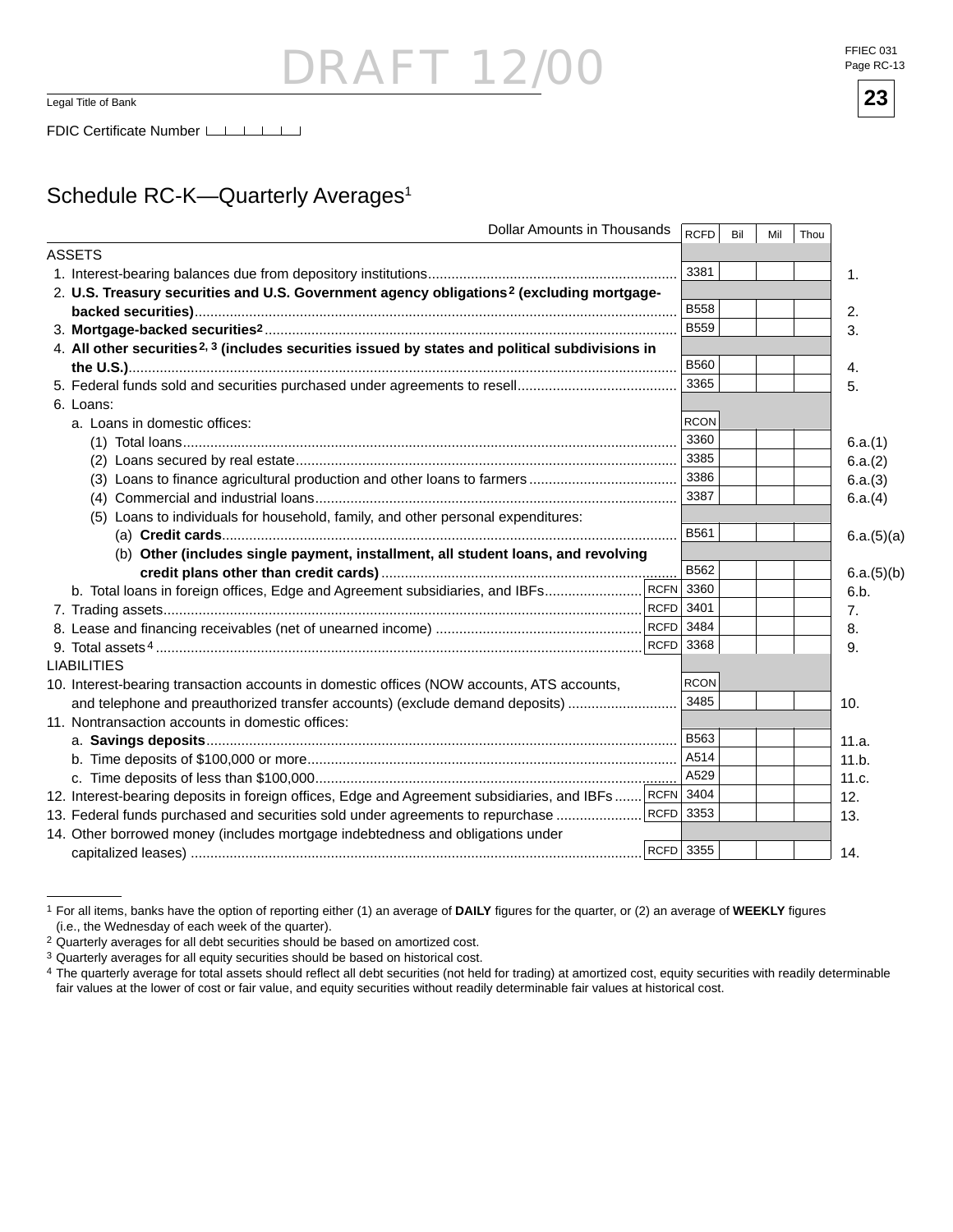# DRAFT 12/00 FFIEC 031

Page RC-14



### Schedule RC-L—Derivatives and Off-Balance Sheet Items

Please read carefully the instructions for the preparation of Schedule RC-L. Some of the amounts reported in Schedule RC-L are regarded as volume indicators and not necessarily as measures of risk.

|                                                  |                                                                                                       | Dollar Amounts in Thousands | <b>RCFD</b> | Bil | Mil | Thou |         |
|--------------------------------------------------|-------------------------------------------------------------------------------------------------------|-----------------------------|-------------|-----|-----|------|---------|
| 1. Unused commitments:                           |                                                                                                       |                             |             |     |     |      |         |
|                                                  | a. Revolving, open-end lines secured by 1-4 family residential properties, e.g., home equity          |                             |             |     |     |      |         |
|                                                  |                                                                                                       |                             | 3814        |     |     |      | 1.a.    |
|                                                  |                                                                                                       |                             | 3815        |     |     |      | 1.b.    |
|                                                  | c. Commercial real estate, construction, and land development:                                        |                             |             |     |     |      |         |
|                                                  |                                                                                                       |                             | 3816        |     |     |      | 1.c.(1) |
|                                                  |                                                                                                       |                             | 6550        |     |     |      | 1.c.(2) |
|                                                  |                                                                                                       |                             | 3817        |     |     |      | 1.d.    |
|                                                  |                                                                                                       |                             | 3818        |     |     |      | 1.e.    |
|                                                  |                                                                                                       |                             | 3819        |     |     |      | 2.      |
|                                                  | a. Amount of financial standby letters of credit conveyed to others 3820                              |                             |             |     |     |      | 2.a.    |
|                                                  |                                                                                                       |                             | 3821        |     |     |      | 3.      |
|                                                  | a. Amount of performance standby letters of credit conveyed to others 3822                            |                             |             |     |     |      | 3.a.    |
|                                                  |                                                                                                       |                             | 3411        |     |     |      | 4.      |
|                                                  | 5. To be completed by banks with \$100 million or more in total assets:                               |                             |             |     |     |      |         |
|                                                  | Participations in acceptances (as described in the instructions) conveyed to others by the            |                             |             |     |     |      |         |
|                                                  |                                                                                                       |                             | 3428        |     |     |      | 5.      |
|                                                  | 6. Securities lent (including customers' securities lent where the customer is indemnified against    |                             |             |     |     |      |         |
|                                                  |                                                                                                       |                             | 3433        |     |     |      | 6.      |
| 7. Notional amount of credit derivatives:        |                                                                                                       |                             |             |     |     |      |         |
|                                                  |                                                                                                       |                             | A534        |     |     |      | 7.a.    |
|                                                  |                                                                                                       |                             | A535        |     |     |      | 7.b.    |
|                                                  |                                                                                                       |                             | 8765        |     |     |      | 8.      |
|                                                  | 9. All other off-balance sheet liabilities (exclude derivatives) (itemize and describe each component |                             |             |     |     |      |         |
|                                                  |                                                                                                       |                             | 3430        |     |     |      | 9.      |
|                                                  |                                                                                                       |                             |             |     |     |      |         |
| <b>TEXT</b><br>Securities borrowed<br>a.<br>3432 |                                                                                                       | 3432                        |             |     |     |      | 9.a.    |
| <b>TEXT</b><br>b.<br>3434                        | Commitments to purchase when-issued securities                                                        | 3434                        |             |     |     |      | 9.b.    |
| <b>TEXT</b><br>c.<br>3555                        |                                                                                                       | 3555                        |             |     |     |      | 9.c.    |
| <b>TEXT</b><br>d.<br>3556                        |                                                                                                       | 3556                        |             |     |     |      | 9.d.    |
| <b>TEXT</b><br>е.<br>3557                        |                                                                                                       | 3557                        |             |     |     |      | 9.e.    |
|                                                  | 10. All other off-balance sheet assets (exclude derivatives) (itemize and describe each component     |                             |             |     |     |      |         |
|                                                  |                                                                                                       |                             | 5591        |     |     |      | 10.     |
|                                                  |                                                                                                       |                             |             |     |     |      |         |
| TEXT<br>3435<br>a.                               | Commitments to sell when-issued securities                                                            | 3435                        |             |     |     |      | 10.a.   |
| <b>TEXT</b><br>b.<br>5592                        |                                                                                                       | 5592                        |             |     |     |      | 10.b.   |
| <b>TEXT</b><br>C.<br>5593                        |                                                                                                       | 5593                        |             |     |     |      | 10.c.   |
| <b>TEXT</b><br>d.<br>5594                        |                                                                                                       | 5594                        |             |     |     |      | 10.d.   |
| <b>TEXT</b><br>е.<br>5595                        |                                                                                                       | 5595                        |             |     |     |      | 10.e.   |
|                                                  |                                                                                                       |                             |             |     |     |      |         |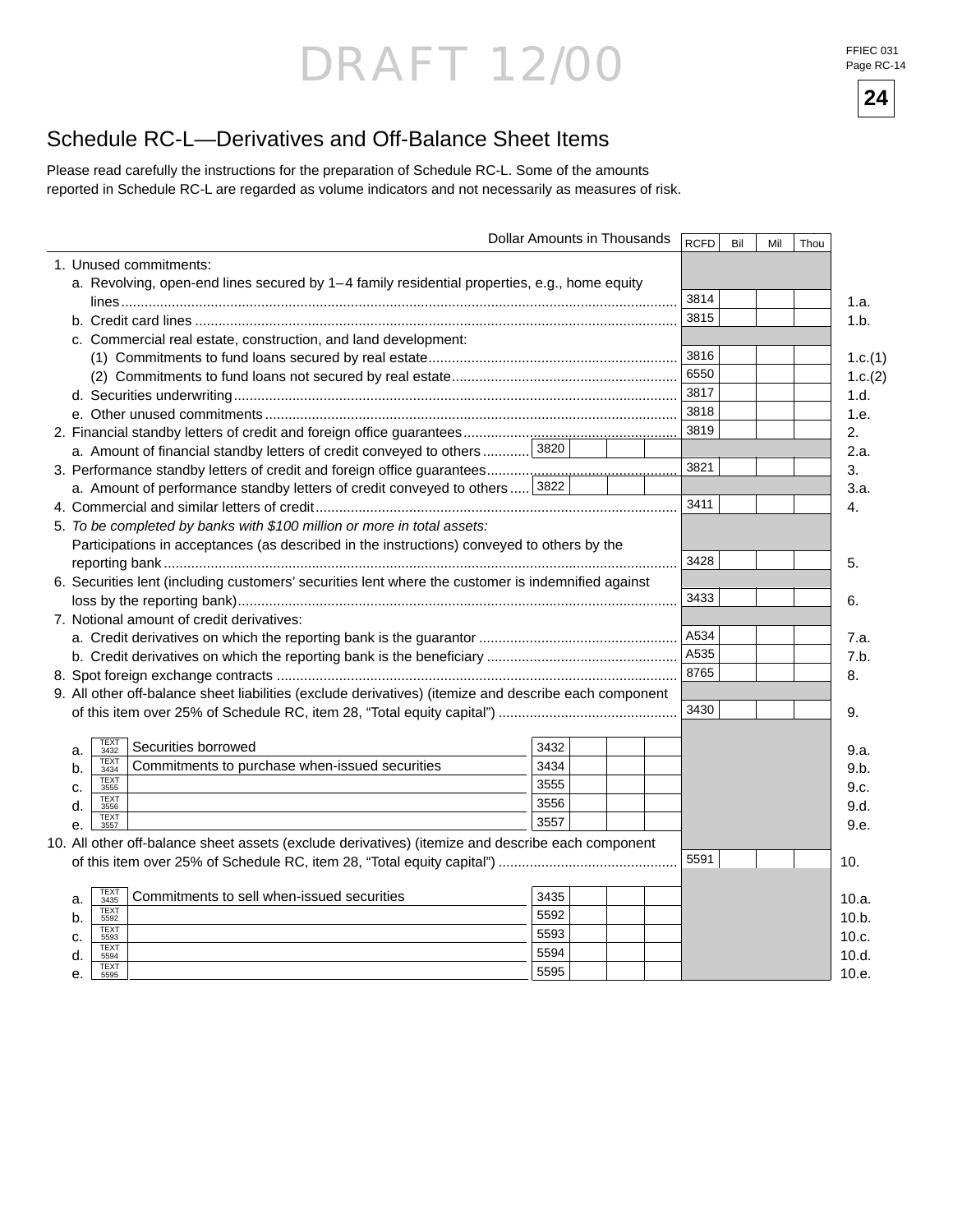Legal Title of Bank

### Schedule RC-L—Continued

| Dollar Amounts in Thousands                                                                                  |      |     | (Column A)<br>Interest Rate<br>Contracts |      |      |     | (Column B)<br>Foreign Exchange<br>Contracts |      |      | <b>Equity Derivative</b> | (Column C)<br>Contracts |      |      |     | (Column D)<br>Commodity and<br><b>Other Contracts</b> |      |          |
|--------------------------------------------------------------------------------------------------------------|------|-----|------------------------------------------|------|------|-----|---------------------------------------------|------|------|--------------------------|-------------------------|------|------|-----|-------------------------------------------------------|------|----------|
| <b>Derivatives Position Indicators</b>                                                                       | Tril | Bil | Mil                                      | Thou | Tril | Bil | Mil                                         | Thou | Tril | Bil                      | Mil                     | Thou | Tril | Bil | Mil                                                   | Thou |          |
| 11. Gross amounts (e.g., notional<br>amounts) (for each column, sum of<br>items 11.a through 11.e must equal |      |     |                                          |      |      |     |                                             |      |      |                          |                         |      |      |     |                                                       |      |          |
| sum of items 12 and 13):                                                                                     |      |     | <b>RCFD 8693</b>                         |      |      |     | <b>RCFD 8694</b>                            |      |      |                          | <b>RCFD 8695</b>        |      |      |     | <b>RCFD 8696</b>                                      |      |          |
| a. Futures contracts                                                                                         |      |     | <b>RCFD 8697</b>                         |      |      |     | <b>RCFD 8698</b>                            |      |      |                          | <b>RCFD 8699</b>        |      |      |     | <b>RCFD 8700</b>                                      |      | 11.a.    |
| b. Forward contracts                                                                                         |      |     |                                          |      |      |     |                                             |      |      |                          |                         |      |      |     |                                                       |      | 11.b.    |
| c. Exchange-traded option contracts:                                                                         |      |     | <b>RCFD 8701</b>                         |      |      |     | <b>RCFD 8702</b>                            |      |      |                          | <b>RCFD 8703</b>        |      |      |     | <b>RCFD 8704</b>                                      |      |          |
|                                                                                                              |      |     |                                          |      |      |     |                                             |      |      |                          |                         |      |      |     |                                                       |      | 11.c.(1) |
|                                                                                                              |      |     | <b>RCFD 8705</b>                         |      |      |     | <b>RCFD 8706</b>                            |      |      |                          | <b>RCFD 8707</b>        |      |      |     | <b>RCFD 8708</b>                                      |      |          |
| (2) Purchased options                                                                                        |      |     |                                          |      |      |     |                                             |      |      |                          |                         |      |      |     |                                                       |      | 11.c.(2) |
| d. Over-the-counter option contracts:                                                                        |      |     | <b>RCFD 8709</b>                         |      |      |     | <b>RCFD 8710</b>                            |      |      |                          | <b>RCFD 8711</b>        |      |      |     | <b>RCFD 8712</b>                                      |      |          |
| (1) Written options                                                                                          |      |     |                                          |      |      |     |                                             |      |      |                          |                         |      |      |     |                                                       |      | 11.d.(1) |
|                                                                                                              |      |     | <b>RCFD 8713</b>                         |      |      |     | <b>RCFD 8714</b>                            |      |      |                          | <b>RCFD 8715</b>        |      |      |     | <b>RCFD 8716</b>                                      |      |          |
| (2) Purchased options                                                                                        |      |     | <b>RCFD 3450</b>                         |      |      |     | <b>RCFD 3826</b>                            |      |      |                          | <b>RCFD 8719</b>        |      |      |     | <b>RCFD 8720</b>                                      |      | 11.d.(2) |
|                                                                                                              |      |     |                                          |      |      |     |                                             |      |      |                          |                         |      |      |     |                                                       |      | 11.e.    |
| 12. Total gross notional amount of                                                                           |      |     | RCFD A126                                |      |      |     | RCFD A127                                   |      |      |                          | <b>RCFD 8723</b>        |      |      |     | <b>RCFD 8724</b>                                      |      |          |
| derivative contracts held for trading                                                                        |      |     |                                          |      |      |     |                                             |      |      |                          |                         |      |      |     |                                                       |      | 12.      |
| 13. Total gross notional amount of                                                                           |      |     |                                          |      |      |     |                                             |      |      |                          |                         |      |      |     |                                                       |      |          |
| derivative contracts held for                                                                                |      |     | <b>RCFD 8725</b>                         |      |      |     | <b>RCFD 8726</b>                            |      |      |                          | <b>RCFD 8727</b>        |      |      |     | <b>RCFD 8728</b>                                      |      |          |
| purposes other than trading<br>a. Interest rate swaps where the                                              |      |     |                                          |      |      |     |                                             |      |      |                          |                         |      |      |     |                                                       |      | 13.      |
| bank has agreed to pay a                                                                                     |      |     | RCFD A589                                |      |      |     |                                             |      |      |                          |                         |      |      |     |                                                       |      |          |
|                                                                                                              |      |     |                                          |      |      |     |                                             |      |      |                          |                         |      |      |     |                                                       |      | 13.a.    |
| 14. Gross fair values of derivative<br>contracts:                                                            |      |     |                                          |      |      |     |                                             |      |      |                          |                         |      |      |     |                                                       |      |          |
| a. Contracts held for trading:                                                                               |      |     | <b>RCFD 8733</b>                         |      |      |     | <b>RCFD 8734</b>                            |      |      |                          | <b>RCFD 8735</b>        |      |      |     | <b>RCFD 8736</b>                                      |      |          |
| (1) Gross positive fair value                                                                                |      |     |                                          |      |      |     |                                             |      |      |                          |                         |      |      |     |                                                       |      | 14.a.(1) |
|                                                                                                              |      |     | <b>RCFD 8737</b>                         |      |      |     | <b>RCFD 8738</b>                            |      |      |                          | <b>RCFD 8739</b>        |      |      |     | <b>RCFD 8740</b>                                      |      |          |
| (2) Gross negative fair value<br>b. Contracts held for purposes other                                        |      |     |                                          |      |      |     |                                             |      |      |                          |                         |      |      |     |                                                       |      | 14.a.(2) |
| than trading:                                                                                                |      |     | <b>RCFD 8741</b>                         |      |      |     | <b>RCFD 8742</b>                            |      |      |                          | <b>RCFD 8743</b>        |      |      |     | <b>RCFD 8744</b>                                      |      |          |
| (1) Gross positive fair value                                                                                |      |     |                                          |      |      |     |                                             |      |      |                          |                         |      |      |     |                                                       |      | 14.b.(1) |
|                                                                                                              |      |     | <b>RCFD 8745</b>                         |      |      |     | <b>RCFD 8746</b>                            |      |      |                          | <b>RCFD 8747</b>        |      |      |     | <b>RCFD 8748</b>                                      |      |          |
| (2) Gross negative fair value                                                                                |      |     |                                          |      |      |     |                                             |      |      |                          |                         |      |      |     |                                                       |      | 14.b.(2) |

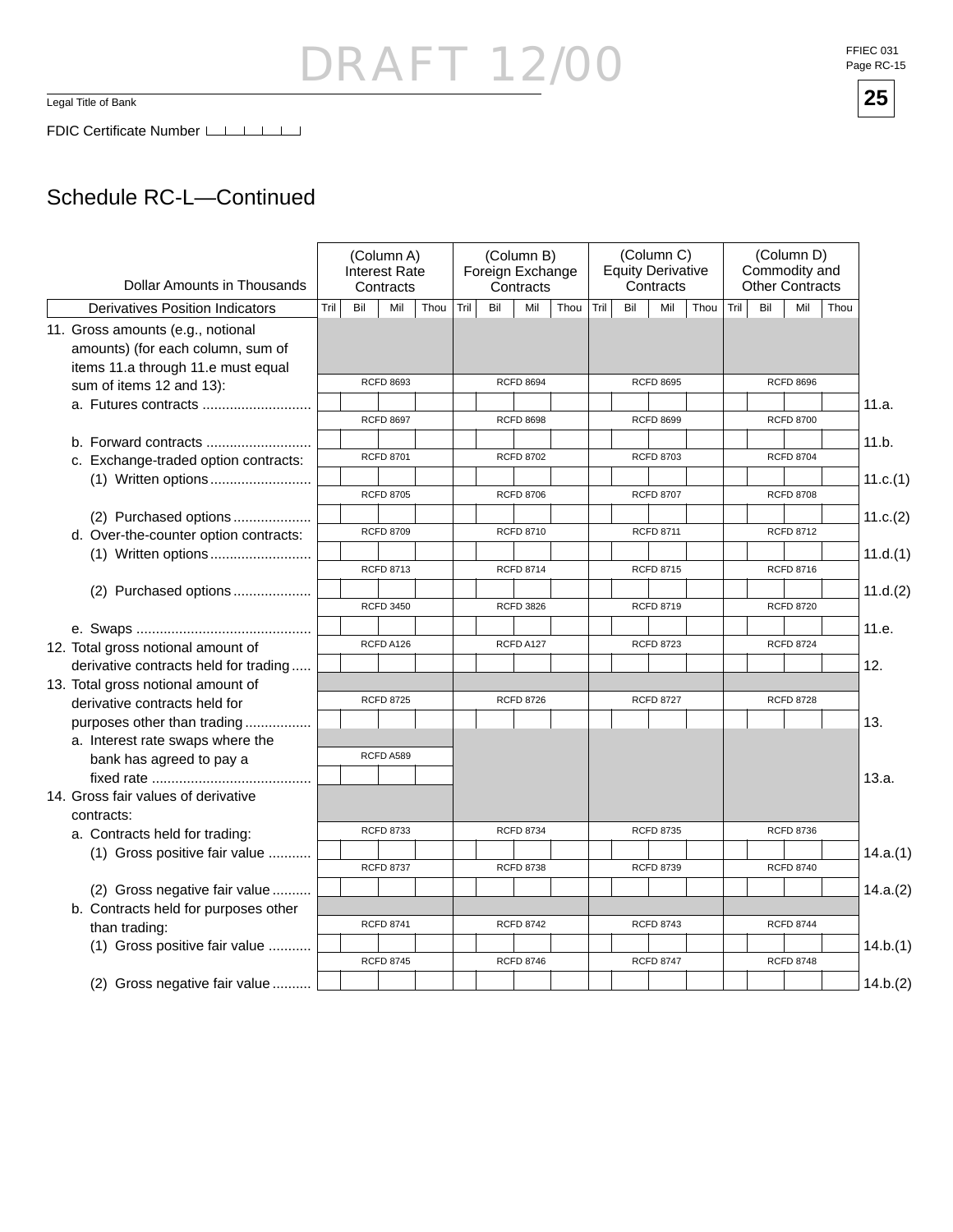FFIEC 031 Page RC-16



### Schedule RC-M—Memoranda

| Dollar Amounts in Thousands                                                                      | <b>RCFD</b> | Bil | Mil | Thou |         |
|--------------------------------------------------------------------------------------------------|-------------|-----|-----|------|---------|
| 1. Extensions of credit by the reporting bank to its executive officers, directors, principal    |             |     |     |      |         |
| shareholders, and their related interests as of the report date:                                 |             |     |     |      |         |
| a. Aggregate amount of all extensions of credit to all executive officers, directors, principal  |             |     |     |      |         |
|                                                                                                  | 6164        |     |     |      | 1.a.    |
| b. Number of executive officers, directors, and principal shareholders to whom the amount        |             |     |     |      |         |
| of all extensions of credit by the reporting bank (including extensions of credit to             |             |     |     |      |         |
| Number<br>related interests) equals or exceeds the lesser of \$500,000 or 5 percent              |             |     |     |      |         |
| 6165<br>of total capital as defined for this purpose in agency regulations                       |             |     |     |      | 1.b.    |
| 2. Intangible assets other than goodwill:                                                        |             |     |     |      |         |
|                                                                                                  | 3164        |     |     |      | 2.a.    |
|                                                                                                  |             |     |     |      | 2.a.(1) |
|                                                                                                  | B026        |     |     |      | 2.b.    |
|                                                                                                  | 5507        |     |     |      | 2.c.    |
| d. Total (sum of items 2.a, 2.b, and 2.c) (must equal Schedule RC, item 10.b)                    | 0426        |     |     |      |         |
| 3. Other real estate owned:                                                                      |             |     |     |      | 2.d.    |
|                                                                                                  | 5372        |     |     |      |         |
| b. All other real estate owned:                                                                  | <b>RCON</b> |     |     |      | 3.a.    |
|                                                                                                  | 5508        |     |     |      |         |
|                                                                                                  | 5509        |     |     |      | 3.b.(1) |
|                                                                                                  | 5510        |     |     |      | 3.b.(2) |
|                                                                                                  | 5511        |     |     |      | 3.b.(3) |
|                                                                                                  | 5512        |     |     |      | 3.b.(4) |
|                                                                                                  |             |     |     |      | 3.b.(5) |
|                                                                                                  | <b>RCFD</b> |     |     |      | 3.b.(6) |
|                                                                                                  | 2150        |     |     |      |         |
|                                                                                                  |             |     |     |      | 3.c.    |
| 4. Investments in unconsolidated subsidiaries and associated companies:                          | 5374        |     |     |      |         |
|                                                                                                  | 5375        |     |     |      | 4.a.    |
| b. All other investments in unconsolidated subsidiaries and associated companies                 | 2130        |     |     |      | 4.b.    |
|                                                                                                  |             |     |     |      | 4.c.    |
| 5. Other borrowed money:                                                                         |             |     |     |      |         |
| a. Federal Home Loan Bank advances:                                                              | 2651        |     |     |      |         |
|                                                                                                  | <b>B565</b> |     |     |      | 5.a.(1) |
| (2) With a remaining maturity of more than one year through three years                          | <b>B566</b> |     |     |      | 5.a.(2) |
|                                                                                                  |             |     |     |      | 5.a.(3) |
| b. Other borrowings:                                                                             | B571        |     |     |      |         |
|                                                                                                  |             |     |     |      | 5.b.(1) |
| (2) With a remaining maturity of more than one year through three years                          | <b>B567</b> |     |     |      | 5.b.(2) |
|                                                                                                  | <b>B568</b> |     |     |      | 5.b.(3) |
| c. Total (sum of items 5.a.(1) through 5.b.(3) must equal Schedule RC, item 16)                  | 3190        |     |     |      | 5.c.    |
|                                                                                                  |             | Yes |     | No   |         |
|                                                                                                  | <b>B569</b> |     |     |      |         |
| 6. Does the reporting bank sell private label or third party mutual funds and annuities?         |             |     |     |      | 6.      |
|                                                                                                  |             |     |     |      |         |
|                                                                                                  | <b>RCFD</b> | Bil | Mil | Thou |         |
| 7. Assets under the reporting bank's management in proprietary mutual funds and annuities   B570 |             |     |     |      | 7.      |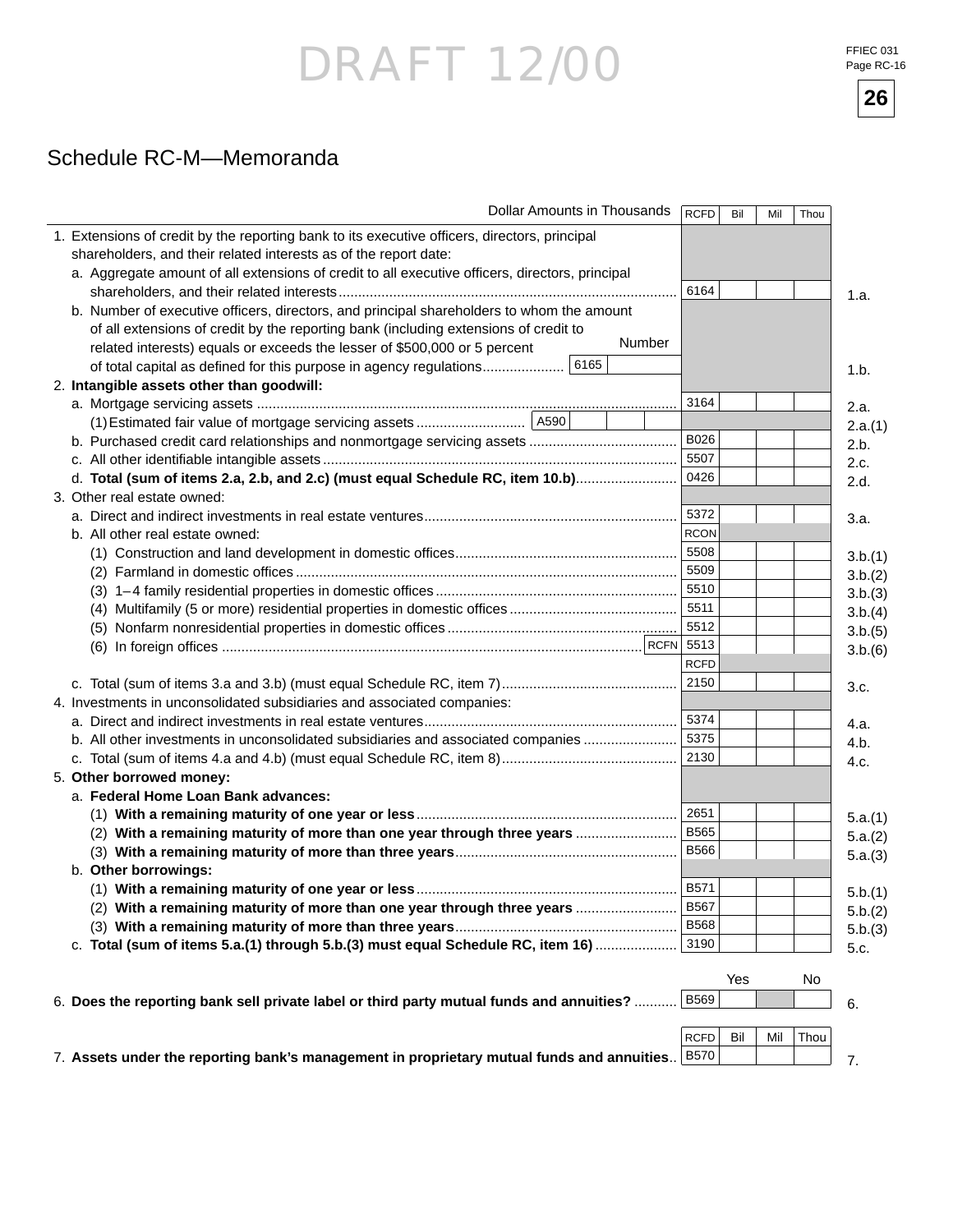Legal Title of Bank **27**





FDIC Certificate Number LILILI

### Schedule RC-N—Past Due and Nonaccrual Loans, Leases, and Other Assets

|                                                     |             | 30 through 89<br>days and still | (Column A)<br>Past due<br>accruing |             |     | (Column B)<br>Past due 90<br>days or more<br>and still<br>accruing |      |             |     | (Column C)<br>Nonaccrual |      |         |
|-----------------------------------------------------|-------------|---------------------------------|------------------------------------|-------------|-----|--------------------------------------------------------------------|------|-------------|-----|--------------------------|------|---------|
| <b>Dollar Amounts in Thousands</b>                  | RCON        | Bil                             | Mil                                | Thou RCON   | Bil | Mil                                                                | Thou | <b>RCON</b> | Bil | Mil                      | Thou |         |
| 1. Loans secured by real estate:                    |             |                                 |                                    |             |     |                                                                    |      |             |     |                          |      |         |
| a. Construction, land development, and other        |             |                                 |                                    |             |     |                                                                    |      |             |     |                          |      |         |
| land loans in domestic offices                      | 2759        |                                 |                                    | 2769        |     |                                                                    |      | 3492        |     |                          |      | 1.a.    |
| b. Secured by farmland in domestic offices          | 3493        |                                 |                                    | 3494        |     |                                                                    |      | 3495        |     |                          |      | 1.b.    |
| c. Secured by 1-4 family residential                |             |                                 |                                    |             |     |                                                                    |      |             |     |                          |      |         |
| properties in domestic offices:                     |             |                                 |                                    |             |     |                                                                    |      |             |     |                          |      |         |
| (1) Revolving, open-end loans secured by            |             |                                 |                                    |             |     |                                                                    |      |             |     |                          |      |         |
| 1-4 family residential properties and               |             |                                 |                                    |             |     |                                                                    |      |             |     |                          |      |         |
| extended under lines of credit                      | 5398        |                                 |                                    | 5399        |     |                                                                    |      | 5400        |     |                          |      | 1.c.(1) |
| (2) Closed-end loans secured by                     |             |                                 |                                    |             |     |                                                                    |      |             |     |                          |      |         |
| 1-4 family residential properties                   | 5401        |                                 |                                    | 5402        |     |                                                                    |      | 5403        |     |                          |      | 1.c.(2) |
| d. Secured by multifamily (5 or more) residential   |             |                                 |                                    |             |     |                                                                    |      |             |     |                          |      |         |
| properties in domestic offices                      | 3499        |                                 |                                    | 3500        |     |                                                                    |      | 3501        |     |                          |      | 1.d.    |
| e. Secured by nonfarm nonresidential                |             |                                 |                                    |             |     |                                                                    |      |             |     |                          |      |         |
| properties in domestic offices                      | 3502        |                                 |                                    | 3503        |     |                                                                    |      | 3504        |     |                          |      | 1.e.    |
|                                                     | <b>RCFN</b> |                                 |                                    | <b>RCFN</b> |     |                                                                    |      | <b>RCFN</b> |     |                          |      |         |
|                                                     | <b>B572</b> |                                 |                                    | B573        |     |                                                                    |      | <b>B574</b> |     |                          |      | 1.f.    |
| 2. Loans to depository institutions and acceptances |             |                                 |                                    |             |     |                                                                    |      |             |     |                          |      |         |
| of other banks:                                     |             |                                 |                                    |             |     |                                                                    |      |             |     |                          |      |         |
| a. To U.S. banks and other U.S. depository          | <b>RCFD</b> |                                 |                                    | <b>RCFD</b> |     |                                                                    |      | <b>RCFD</b> |     |                          |      |         |
|                                                     | 5377        |                                 |                                    | 5378        |     |                                                                    |      | 5379        |     |                          |      | 2.a.    |
|                                                     | 5380        |                                 |                                    | 5381        |     |                                                                    |      | 5382        |     |                          |      | 2.b.    |
| 3. Loans to finance agricultural production and     |             |                                 |                                    |             |     |                                                                    |      |             |     |                          |      |         |
|                                                     | 1594        |                                 |                                    | 1597        |     |                                                                    |      | 1583        |     |                          |      | 3.      |
| 4. Commercial and industrial loans:                 |             |                                 |                                    |             |     |                                                                    |      |             |     |                          |      |         |
| a. To U.S. addressees (domicile)                    | 1251        |                                 |                                    | 1252        |     |                                                                    |      | 1253        |     |                          |      | 4.a.    |
| b. To non-U.S. addressees (domicile)                | 1254        |                                 |                                    | 1255        |     |                                                                    |      | 1256        |     |                          |      | 4.b.    |
| 5. Loans to individuals for household, family, and  |             |                                 |                                    |             |     |                                                                    |      |             |     |                          |      |         |
| other personal expenditures:                        |             |                                 |                                    |             |     |                                                                    |      |             |     |                          |      |         |
|                                                     | <b>B575</b> |                                 |                                    | <b>B576</b> |     |                                                                    |      | <b>B577</b> |     |                          |      | 5.a.    |
| b. Other (includes single payment, install-         |             |                                 |                                    |             |     |                                                                    |      |             |     |                          |      |         |
| ment, all student loans, and revolving              |             |                                 |                                    |             |     |                                                                    |      |             |     |                          |      |         |
| credit plans other than credit cards)               | <b>B578</b> |                                 |                                    | <b>B579</b> |     |                                                                    |      | <b>B580</b> |     |                          |      | 5.b.    |
| 6. Loans to foreign governments and official        |             |                                 |                                    |             |     |                                                                    |      |             |     |                          |      |         |
|                                                     | 5389        |                                 |                                    | 5390        |     |                                                                    |      | 5391        |     |                          |      | 6.      |
|                                                     | 5459        |                                 |                                    | 5460        |     |                                                                    |      | 5461        |     |                          |      | 7.      |
| 8. Lease financing receivables:                     |             |                                 |                                    |             |     |                                                                    |      |             |     |                          |      |         |
|                                                     | 1257        |                                 |                                    | 1258        |     |                                                                    |      | 1259        |     |                          |      | 8.a.    |
| b. Of non-U.S. addressees (domicile)                | 1271        |                                 |                                    | 1272        |     |                                                                    |      | 1791        |     |                          |      | 8.b.    |
| 9. Debt securities and other assets (exclude        |             |                                 |                                    |             |     |                                                                    |      |             |     |                          |      |         |
| other real estate owned and other repossessed       |             |                                 |                                    |             |     |                                                                    |      |             |     |                          |      |         |
|                                                     | 3505        |                                 |                                    | 3506        |     |                                                                    |      | 3507        |     |                          |      | 9.      |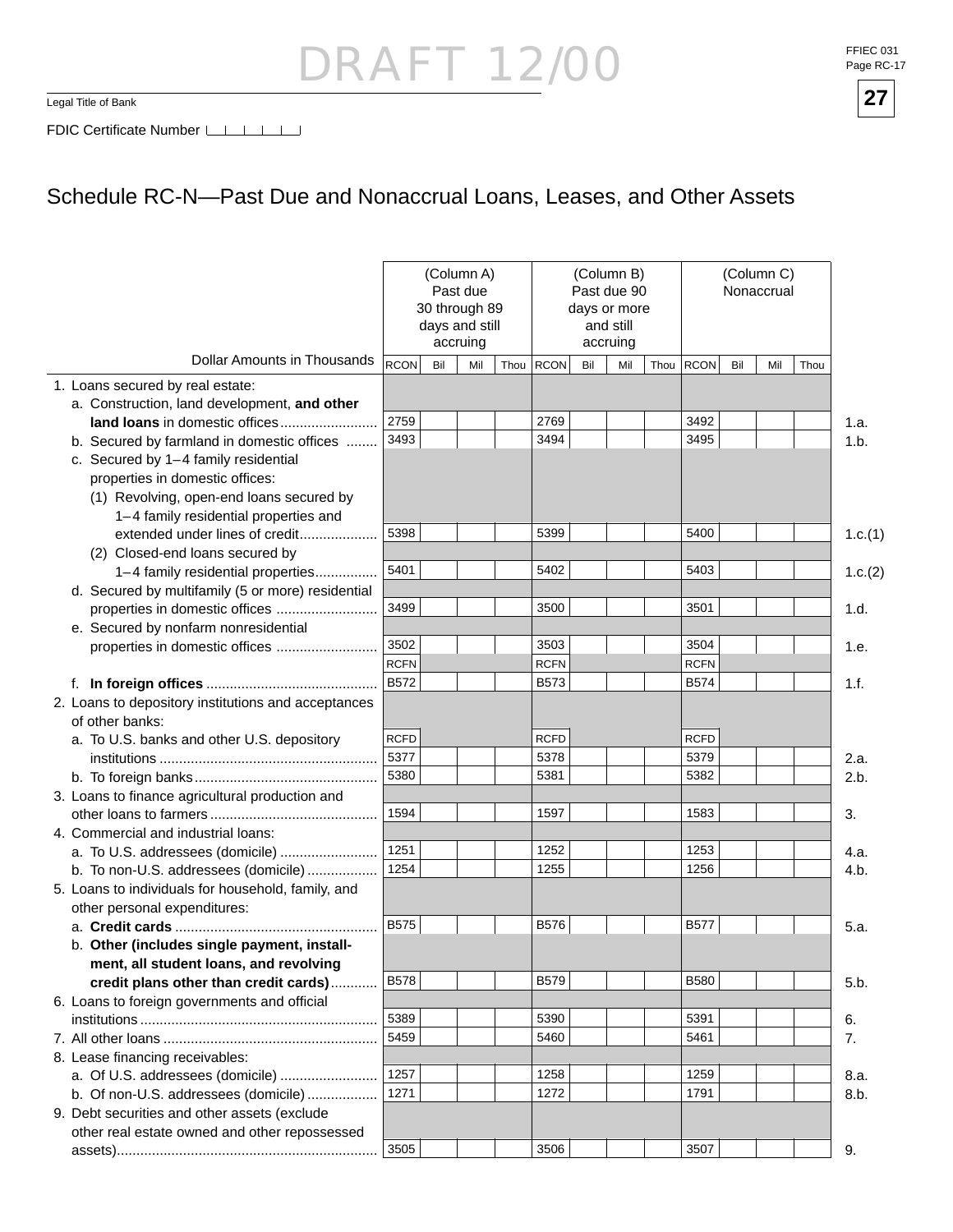FFIEC 031 Page RC-18

**28**

### Schedule RC-N—Continued

Amounts reported in Schedule RC-N, items 1 through 8, above include guaranteed and unguaranteed portions of past due and nonaccrual loans and leases. Report in item 10 below certain guaranteed loans and leases that have already been included in the amounts reported in items 1 through 8.

|                                                                                                      |      | Past due<br>30 through 89<br>days and still | (Column A)<br>accruing |      |      | and still<br>accruing | (Column B)<br>Past due 90<br>days or more |      |             |     | (Column C)<br>Nonaccrual |      |       |
|------------------------------------------------------------------------------------------------------|------|---------------------------------------------|------------------------|------|------|-----------------------|-------------------------------------------|------|-------------|-----|--------------------------|------|-------|
| Dollar Amounts in Thousands                                                                          | RCFD | Bil                                         | Mil                    | Thou | RCFD | Bil                   | Mil                                       | Thou | <b>RCFD</b> | Bil | Mil                      | Thou |       |
| 10. Loans and leases reported in items 1 through 8<br>above which are wholly or partially guaranteed |      |                                             |                        |      |      |                       |                                           |      |             |     |                          |      |       |
|                                                                                                      | 5612 |                                             |                        |      | 5613 |                       |                                           |      | 5614        |     |                          |      | 10.   |
| a. Guaranteed portion of loans and leases                                                            |      |                                             |                        |      |      |                       |                                           |      |             |     |                          |      |       |
| included in item 10 above                                                                            | 5615 |                                             |                        |      | 5616 |                       |                                           |      | 5617        |     |                          |      | 10.a. |

| Memoranda         |                                                                                                                                          |             | 30 through 89<br>days and still | (Column A)<br>Past due<br>accruing |      |      | and still | (Column B)<br>Past due 90<br>days or more<br>accruing |      |             |     | (Column C)<br>Nonaccrual |      |      |
|-------------------|------------------------------------------------------------------------------------------------------------------------------------------|-------------|---------------------------------|------------------------------------|------|------|-----------|-------------------------------------------------------|------|-------------|-----|--------------------------|------|------|
|                   | Dollar Amounts in Thousands                                                                                                              | <b>RCFD</b> | Bil                             | Mil                                | Thou | RCFD | Bil       | Mil                                                   | Thou | <b>RCFD</b> | Bil | Mil                      | Thou |      |
|                   | 1. Restructured loans and leases included in<br>Schedule RC-N, items 1 through 8, above<br>(and not reported in Schedule RC-C, Part I,   |             |                                 |                                    |      |      |           |                                                       |      |             |     |                          |      |      |
|                   |                                                                                                                                          | 1658        |                                 |                                    |      | 1659 |           |                                                       |      | 1661        |     |                          |      | M.1. |
|                   | 2. Loans to finance commercial real estate.<br>construction, and land development activities<br>(not secured by real estate) included in |             |                                 |                                    |      |      |           |                                                       |      |             |     |                          |      |      |
|                   | Schedule RC-N, items 4 and 7, above                                                                                                      | 6558        |                                 |                                    |      | 6559 |           |                                                       |      | 6560        |     |                          |      | M.2. |
|                   | 3. Loans secured by real estate to non-U.S.<br>addressees (domicile) (included in                                                        |             |                                 |                                    |      |      |           |                                                       |      |             |     |                          |      |      |
|                   |                                                                                                                                          | 1248        |                                 |                                    |      | 1249 |           |                                                       |      | 1250        |     |                          |      | M.3. |
| 4. Not applicable |                                                                                                                                          |             |                                 |                                    |      |      |           |                                                       |      |             |     |                          |      |      |

|                                                    |             |     | (Column A)      |      |             |     | (Column B)   |      |      |
|----------------------------------------------------|-------------|-----|-----------------|------|-------------|-----|--------------|------|------|
|                                                    |             |     | Past due 30     |      |             |     | Past due 90  |      |      |
|                                                    |             |     | through 89 days |      |             |     | days or more |      |      |
| 5. Interest rate, foreign exchange rate, and other | <b>RCFD</b> | Bil | Mil             | Thou | <b>RCFD</b> | Bil | Mil          | Thou |      |
| commodity and equity contracts:                    |             |     |                 |      |             |     |              |      |      |
| Fair value of amounts carried as assets.           | 3529        |     |                 |      | 3530        |     |              |      | M.5. |

Person to whom questions about the Reports of Condition and Income should be directed:

Name and Title (TEXT 8901)

E-mail Address (TEXT 4086)

Telephone: Area code/phone number/extension (TEXT 8902) FAX: Area code/phone number (TEXT 9116)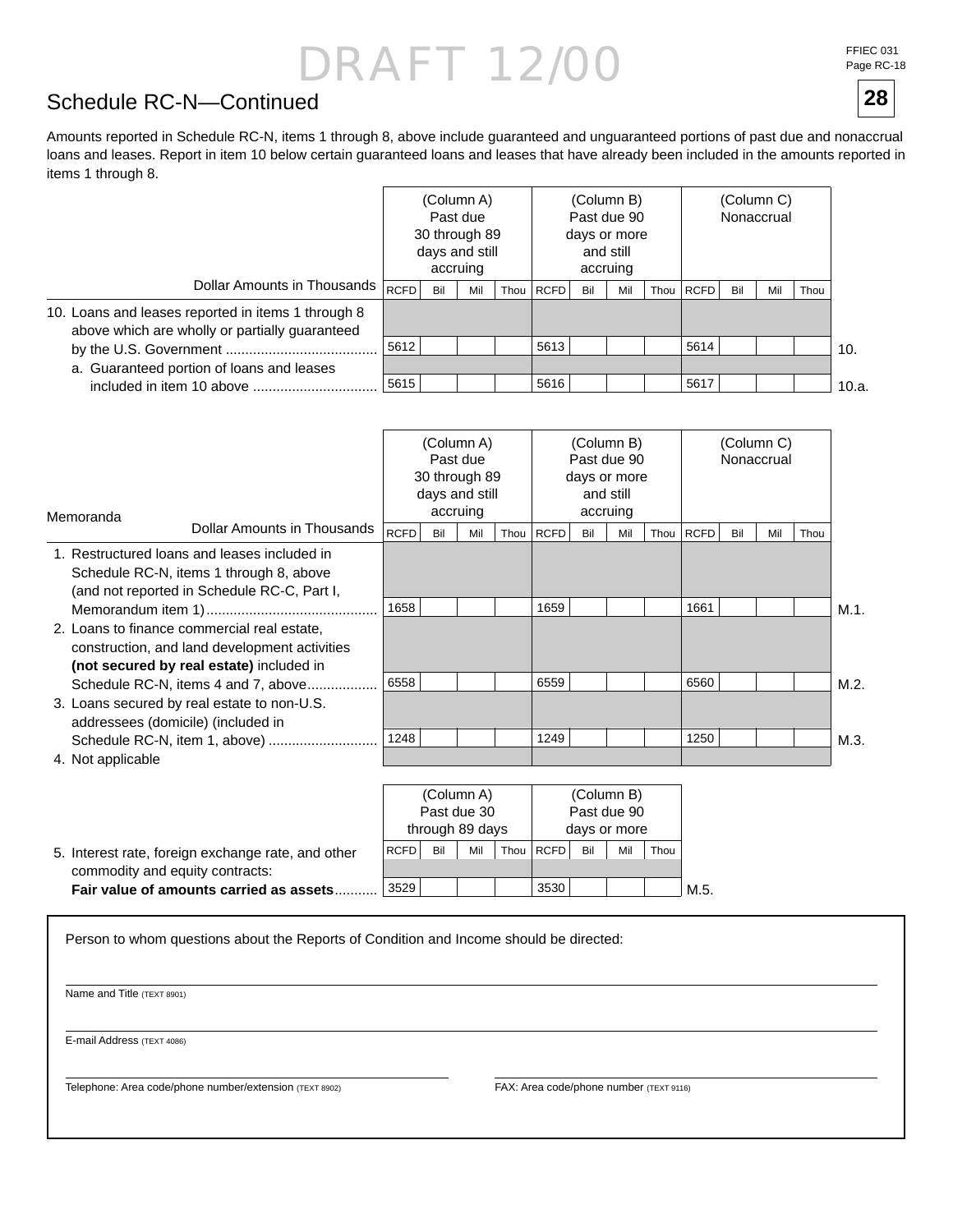## DRAFT 12

Legal Title of Bank **29**

### Schedule RC-O—Other Data for Deposit Insurance and FICO Assessments

| Dollar Amounts in Thousands                                                                         | $ $ RCON $ $ | Bil | Mil | Thou |         |
|-----------------------------------------------------------------------------------------------------|--------------|-----|-----|------|---------|
| 1. Unposted debits (see instructions):                                                              |              |     |     |      |         |
|                                                                                                     | 0030         |     |     |      | 1.a.    |
| ОR                                                                                                  |              |     |     |      |         |
| b. Separate amount of unposted debits:                                                              |              |     |     |      |         |
|                                                                                                     | 0031         |     |     |      | 1.b.(1) |
|                                                                                                     | 0032         |     |     |      | 1.b.(2) |
| 2. Unposted credits (see instructions):                                                             |              |     |     |      |         |
|                                                                                                     | 3510         |     |     |      | 2.a.    |
| ОR                                                                                                  |              |     |     |      |         |
| b. Separate amount of unposted credits:                                                             |              |     |     |      |         |
|                                                                                                     | 3512         |     |     |      | 2.b.(1) |
|                                                                                                     | 3514         |     |     |      | 2.b.(2) |
| 3. Uninvested trust funds (cash) held in bank's own trust department (not included in total         |              |     |     |      |         |
|                                                                                                     | 3520         |     |     |      | 3.      |
| 4. Deposits of consolidated subsidiaries in domestic offices and in insured branches in Puerto Rico |              |     |     |      |         |
| and U.S. territories and possessions (not included in total deposits):                              |              |     |     |      |         |
|                                                                                                     | 2211         |     |     |      | 4.a.    |
|                                                                                                     | 2351         |     |     |      | 4.b.    |
|                                                                                                     | 5514         |     |     |      | 4.c.    |
| 5. Deposits in insured branches in Puerto Rico and U.S. territories and possessions:                |              |     |     |      |         |
| a. Demand deposits in insured branches (included in Schedules RC-E, Part II)                        | 2229         |     |     |      | 5.a.    |
| b. Time and savings deposits <sup>1</sup> in insured branches (included in Schedule RC-E, Part II)  | 2383         |     |     |      | 5.b.    |
| c. Interest accrued and unpaid on deposits in insured branches (included in Schedule RC-G,          |              |     |     |      |         |
|                                                                                                     | 5515         |     |     |      | 5.c.    |
| 6. Reserve balances actually passed through to the Federal Reserve by the reporting bank on         |              |     |     |      |         |
| behalf of its respondent depository institutions that are also reflected as deposit liabilities of  |              |     |     |      |         |
| the reporting bank:                                                                                 |              |     |     |      |         |
| a. Amount reflected in demand deposits (included in Schedule RC-E, Part I, item 7,                  |              |     |     |      |         |
|                                                                                                     | 2314         |     |     |      | 6.a.    |
| b. Amount reflected in time and savings deposits <sup>1</sup> (included in Schedule RC-E, Part I,   |              |     |     |      |         |
|                                                                                                     | 2315         |     |     |      | 6.b.    |
| 7. Unamortized premiums and discounts on time and savings deposits: 1, 2                            |              |     |     |      |         |
|                                                                                                     | 5516         |     |     |      | 7.a.    |
|                                                                                                     | 5517         |     |     |      | 7.b.    |
| 8. To be completed by banks with "Oakar deposits."                                                  |              |     |     |      |         |
| a. Deposits purchased or acquired from other FDIC-insured institutions during the quarter           |              |     |     |      |         |
| (exclude deposits purchased or acquired from foreign offices other than insured branches            |              |     |     |      |         |
| in Puerto Rico and U.S. territories and possessions):                                               |              |     |     |      |         |
| (1) Total deposits purchased or acquired from other FDIC-insured institutions during                |              |     |     |      |         |
|                                                                                                     | A531         |     |     |      |         |
| (2) Amount of purchased or acquired deposits reported in item 8.a.(1) above attributable            |              |     |     |      | 8.a.(1) |
|                                                                                                     |              |     |     |      |         |
| to a secondary fund (i.e., BIF members report deposits attributable to SAIF; SAIF                   | A532         |     |     |      |         |
|                                                                                                     |              |     |     |      | 8.a.(2) |
| b. Total deposits sold or transferred to other FDIC-insured institutions during the quarter         |              |     |     |      |         |
| (exclude sales or transfers by the reporting bank of deposits in foreign offices other than         | A533         |     |     |      |         |
|                                                                                                     |              |     |     |      | 8.b.    |

2 Exclude core deposit intangibles.



<sup>1</sup> For FDIC insurance and FICO assessment purposes, "time and savings deposits" consists of nontransaction accounts and all transaction accounts other than demand deposits.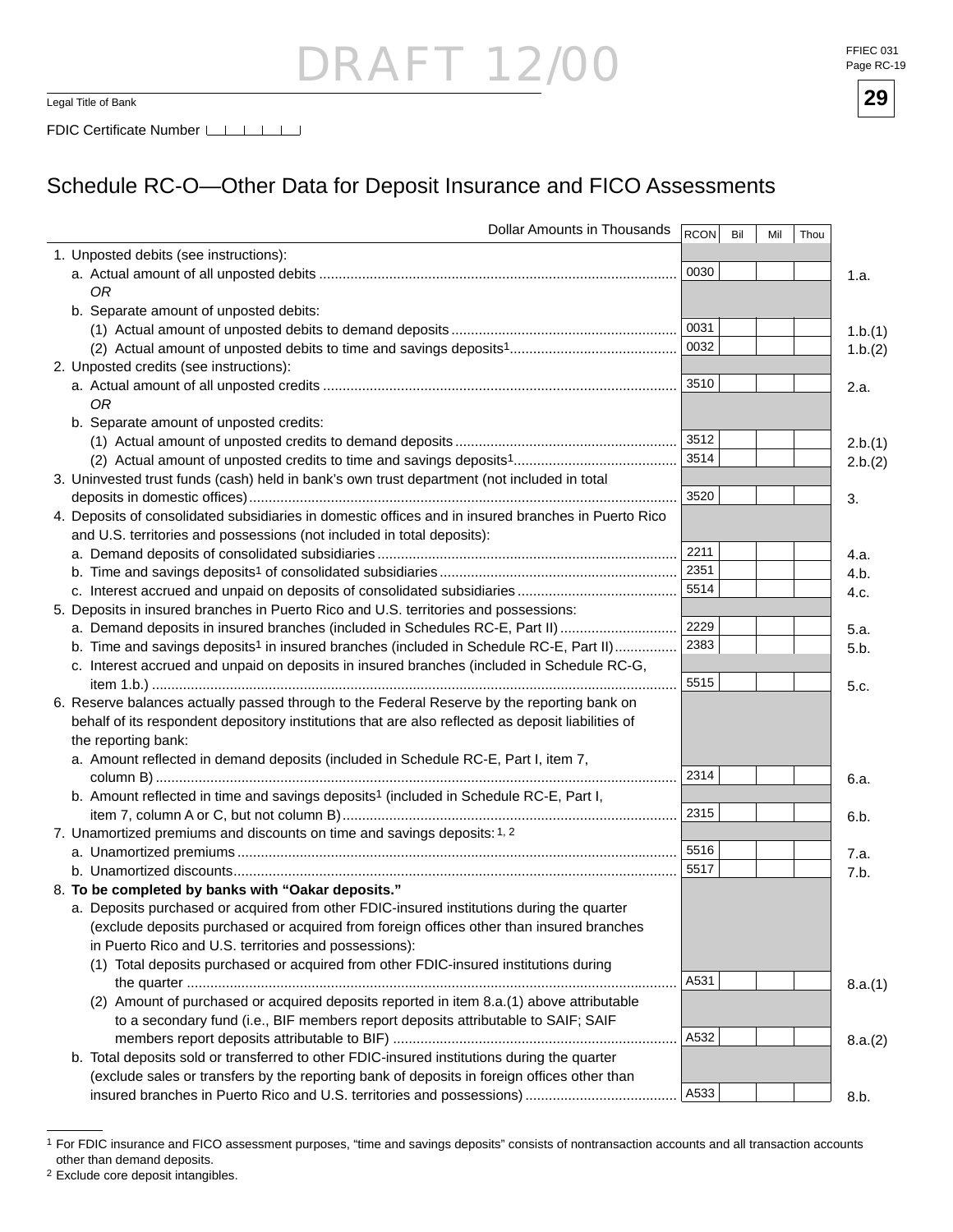FFIEC 031 Page RC-20

**30**

### Schedule RC-O—Continued

| Dollar Amounts in Thousands                                                                                                                                                                                                                                                                                                                                                                                                                                                                                                                                                                                                                                                                                                                                                                                                                     | RCON         | Bil | Mil | Thou |                                     |
|-------------------------------------------------------------------------------------------------------------------------------------------------------------------------------------------------------------------------------------------------------------------------------------------------------------------------------------------------------------------------------------------------------------------------------------------------------------------------------------------------------------------------------------------------------------------------------------------------------------------------------------------------------------------------------------------------------------------------------------------------------------------------------------------------------------------------------------------------|--------------|-----|-----|------|-------------------------------------|
|                                                                                                                                                                                                                                                                                                                                                                                                                                                                                                                                                                                                                                                                                                                                                                                                                                                 | 5596         |     |     |      | 9.                                  |
| 10. Benefit-responsive "Depository Institution Investment Contracts" (included in total deposits                                                                                                                                                                                                                                                                                                                                                                                                                                                                                                                                                                                                                                                                                                                                                | 8432         |     |     |      | 10.                                 |
| 11. Adjustments to demand deposits in domestic offices and in insured branches in Puerto Rico<br>and U.S. territories and possessions reported in Schedule RC-E for certain reciprocal<br>demand balances:<br>a. Amount by which demand deposits would be reduced if the reporting bank's reciprocal<br>demand balances with the domestic offices of U.S. banks and savings associations and<br>insured branches in Puerto Rico and U.S. territories and possessions that were reported<br>on a gross basis in Schedule RC-E had been reported on a net basis<br>b. Amount by which demand deposits would be increased if the reporting bank's reciprocal<br>demand balances with foreign banks and foreign offices of other U.S. banks (other than<br>insured branches in Puerto Rico and U.S. territories and possessions) that were reported | 8785         |     |     |      | 11.a.                               |
| c. Amount by which demand deposits would be reduced if cash items in process of<br>collection were included in the calculation of the reporting bank's net reciprocal demand<br>balances with the domestic offices of U.S. banks and savings associations and insured<br>branches in Puerto Rico and U.S. territories and possessions in Schedule RC-E<br>12. Amount of assets netted against deposit liabilities in domestic offices and in insured branches                                                                                                                                                                                                                                                                                                                                                                                   | A181<br>A182 |     |     |      | 11.b.<br>11.c.                      |
| in Puerto Rico and U.S. territories and possessions on the balance sheet (Schedule RC) in<br>accordance with generally accepted accounting principles (exclude amounts related to<br>reciprocal demand balances):                                                                                                                                                                                                                                                                                                                                                                                                                                                                                                                                                                                                                               | A527<br>A528 |     |     |      | 12.a.<br>12.b.                      |
| Memoranda (to be completed each quarter except as noted)<br>Dollar Amounts in Thousands                                                                                                                                                                                                                                                                                                                                                                                                                                                                                                                                                                                                                                                                                                                                                         | <b>RCON</b>  | Bil | Mil | Thou |                                     |
| 1. Total deposits in domestic offices of the bank (sum of Memorandum items 1.a.(1) and 1.b.(1)<br>must equal Schedule RC, item 13.a):<br>a. Deposit account of \$100,000 or less:<br>Number<br>(2) Number of deposit accounts of \$100,000 or less (to be<br>3779<br>b. Deposit accounts of more than \$100,000:<br>Number                                                                                                                                                                                                                                                                                                                                                                                                                                                                                                                      | 2702<br>2710 |     |     |      | M.1.a.(1)<br>M.1.a.(2)<br>M.1.b.(1) |
| 2722<br>(2) Number of deposit accounts of more than \$100,000                                                                                                                                                                                                                                                                                                                                                                                                                                                                                                                                                                                                                                                                                                                                                                                   |              |     |     |      | M.1.b.(2)                           |
| 2. Estimated amount of uninsured deposits in domestic offices of the bank:<br>a. An estimate of your bank's uninsured deposits can be determined by multiplying the<br>number of deposit accounts of more than \$100,000 reported in Memorandum item 1.b.(2)<br>above by \$100,000 and subtracting the result from the amount of deposit accounts of<br>more than \$100,000 reported in Memorandum item 1.b.(1) above.                                                                                                                                                                                                                                                                                                                                                                                                                          |              |     |     |      |                                     |

| Indicate in the appropriate box at the right whether your bank has a method or              |          |     |     |      |        |
|---------------------------------------------------------------------------------------------|----------|-----|-----|------|--------|
| procedure for determining a better estimate of uninsured deposits than the estimate         | RCON YES |     |     | NO.  |        |
|                                                                                             | 6861     |     |     |      | M.2.a. |
| b. If the box marked YES has been checked, report the estimate of uninsured deposits        |          | Bil | Mil | Thou |        |
|                                                                                             | 5597     |     |     |      | M.2 h. |
| Lloe the reperting institution been consolidated with a parent bonk or covings coopeiation. |          |     |     |      |        |

 3. Has the reporting institution been consolidated with a parent bank or savings association in that parent bank's or parent saving association's Call Report or Thrift Financial Report? If so, report the legal title and FDIC Certificate Number of the parent bank or parent savings association: TEXT A545

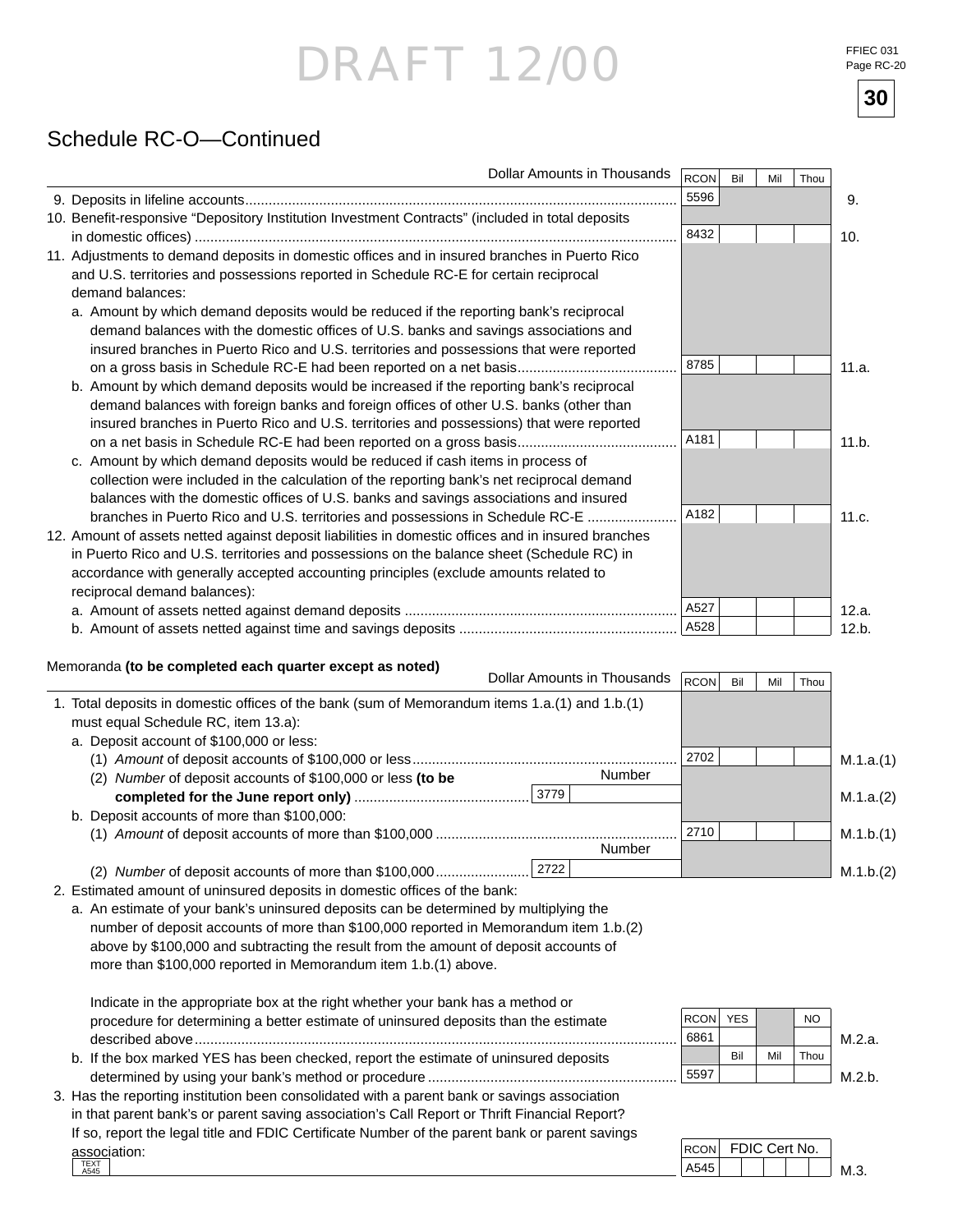### DRAFT 12, Legal Title of Bank  $\overline{\phantom{a}31}$

FDIC Certificate Number LACTER LACTER

### **Schedule RC-R—Regulatory Capital**

| <b>Tier 1 capital</b><br>3210<br>2. Net unrealized gains (losses) on available-for-sale securities (if a gain, deduct it from item 1 in<br>8434<br>A221<br>4. Accumulated net gains (losses) on cash flow hedges (if a gain, deduct it from item 1 in the<br>4336<br><b>B588</b><br><b>B589</b><br><b>B590</b><br>B591<br>8. LESS: Disallowed servicing assets and purchased credit card relationships<br>5610<br>B592<br>8274<br><b>Tier 2 capital</b><br>5306<br><b>B593</b><br>5310<br>2221<br>15. Unrealized gains on available-for-sale equity securities includible in Tier 2 capital<br><b>B594</b><br>5311<br>8275<br>1395<br><b>B595</b><br>3792<br>Total assets for leverage ratio<br>3368<br><b>B590</b><br>23. LESS: Disallowed goodwill and other disallowed intangible assets (from item 7 above)<br>B591<br>24. LESS: Disallowed servicing assets and purchased credit card relationships (from item 8 above)<br>5610<br><b>B596</b><br>A224<br>27. Average total assets for leverage capital purposes (item 22 less items 23 through 26)<br>Adjustments for financial subsidiaries<br><b>B503</b><br><b>B504</b><br><b>B505</b><br><b>Capital ratios</b><br>(Column B)<br>(Column A)<br>(Column B is to be completed by all banks. Column A is to be completed by<br><b>RCFD</b><br><b>RCFD</b><br>Percentage<br>Percentage<br>banks with financial subsidiaries.)<br>7273<br>7204<br>7274<br>7206 | <b>Dollar Amounts in Thousands</b> | <b>RCFD</b> | Bil | Mil | Thou |     |
|--------------------------------------------------------------------------------------------------------------------------------------------------------------------------------------------------------------------------------------------------------------------------------------------------------------------------------------------------------------------------------------------------------------------------------------------------------------------------------------------------------------------------------------------------------------------------------------------------------------------------------------------------------------------------------------------------------------------------------------------------------------------------------------------------------------------------------------------------------------------------------------------------------------------------------------------------------------------------------------------------------------------------------------------------------------------------------------------------------------------------------------------------------------------------------------------------------------------------------------------------------------------------------------------------------------------------------------------------------------------------------------------------------------------|------------------------------------|-------------|-----|-----|------|-----|
|                                                                                                                                                                                                                                                                                                                                                                                                                                                                                                                                                                                                                                                                                                                                                                                                                                                                                                                                                                                                                                                                                                                                                                                                                                                                                                                                                                                                                    |                                    |             |     |     |      |     |
|                                                                                                                                                                                                                                                                                                                                                                                                                                                                                                                                                                                                                                                                                                                                                                                                                                                                                                                                                                                                                                                                                                                                                                                                                                                                                                                                                                                                                    |                                    |             |     |     |      | 1.  |
|                                                                                                                                                                                                                                                                                                                                                                                                                                                                                                                                                                                                                                                                                                                                                                                                                                                                                                                                                                                                                                                                                                                                                                                                                                                                                                                                                                                                                    |                                    |             |     |     |      |     |
|                                                                                                                                                                                                                                                                                                                                                                                                                                                                                                                                                                                                                                                                                                                                                                                                                                                                                                                                                                                                                                                                                                                                                                                                                                                                                                                                                                                                                    |                                    |             |     |     |      | 2.  |
|                                                                                                                                                                                                                                                                                                                                                                                                                                                                                                                                                                                                                                                                                                                                                                                                                                                                                                                                                                                                                                                                                                                                                                                                                                                                                                                                                                                                                    |                                    |             |     |     |      | 3.  |
|                                                                                                                                                                                                                                                                                                                                                                                                                                                                                                                                                                                                                                                                                                                                                                                                                                                                                                                                                                                                                                                                                                                                                                                                                                                                                                                                                                                                                    |                                    |             |     |     |      |     |
|                                                                                                                                                                                                                                                                                                                                                                                                                                                                                                                                                                                                                                                                                                                                                                                                                                                                                                                                                                                                                                                                                                                                                                                                                                                                                                                                                                                                                    |                                    |             |     |     |      | 4.  |
|                                                                                                                                                                                                                                                                                                                                                                                                                                                                                                                                                                                                                                                                                                                                                                                                                                                                                                                                                                                                                                                                                                                                                                                                                                                                                                                                                                                                                    |                                    |             |     |     |      | 5.  |
|                                                                                                                                                                                                                                                                                                                                                                                                                                                                                                                                                                                                                                                                                                                                                                                                                                                                                                                                                                                                                                                                                                                                                                                                                                                                                                                                                                                                                    |                                    |             |     |     |      | 6.  |
|                                                                                                                                                                                                                                                                                                                                                                                                                                                                                                                                                                                                                                                                                                                                                                                                                                                                                                                                                                                                                                                                                                                                                                                                                                                                                                                                                                                                                    |                                    |             |     |     |      | 7.  |
|                                                                                                                                                                                                                                                                                                                                                                                                                                                                                                                                                                                                                                                                                                                                                                                                                                                                                                                                                                                                                                                                                                                                                                                                                                                                                                                                                                                                                    |                                    |             |     |     |      | 8.  |
|                                                                                                                                                                                                                                                                                                                                                                                                                                                                                                                                                                                                                                                                                                                                                                                                                                                                                                                                                                                                                                                                                                                                                                                                                                                                                                                                                                                                                    |                                    |             |     |     |      | 9.  |
|                                                                                                                                                                                                                                                                                                                                                                                                                                                                                                                                                                                                                                                                                                                                                                                                                                                                                                                                                                                                                                                                                                                                                                                                                                                                                                                                                                                                                    |                                    |             |     |     |      | 10. |
|                                                                                                                                                                                                                                                                                                                                                                                                                                                                                                                                                                                                                                                                                                                                                                                                                                                                                                                                                                                                                                                                                                                                                                                                                                                                                                                                                                                                                    |                                    |             |     |     |      | 11. |
|                                                                                                                                                                                                                                                                                                                                                                                                                                                                                                                                                                                                                                                                                                                                                                                                                                                                                                                                                                                                                                                                                                                                                                                                                                                                                                                                                                                                                    |                                    |             |     |     |      |     |
|                                                                                                                                                                                                                                                                                                                                                                                                                                                                                                                                                                                                                                                                                                                                                                                                                                                                                                                                                                                                                                                                                                                                                                                                                                                                                                                                                                                                                    |                                    |             |     |     |      |     |
|                                                                                                                                                                                                                                                                                                                                                                                                                                                                                                                                                                                                                                                                                                                                                                                                                                                                                                                                                                                                                                                                                                                                                                                                                                                                                                                                                                                                                    |                                    |             |     |     |      | 12. |
|                                                                                                                                                                                                                                                                                                                                                                                                                                                                                                                                                                                                                                                                                                                                                                                                                                                                                                                                                                                                                                                                                                                                                                                                                                                                                                                                                                                                                    |                                    |             |     |     |      | 13. |
|                                                                                                                                                                                                                                                                                                                                                                                                                                                                                                                                                                                                                                                                                                                                                                                                                                                                                                                                                                                                                                                                                                                                                                                                                                                                                                                                                                                                                    |                                    |             |     |     |      | 14. |
|                                                                                                                                                                                                                                                                                                                                                                                                                                                                                                                                                                                                                                                                                                                                                                                                                                                                                                                                                                                                                                                                                                                                                                                                                                                                                                                                                                                                                    |                                    |             |     |     |      | 15. |
|                                                                                                                                                                                                                                                                                                                                                                                                                                                                                                                                                                                                                                                                                                                                                                                                                                                                                                                                                                                                                                                                                                                                                                                                                                                                                                                                                                                                                    |                                    |             |     |     |      | 16. |
|                                                                                                                                                                                                                                                                                                                                                                                                                                                                                                                                                                                                                                                                                                                                                                                                                                                                                                                                                                                                                                                                                                                                                                                                                                                                                                                                                                                                                    |                                    |             |     |     |      | 17. |
|                                                                                                                                                                                                                                                                                                                                                                                                                                                                                                                                                                                                                                                                                                                                                                                                                                                                                                                                                                                                                                                                                                                                                                                                                                                                                                                                                                                                                    |                                    |             |     |     |      | 18. |
|                                                                                                                                                                                                                                                                                                                                                                                                                                                                                                                                                                                                                                                                                                                                                                                                                                                                                                                                                                                                                                                                                                                                                                                                                                                                                                                                                                                                                    |                                    |             |     |     |      |     |
|                                                                                                                                                                                                                                                                                                                                                                                                                                                                                                                                                                                                                                                                                                                                                                                                                                                                                                                                                                                                                                                                                                                                                                                                                                                                                                                                                                                                                    |                                    |             |     |     |      | 19. |
|                                                                                                                                                                                                                                                                                                                                                                                                                                                                                                                                                                                                                                                                                                                                                                                                                                                                                                                                                                                                                                                                                                                                                                                                                                                                                                                                                                                                                    |                                    |             |     |     |      | 20. |
|                                                                                                                                                                                                                                                                                                                                                                                                                                                                                                                                                                                                                                                                                                                                                                                                                                                                                                                                                                                                                                                                                                                                                                                                                                                                                                                                                                                                                    |                                    |             |     |     |      | 21. |
|                                                                                                                                                                                                                                                                                                                                                                                                                                                                                                                                                                                                                                                                                                                                                                                                                                                                                                                                                                                                                                                                                                                                                                                                                                                                                                                                                                                                                    |                                    |             |     |     |      |     |
|                                                                                                                                                                                                                                                                                                                                                                                                                                                                                                                                                                                                                                                                                                                                                                                                                                                                                                                                                                                                                                                                                                                                                                                                                                                                                                                                                                                                                    |                                    |             |     |     |      | 22. |
|                                                                                                                                                                                                                                                                                                                                                                                                                                                                                                                                                                                                                                                                                                                                                                                                                                                                                                                                                                                                                                                                                                                                                                                                                                                                                                                                                                                                                    |                                    |             |     |     |      | 23. |
|                                                                                                                                                                                                                                                                                                                                                                                                                                                                                                                                                                                                                                                                                                                                                                                                                                                                                                                                                                                                                                                                                                                                                                                                                                                                                                                                                                                                                    |                                    |             |     |     |      | 24. |
|                                                                                                                                                                                                                                                                                                                                                                                                                                                                                                                                                                                                                                                                                                                                                                                                                                                                                                                                                                                                                                                                                                                                                                                                                                                                                                                                                                                                                    |                                    |             |     |     |      | 25. |
|                                                                                                                                                                                                                                                                                                                                                                                                                                                                                                                                                                                                                                                                                                                                                                                                                                                                                                                                                                                                                                                                                                                                                                                                                                                                                                                                                                                                                    |                                    |             |     |     |      | 26. |
|                                                                                                                                                                                                                                                                                                                                                                                                                                                                                                                                                                                                                                                                                                                                                                                                                                                                                                                                                                                                                                                                                                                                                                                                                                                                                                                                                                                                                    |                                    |             |     |     |      | 27. |
|                                                                                                                                                                                                                                                                                                                                                                                                                                                                                                                                                                                                                                                                                                                                                                                                                                                                                                                                                                                                                                                                                                                                                                                                                                                                                                                                                                                                                    |                                    |             |     |     |      |     |
|                                                                                                                                                                                                                                                                                                                                                                                                                                                                                                                                                                                                                                                                                                                                                                                                                                                                                                                                                                                                                                                                                                                                                                                                                                                                                                                                                                                                                    |                                    |             |     |     |      |     |
|                                                                                                                                                                                                                                                                                                                                                                                                                                                                                                                                                                                                                                                                                                                                                                                                                                                                                                                                                                                                                                                                                                                                                                                                                                                                                                                                                                                                                    |                                    |             |     |     |      | 28. |
|                                                                                                                                                                                                                                                                                                                                                                                                                                                                                                                                                                                                                                                                                                                                                                                                                                                                                                                                                                                                                                                                                                                                                                                                                                                                                                                                                                                                                    |                                    |             |     |     |      | 29. |
|                                                                                                                                                                                                                                                                                                                                                                                                                                                                                                                                                                                                                                                                                                                                                                                                                                                                                                                                                                                                                                                                                                                                                                                                                                                                                                                                                                                                                    |                                    |             |     |     |      | 30. |
|                                                                                                                                                                                                                                                                                                                                                                                                                                                                                                                                                                                                                                                                                                                                                                                                                                                                                                                                                                                                                                                                                                                                                                                                                                                                                                                                                                                                                    |                                    |             |     |     |      |     |
|                                                                                                                                                                                                                                                                                                                                                                                                                                                                                                                                                                                                                                                                                                                                                                                                                                                                                                                                                                                                                                                                                                                                                                                                                                                                                                                                                                                                                    |                                    |             |     |     |      |     |
|                                                                                                                                                                                                                                                                                                                                                                                                                                                                                                                                                                                                                                                                                                                                                                                                                                                                                                                                                                                                                                                                                                                                                                                                                                                                                                                                                                                                                    |                                    |             |     |     |      |     |
|                                                                                                                                                                                                                                                                                                                                                                                                                                                                                                                                                                                                                                                                                                                                                                                                                                                                                                                                                                                                                                                                                                                                                                                                                                                                                                                                                                                                                    |                                    |             |     |     |      | 31. |
|                                                                                                                                                                                                                                                                                                                                                                                                                                                                                                                                                                                                                                                                                                                                                                                                                                                                                                                                                                                                                                                                                                                                                                                                                                                                                                                                                                                                                    |                                    |             |     |     |      | 32. |
|                                                                                                                                                                                                                                                                                                                                                                                                                                                                                                                                                                                                                                                                                                                                                                                                                                                                                                                                                                                                                                                                                                                                                                                                                                                                                                                                                                                                                    | 7275                               | 7205        |     |     |      | 33. |



<sup>&</sup>lt;sup>1</sup> The ratio for column B is item 11 divided by item 27. The ratio for column A is item 11 minus one half of item 28 divided by (item 27 minus item 30).

<sup>&</sup>lt;sup>2</sup> The ratio for column B is item 11 divided by item 62. The ratio for column A is item 11 minus one half of item 28 divided by (item 62 minus item 29).

<sup>3</sup> The ratio for column B is item 21 divided by item 62. The ratio for column A is item 21 minus item 28 divided by (item 62 minus item 29).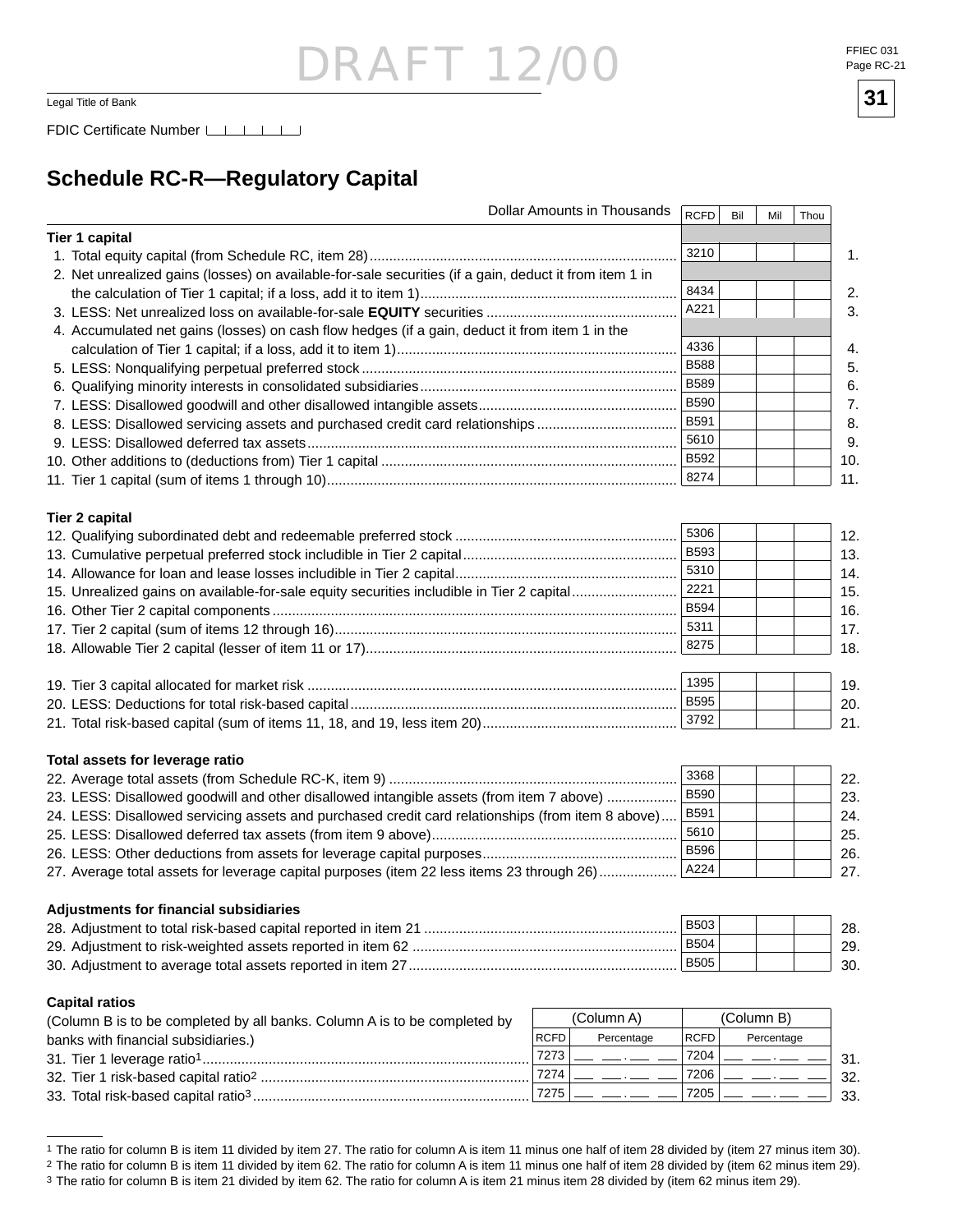FFIEC 031<br>Page RC-22

**32**

#### Schedule RC-R—Continued

Banks are not required to risk-weight each on-balance sheet asset and the credit equivalent amount of each off-balance sheet item that qualifies for a risk weight of less than 100 percent (50 percent for derivatives) at its lower risk weight. When completing items 34 through 54 of Schedule RC-R, each bank should decide for itself how detailed a risk-weight analysis it wishes to perform. In other words, a bank can choose from among its assets and off-balance sheet items that have a risk weight of less than 100 percent which ones to risk-weight at an appropriate lower risk weight, or it can simply risk-weight some or all of these items at a 100 percent risk weight (50 percent for derivatives).

|                                                           |     | (Column A)       |     | (Column B)              |      |     | (Column C)       |      |     | (Column D)       |      |     | (Column E)       |                                    |     | (Column F)       |      |
|-----------------------------------------------------------|-----|------------------|-----|-------------------------|------|-----|------------------|------|-----|------------------|------|-----|------------------|------------------------------------|-----|------------------|------|
|                                                           |     | Totals<br>(from  |     | Items Not<br>Subject to |      |     |                  |      |     |                  |      |     |                  | Allocation by Risk Weight Category |     |                  |      |
|                                                           |     | Schedule RC)     |     | Risk-Weighting          |      |     | 0%               |      |     | 20%              |      |     | 50%              |                                    |     | 100%             |      |
| Dollar Amounts in Thousands                               | Bil | Mil<br>Thou      | Bil | Mil                     | Thou | Bil | Mil              | Thou | Bil | Mil              | Thou | Bil | Mil              | Thou                               | Bil | Mil              | Thou |
| <b>Balance Sheet Asset Categories</b>                     |     |                  |     |                         |      |     |                  |      |     |                  |      |     |                  |                                    |     |                  |      |
| 34. Cash and balances due from depository institutions    |     |                  |     |                         |      |     |                  |      |     |                  |      |     |                  |                                    |     |                  |      |
| (Column A equals the sum of Schedule RC, items 1.a        |     | <b>RCFD 0010</b> |     |                         |      |     | RCFD B600        |      |     | RCFD B601        |      |     |                  |                                    |     | <b>RCFD B602</b> |      |
|                                                           |     |                  |     |                         |      |     |                  |      |     |                  |      |     |                  |                                    |     |                  | 34.  |
|                                                           |     | <b>RCFD 1754</b> |     | <b>RCFD B603</b>        |      |     | RCFD B604        |      |     | RCFD B605        |      |     | RCFD B606        |                                    |     | RCFD B607        |      |
|                                                           |     |                  |     |                         |      |     |                  |      |     |                  |      |     |                  |                                    |     |                  | 35.  |
|                                                           |     | <b>RCFD 1773</b> |     | RCFD B608               |      |     | RCFD B609        |      |     | RCFD B610        |      |     | RCFD B611        |                                    |     | RCFD B612        |      |
|                                                           |     |                  |     |                         |      |     |                  |      |     |                  |      |     |                  |                                    |     |                  | 36.  |
| 37. Federal funds sold and securities purchased under     |     | <b>RCFD 1350</b> |     |                         |      |     | RCFD B613        |      |     | RCFD B614        |      |     |                  |                                    |     | RCFD B616        |      |
|                                                           |     |                  |     |                         |      |     |                  |      |     |                  |      |     |                  |                                    |     |                  | 37.  |
|                                                           |     | <b>RCFD 5369</b> |     | RCFD B617               |      |     | RCFD B618        |      |     | RCFD B619        |      |     | RCFD B620        |                                    |     | RCFD B621        |      |
|                                                           |     |                  |     |                         |      |     |                  |      |     |                  |      |     |                  |                                    |     |                  | 38.  |
|                                                           |     | RCFD B528        |     | RCFD B622               |      |     | RCFD B623        |      |     | RCFD B624        |      |     | RCFD B625        |                                    |     | RCFD B626        |      |
| 39. Loans and leases, net of unearned income <sup>1</sup> |     |                  |     |                         |      |     |                  |      |     |                  |      |     |                  |                                    |     |                  | 39.  |
|                                                           |     | <b>RCFD 3123</b> |     | <b>RCFD 3123</b>        |      |     |                  |      |     |                  |      |     |                  |                                    |     |                  |      |
| 40. LESS: Allowance for loan and lease losses             |     |                  |     |                         |      |     |                  |      |     |                  |      |     |                  |                                    |     |                  | 40.  |
|                                                           |     | <b>RCFD 3545</b> |     | RCFD B627               |      |     | RCFD B628        |      |     | RCFD B629        |      |     | RCFD B630        |                                    |     | RCFD B631        |      |
|                                                           |     |                  |     |                         |      |     |                  |      |     |                  |      |     |                  |                                    |     |                  | 41.  |
|                                                           |     | RCFD B639        |     | RCFD B640               |      |     | RCFD B641        |      |     | RCFD B642        |      |     | RCFD B643        |                                    |     | <b>RCFD 5339</b> |      |
|                                                           |     |                  |     |                         |      |     |                  |      |     |                  |      |     |                  |                                    |     |                  | 42.  |
|                                                           |     | <b>RCFD 2170</b> |     | RCFD B644               |      |     | <b>RCFD 5320</b> |      |     | <b>RCFD 5327</b> |      |     | <b>RCFD 5334</b> |                                    |     | <b>RCFD 5340</b> |      |
| 43. Total assets (sum of items 34 through 42)             |     |                  |     |                         |      |     |                  |      |     |                  |      |     |                  |                                    |     |                  | 43.  |

<sup>1</sup> Include any allocated transfer risk reserve in column B.

<sup>&</sup>lt;sup>2</sup> Includes premises and fixed assets, other real estate owned, investments in unconsolidated subsidiaries and associated companies, customers' liability on acceptances outstanding, intangible assets, and other assets.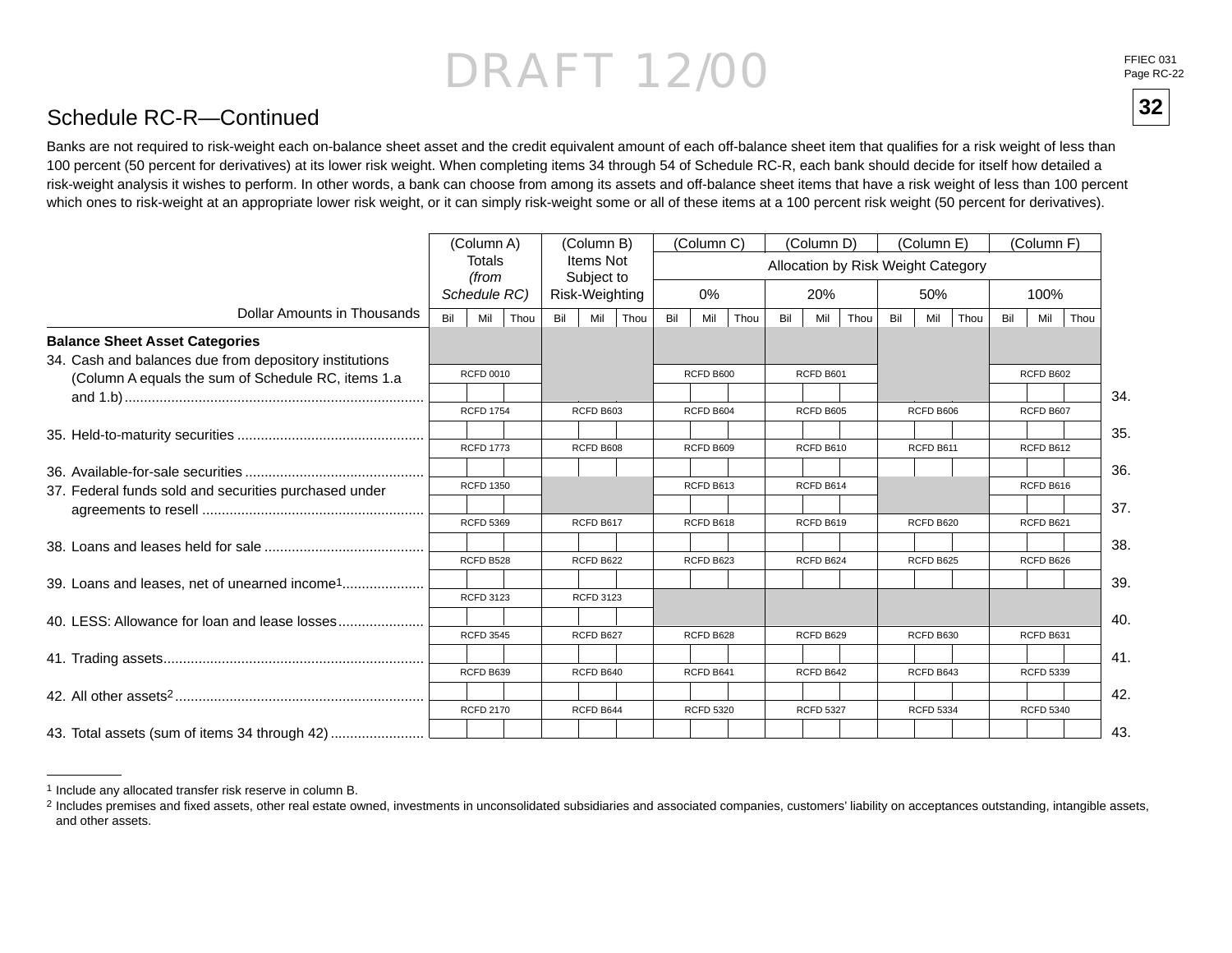### DRAFT 12/00**33**

#### Schedule RC-R—Continued

|                                           |     | (Column A)                          |      |                                |     | (Column B)                                  |      |     | (Column C) |      |     | (Column D) |      |                                    | (Column E) |      |     | (Column F) |      |
|-------------------------------------------|-----|-------------------------------------|------|--------------------------------|-----|---------------------------------------------|------|-----|------------|------|-----|------------|------|------------------------------------|------------|------|-----|------------|------|
|                                           |     | Face Value<br>or Notional<br>Amount |      | Credit<br>Conversion<br>Factor |     | Credit<br>Equivalent<br>Amount <sup>1</sup> |      |     | $0\%$      |      |     | 20%        |      | Allocation by Risk Weight Category | 50%        |      |     | 100%       |      |
| Dollar Amounts in Thousands               | Bil | Mil                                 | Thou |                                | Bil | Mil                                         | Thou | Bil | Mil        | Thou | Bil | Mil        | Thou | Bil                                | Mil        | Thou | Bil | Mil        | Thou |
| Derivatives and Off-Balance Sheet Items   |     | <b>RCFD 3819</b>                    |      |                                |     | RCFD B645                                   |      |     | RCFD B646  |      |     | RCFD B647  |      |                                    | RCFD B648  |      |     | RCFD B649  |      |
| 44. Financial standby letters of credit   |     |                                     |      | 1.00                           |     |                                             |      |     |            |      |     |            |      |                                    |            |      |     |            | 44.  |
| 45. Performance standby letters of        |     | <b>RCFD 3821</b>                    |      |                                |     | RCFD B650                                   |      |     | RCFD B651  |      |     | RCFD B652  |      |                                    | RCFD B653  |      |     | RCFD B654  |      |
|                                           |     |                                     |      | .50                            |     |                                             |      |     |            |      |     |            |      |                                    |            |      |     |            | 45.  |
| 46. Commercial and similar letters of     |     | <b>RCFD 3411</b>                    |      |                                |     | RCFD B655                                   |      |     | RCFD B656  |      |     | RCFD B657  |      |                                    | RCFD B658  |      |     | RCFD B659  |      |
|                                           |     |                                     |      | .20                            |     |                                             |      |     |            |      |     |            |      |                                    |            |      |     |            | 46.  |
| 47. Risk participations in bankers        |     | <b>RCFD 3429</b>                    |      |                                |     | RCFD B660                                   |      |     | RCFD B661  |      |     | RCFD B662  |      |                                    |            |      |     | RCFD B663  |      |
| acceptances acquired by the               |     |                                     |      |                                |     |                                             |      |     |            |      |     |            |      |                                    |            |      |     |            |      |
| reporting institution                     |     | <b>RCFD 3433</b>                    |      | 1.00                           |     | RCFD B664                                   |      |     | RCFD B665  |      |     | RCFD B666  |      |                                    | RCFD B667  |      |     | RCFD B668  | 47.  |
|                                           |     |                                     |      |                                |     |                                             |      |     |            |      |     |            |      |                                    |            |      |     |            |      |
|                                           |     | RCFD A250                           |      | 1.00                           |     | RCFD B669                                   |      |     | RCFD B670  |      |     |            |      |                                    | RCFD B672  |      |     | RCFD B673  | 48.  |
| 49. Retained recourse on small business   |     |                                     |      |                                |     |                                             |      |     |            |      |     | RCFD B671  |      |                                    |            |      |     |            |      |
| obligations sold with recourse            |     | <b>RCFD 1727</b>                    |      | 1.00                           |     |                                             |      |     |            |      |     |            |      |                                    |            |      |     |            | 49.  |
| 50. Retained recourse on financial assets |     |                                     |      |                                |     | <b>RCFD 2243</b>                            |      |     |            |      |     |            |      |                                    |            |      |     | RCFD B674  |      |
| sold with low-level recourse              |     |                                     |      | $12.5*$                        |     |                                             |      |     |            |      |     |            |      |                                    |            |      |     |            | 50.  |
| 51. All other financial assets sold with  |     | RCFD B675                           |      |                                |     | RCFD B676                                   |      |     | RCFD B677  |      |     | RCFD B678  |      |                                    | RCFD B679  |      |     | RCFD B680  |      |
|                                           |     |                                     |      | 1.00                           |     |                                             |      |     |            |      |     |            |      |                                    |            |      |     |            | 51.  |
| 52. All other off-balance sheet           |     | RCFD B681                           |      |                                |     | RCFD B682                                   |      |     | RCFD B683  |      |     | RCFD B684  |      |                                    | RCFD B685  |      |     | RCFD B686  |      |
|                                           |     |                                     |      | 1.00                           |     |                                             |      |     |            |      |     |            |      |                                    |            |      |     |            | 52.  |
| 53. Unused commitments with an original   |     | <b>RCFD 3833</b>                    |      |                                |     | RCFD B687                                   |      |     | RCFD B688  |      |     | RCFD B689  |      |                                    | RCFD B690  |      |     | RCFD B691  |      |
| maturity exceeding one year               |     |                                     |      | .50                            |     |                                             |      |     |            |      |     |            |      |                                    |            |      |     |            | 53.  |
|                                           |     |                                     |      |                                |     | RCFD A167                                   |      |     | RCFD B693  |      |     | RCFD B694  |      |                                    | RCFD B695  |      |     |            |      |
|                                           |     |                                     |      |                                |     |                                             |      |     |            |      |     |            |      |                                    |            |      |     |            | 54.  |

\* Or institution-specific factor.

1 Column A multiplied by credit conversion factor.

FFIEC 031<br>Page RC-23

33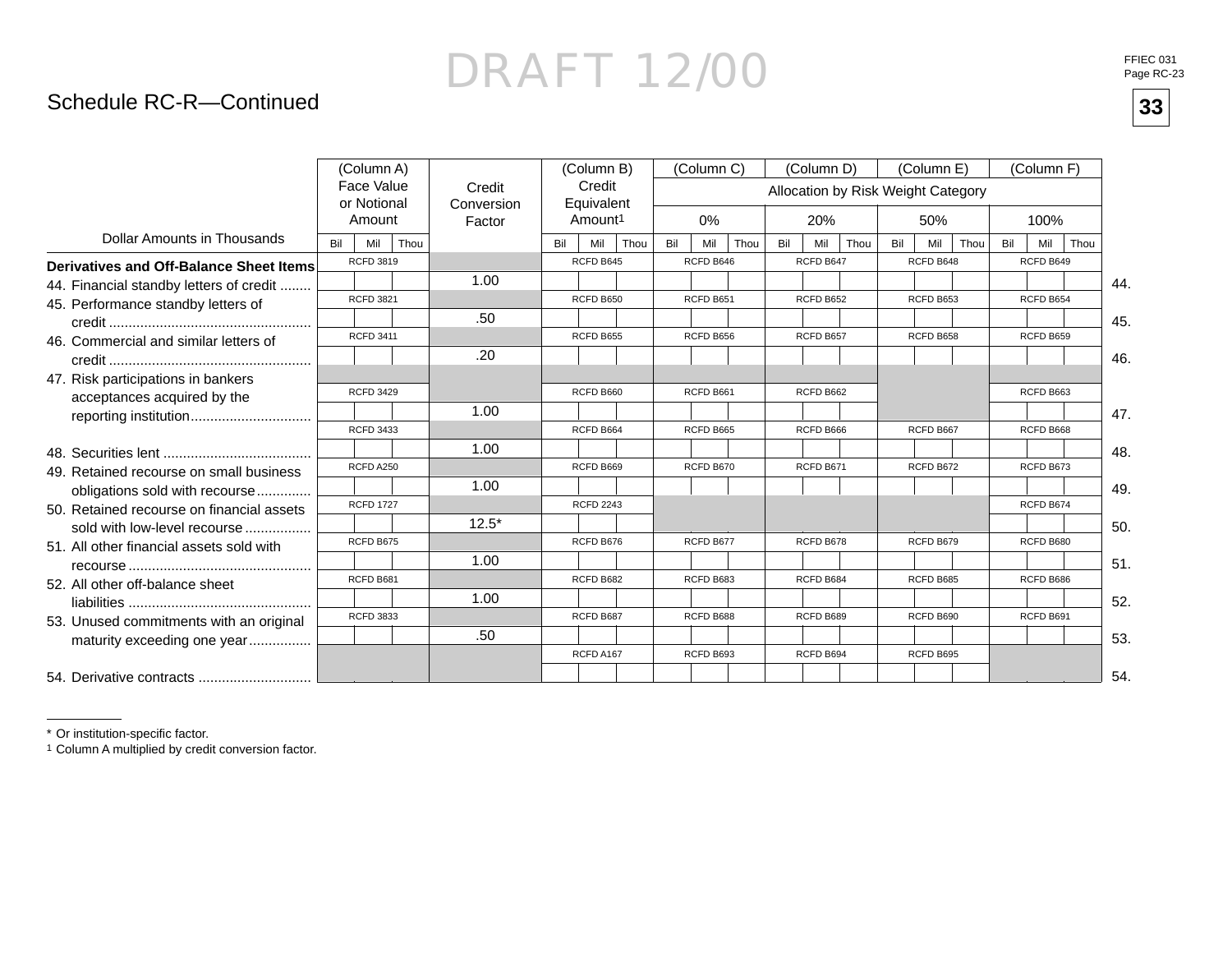#### Schedule RC-R—Continued

## DRAFT 12/00

**34**

|                                                                                               |     | (Column C)       |      |     | (Column D)    |      |     | (Column E)                         |      |     | (Column F)       |      |     |
|-----------------------------------------------------------------------------------------------|-----|------------------|------|-----|---------------|------|-----|------------------------------------|------|-----|------------------|------|-----|
|                                                                                               |     |                  |      |     |               |      |     | Allocation by Risk Weight Category |      |     |                  |      |     |
|                                                                                               |     | $0\%$            |      |     | 20%           |      |     | 50%                                |      |     | 100%             |      |     |
| Dollar Amounts in Thousands                                                                   | Bil | Mil              | Thou | Bil | Mil           | Thou | Bil | Mil                                | Thou | Bil | Mil              | Thou |     |
| <b>Totals</b>                                                                                 |     |                  |      |     |               |      |     |                                    |      |     |                  |      |     |
| 55. Total assets, derivatives, and off-balance sheet items by risk weight category            |     | RCFD B696        |      |     | RCFD B697     |      |     | RCFD B698                          |      |     | RCFD B699        |      |     |
|                                                                                               |     |                  |      |     |               |      |     |                                    |      |     |                  |      | 55. |
|                                                                                               |     | $\times 0\%$     |      |     | $\times 20\%$ |      |     | $\times 50\%$                      |      |     | × 100%           |      | 56. |
| 57. Risk-weighted assets by risk weight category (for each column, item 55 multiplied by      |     | <b>RCFD B700</b> |      |     | RCFD B701     |      |     | RCFD B702                          |      |     | RCFD B703        |      |     |
|                                                                                               |     | $\mathbf 0$      |      |     |               |      |     |                                    |      |     |                  |      | 57. |
|                                                                                               |     |                  |      |     |               |      |     |                                    |      |     | <b>RCFD 1651</b> |      |     |
|                                                                                               |     |                  |      |     |               |      |     |                                    |      |     |                  |      | 58. |
| 59. Risk-weighted assets before deductions for excess allowance for loan and lease losses and |     |                  |      |     |               |      |     |                                    |      |     | RCFD B704        |      |     |
| allocated transfer risk reserve (sum of item 57, columns C through F, and item 58)            |     |                  |      |     |               |      |     |                                    |      |     |                  |      | 59. |
|                                                                                               |     |                  |      |     |               |      |     |                                    |      |     | RCFD A222        |      |     |
|                                                                                               |     |                  |      |     |               |      |     |                                    |      |     |                  |      | 60. |
|                                                                                               |     |                  |      |     |               |      |     |                                    |      |     | <b>RCFD 3128</b> |      |     |
|                                                                                               |     |                  |      |     |               |      |     |                                    |      |     |                  |      | 61. |
|                                                                                               |     |                  |      |     |               |      |     |                                    |      |     | RCFD A223        |      |     |
|                                                                                               |     |                  |      |     |               |      |     |                                    |      |     |                  |      | 62. |

#### Memoranda

| <u>IVICIIIUI ALIUA</u><br>Jollar<br>ousands<br>Amou                                                                                            | $'$ DOED.<br>ישי  | Bil | Mil | Thou |        |
|------------------------------------------------------------------------------------------------------------------------------------------------|-------------------|-----|-----|------|--------|
| l capital<br>' standards '<br>the risk-based/<br>∖urrent∶<br>all o<br>. covered<br>derivative contracts<br>r exposure.<br>∍ר∩י<br>uredit.<br>. | <sup>'</sup> 8764 |     |     |      | - M. . |

|                                                                     |           |            |                  | With a remaining maturity of |            |                                     |                |            |                 |      |
|---------------------------------------------------------------------|-----------|------------|------------------|------------------------------|------------|-------------------------------------|----------------|------------|-----------------|------|
|                                                                     |           | (Column A) | One year or less |                              | (Column B) | Over one year<br>through five years |                | (Column C) | Over five years |      |
| 2. Notional principal amounts of derivative contracts: <sup>1</sup> | RCFD Tril | Bil        | Mil              | Thou   RCFD   Tril           | Bil        | Mil                                 | Thou RCFD Tril | Bil        | Mil             | Thou |
|                                                                     | 3809      |            |                  | 8766                         |            |                                     | 8767           |            |                 |      |
|                                                                     | 3812      |            |                  | 8769                         |            |                                     | 8770           |            |                 |      |
|                                                                     | 8771      |            |                  | 8772                         |            |                                     | 8773           |            |                 |      |
|                                                                     | 8774      |            |                  | 8775                         |            |                                     | 8776           |            |                 |      |
|                                                                     | 8777      |            |                  | 8778                         |            |                                     | 8779           |            |                 |      |
|                                                                     | A000      |            |                  | A001                         |            |                                     | A002           |            |                 |      |

1 Exclude foreign exchange contracts with an original maturity of 14 days or less and all futures contracts.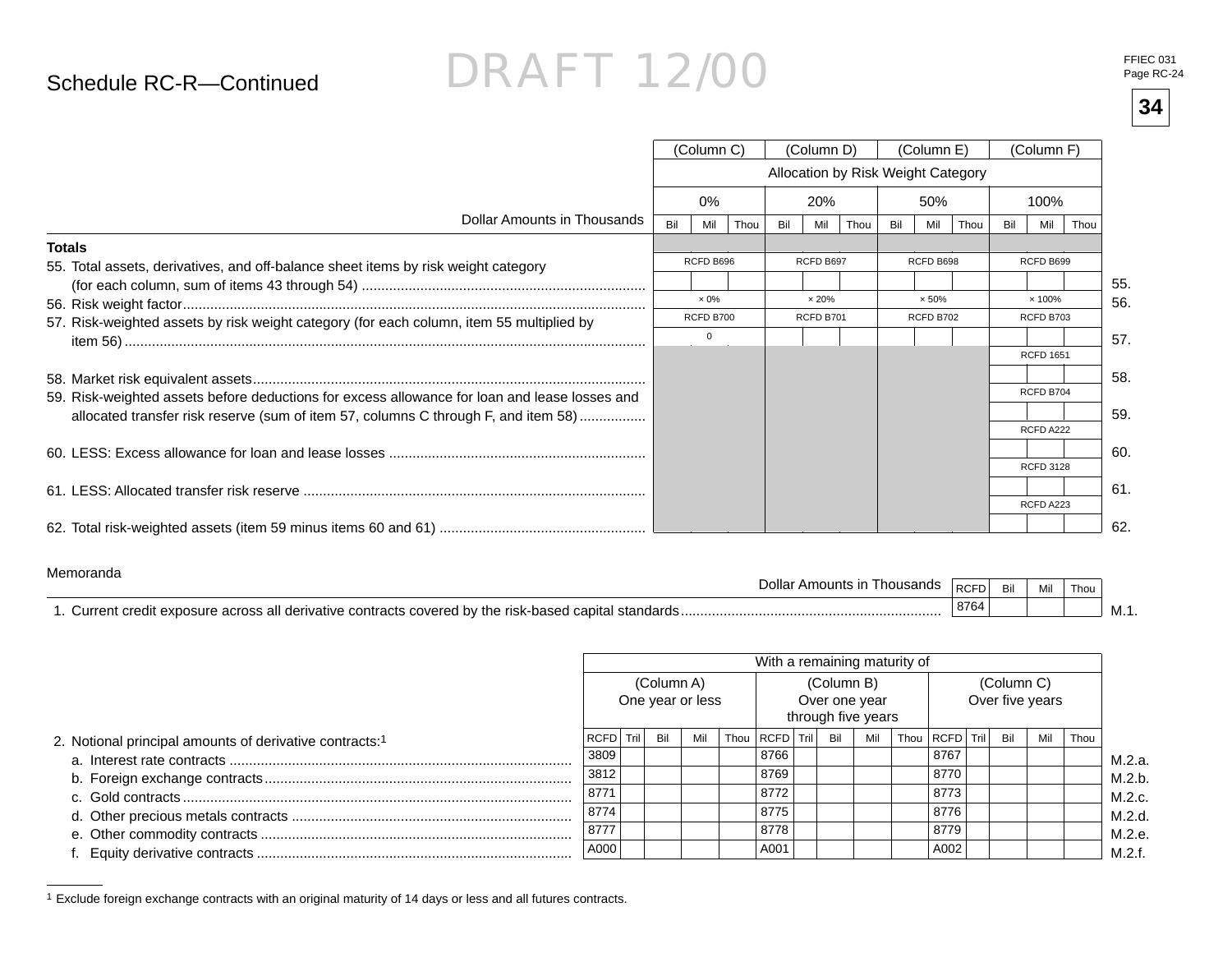Legal Title of Bank

**35**

FDIC Certificate Number

#### **Schedule RC-S—Securitization and Asset Sale Activities**

 **Memorandum items 1, 2, 4, and 5 only are to be completed in the March 31, 2001, Report of Condition. All of Schedule RC-S (excluding Memorandum items 4 and 5) is to be completed beginning June 30, 2001.**

|                                                              |     | (Column A)<br>1-4 Family<br>Residential<br>Loans |      |     | (Column B)<br>Home<br>Equity<br>Lines |     | (Column C)<br>Credit<br>Card<br>Receivables |      |     | (Column D)<br>Auto<br>Loans |      |     | (Column E)<br>Other<br>Consumer<br>Loans |      |     | (Column F)<br>Commercial<br>and Industrial<br>Loans |      |     | (Column G)<br>All Other<br>Loans and<br>All Leases |      |      |
|--------------------------------------------------------------|-----|--------------------------------------------------|------|-----|---------------------------------------|-----|---------------------------------------------|------|-----|-----------------------------|------|-----|------------------------------------------|------|-----|-----------------------------------------------------|------|-----|----------------------------------------------------|------|------|
| Dollar Amounts in Thousands                                  | Bil | Mil                                              | Thou | Bil | Mil<br>Thou                           | Bil | Mil                                         | Thou | Bil | Mil                         | Thou | Bil | Mil                                      | Thou | Bil | Mil                                                 | Thou | Bil | Mil                                                | Thou |      |
| <b>Bank Securitization Activities</b>                        |     |                                                  |      |     |                                       |     |                                             |      |     |                             |      |     |                                          |      |     |                                                     |      |     |                                                    |      |      |
| 1. Outstanding principal balance of                          |     |                                                  |      |     |                                       |     |                                             |      |     |                             |      |     |                                          |      |     |                                                     |      |     |                                                    |      |      |
| assets sold and securitized with servic-                     |     | RCFD B705                                        |      |     | RCFD B706                             |     | RCFD B707                                   |      |     | RCFD B708                   |      |     | RCFD B709                                |      |     | RCFD B710                                           |      |     | RCFD B711                                          |      |      |
| ing retained or with recourse or other                       |     |                                                  |      |     |                                       |     |                                             |      |     |                             |      |     |                                          |      |     |                                                     |      |     |                                                    |      |      |
| seller-provided credit enhancements                          |     |                                                  |      |     |                                       |     |                                             |      |     |                             |      |     |                                          |      |     |                                                     |      |     |                                                    |      | 1.   |
| 2. Maximum amount of credit exposure                         |     |                                                  |      |     |                                       |     |                                             |      |     |                             |      |     |                                          |      |     |                                                     |      |     |                                                    |      |      |
| arising from recourse or other                               |     |                                                  |      |     |                                       |     |                                             |      |     |                             |      |     |                                          |      |     |                                                     |      |     |                                                    |      |      |
| seller-provided credit enhancements                          |     |                                                  |      |     |                                       |     |                                             |      |     |                             |      |     |                                          |      |     |                                                     |      |     |                                                    |      |      |
| provided to structures reported in<br>item 1 in the form of: |     |                                                  |      |     |                                       |     |                                             |      |     |                             |      |     |                                          |      |     |                                                     |      |     |                                                    |      |      |
| a. Retained interest-only strips                             |     |                                                  |      |     |                                       |     |                                             |      |     |                             |      |     |                                          |      |     |                                                     |      |     |                                                    |      |      |
| (included in Schedules RC-B or                               |     | RCFD B712                                        |      |     | RCFD B713                             |     | RCFD B714                                   |      |     | RCFD B715                   |      |     | RCFD B716                                |      |     | RCFD B717                                           |      |     | RCFD B718                                          |      |      |
| RC-F or in Schedule RC, item 5)                              |     |                                                  |      |     |                                       |     |                                             |      |     |                             |      |     |                                          |      |     |                                                     |      |     |                                                    |      | 2.a. |
| b. Standby letters of credit, sub-                           |     |                                                  |      |     |                                       |     |                                             |      |     |                             |      |     |                                          |      |     |                                                     |      |     |                                                    |      |      |
| ordinated securities, and other                              |     | RCFD B719                                        |      |     | RCFD B720                             |     | RCFD B721                                   |      |     | RCFD B722                   |      |     | RCFD B723                                |      |     | RCFD B724                                           |      |     | RCFD B725                                          |      |      |
|                                                              |     |                                                  |      |     |                                       |     |                                             |      |     |                             |      |     |                                          |      |     |                                                     |      |     |                                                    |      | 2.b. |
| 3. Reporting bank's unused commit-                           |     |                                                  |      |     |                                       |     |                                             |      |     |                             |      |     |                                          |      |     |                                                     |      |     |                                                    |      |      |
| ments to provide liquidity to structures                     |     | RCFD B726                                        |      |     | RCFD B727                             |     | RCFD B728                                   |      |     | RCFD B729                   |      |     | RCFD B730                                |      |     | RCFD B731                                           |      |     | RCFD B732                                          |      |      |
|                                                              |     |                                                  |      |     |                                       |     |                                             |      |     |                             |      |     |                                          |      |     |                                                     |      |     |                                                    |      | 3.   |
| 4. Past due loan amounts included in                         |     |                                                  |      |     |                                       |     |                                             |      |     |                             |      |     |                                          |      |     |                                                     |      |     |                                                    |      |      |
| item 1:                                                      |     | RCFD B733                                        |      |     | RCFD B734                             |     | RCFD B735                                   |      |     | RCFD B736                   |      |     | RCFD B737                                |      |     | RCFD B738                                           |      |     | RCFD B739                                          |      |      |
| a. 30-89 days past due                                       |     |                                                  |      |     |                                       |     |                                             |      |     |                             |      |     |                                          |      |     |                                                     |      |     |                                                    |      | 4.a. |
|                                                              |     | RCFD B740                                        |      |     | RCFD B741                             |     | RCFD B742                                   |      |     | RCFD B743                   |      |     | RCFD B744                                |      |     | RCFD B745                                           |      |     | RCFD B746                                          |      |      |
| b. 90 days or more past due                                  |     |                                                  |      |     |                                       |     |                                             |      |     |                             |      |     |                                          |      |     |                                                     |      |     |                                                    |      | 4.b. |
| 5. Charge-offs and recoveries on assets                      |     |                                                  |      |     |                                       |     |                                             |      |     |                             |      |     |                                          |      |     |                                                     |      |     |                                                    |      |      |
| sold and securitized with servicing                          |     |                                                  |      |     |                                       |     |                                             |      |     |                             |      |     |                                          |      |     |                                                     |      |     |                                                    |      |      |
| retained or with recourse or other                           |     |                                                  |      |     |                                       |     |                                             |      |     |                             |      |     |                                          |      |     |                                                     |      |     |                                                    |      |      |
| seller-provided credit enhancements                          |     | RIAD B747                                        |      |     | RIAD B748                             |     | RIAD B749                                   |      |     | RIAD B750                   |      |     | RIAD B751                                |      |     | RIAD B752                                           |      |     | RIAD B753                                          |      |      |
| (calendar year-to-date):                                     |     |                                                  |      |     |                                       |     |                                             |      |     |                             |      |     |                                          |      |     |                                                     |      |     |                                                    |      |      |
|                                                              |     | RIAD B754                                        |      |     | RIAD B755                             |     | RIAD B756                                   |      |     | RIAD B757                   |      |     | RIAD B758                                |      |     | RIAD B759                                           |      |     | RIAD B760                                          |      | 5.a. |
|                                                              |     |                                                  |      |     |                                       |     |                                             |      |     |                             |      |     |                                          |      |     |                                                     |      |     |                                                    |      | 5.b. |
|                                                              |     |                                                  |      |     |                                       |     |                                             |      |     |                             |      |     |                                          |      |     |                                                     |      |     |                                                    |      |      |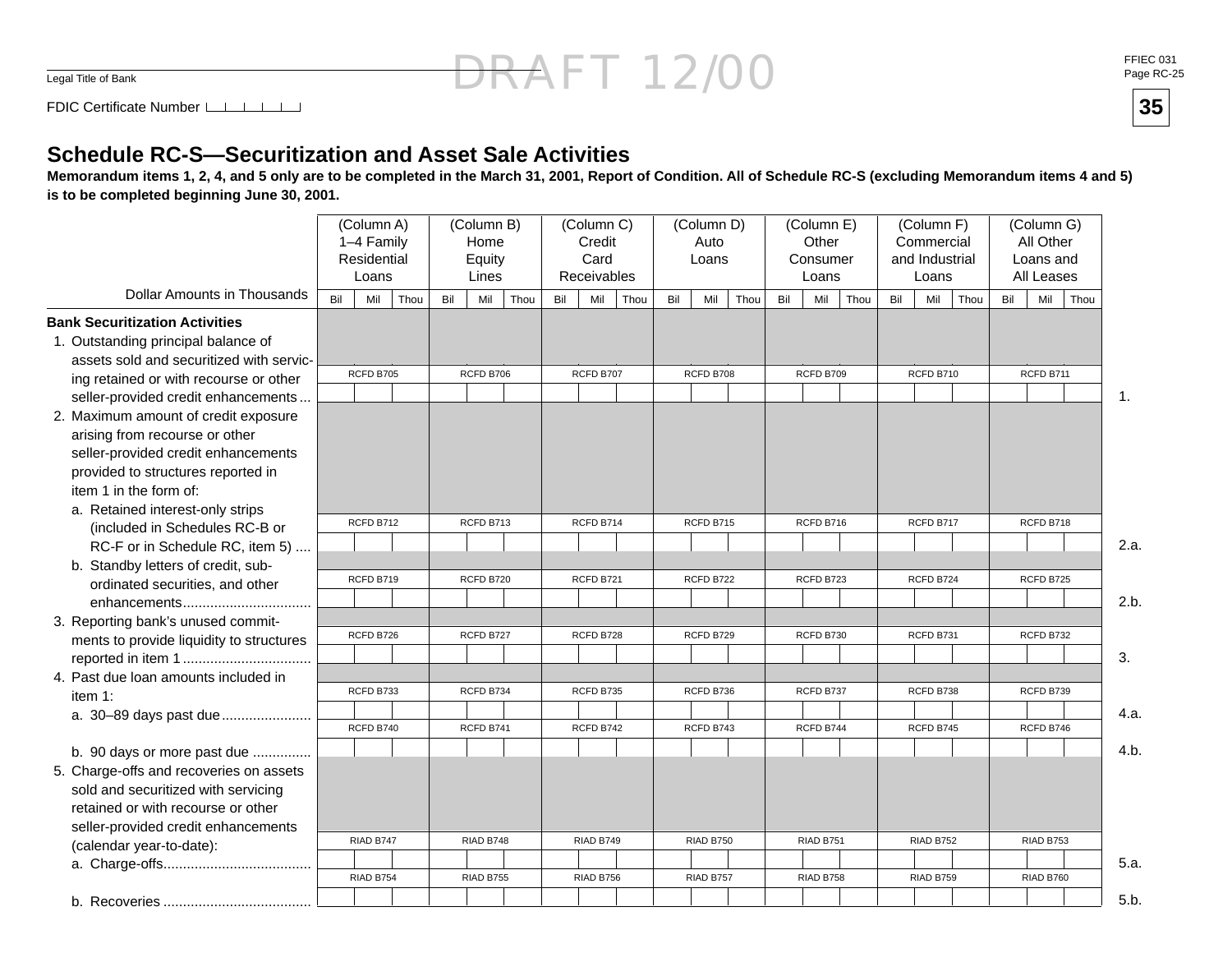#### Schedule RC-S—Continued

# DRAFT 12/00

FFIEC 031 Page RC-26

|                                                                                                                                                                   |     |                                                  |      |                                       |      |     |                                             |     |                             |      |     |                                          |     |                                                     |      |     |                                                    | 36   |
|-------------------------------------------------------------------------------------------------------------------------------------------------------------------|-----|--------------------------------------------------|------|---------------------------------------|------|-----|---------------------------------------------|-----|-----------------------------|------|-----|------------------------------------------|-----|-----------------------------------------------------|------|-----|----------------------------------------------------|------|
|                                                                                                                                                                   |     | (Column A)<br>1-4 Family<br>Residential<br>Loans |      | (Column B)<br>Home<br>Equity<br>Lines |      |     | (Column C)<br>Credit<br>Card<br>Receivables |     | (Column D)<br>Auto<br>Loans |      |     | (Column E)<br>Other<br>Consumer<br>Loans |     | (Column F)<br>Commercial<br>and Industrial<br>Loans |      |     | (Column G)<br>All Other<br>Loans and<br>All Leases |      |
| Dollar Amounts in Thousands                                                                                                                                       | Bil | Mil                                              | Thou | Mil<br>Bil                            | Thou | Bil | Mil<br>Thou                                 | Bil | Mil                         | Thou | Bil | Mil<br>Thou                              | Bil | Mil                                                 | Thou | Bil | Mil<br>Thou                                        |      |
| 6. Amount of ownership (or seller's)<br>interests carried as:<br>a. Securities (included in                                                                       |     |                                                  |      | RCFD B761                             |      |     | RCFD B762                                   |     |                             |      |     |                                          |     | RCFD B763                                           |      |     |                                                    |      |
| Schedule RC-B or in Schedule RC,                                                                                                                                  |     |                                                  |      |                                       |      |     |                                             |     |                             |      |     |                                          |     |                                                     |      |     |                                                    | 6.a. |
| b. Loans (included in<br>Schedule RC-C)                                                                                                                           |     |                                                  |      | RCFD B500                             |      |     | RCFD B501                                   |     |                             |      |     |                                          |     | RCFD B502                                           |      |     |                                                    | 6.b. |
| 7. Past due loan amounts included in<br>interests reported in item 6.a:                                                                                           |     |                                                  |      | RCFD B764                             |      |     | RCFD B765                                   |     |                             |      |     |                                          |     | RCFD B766                                           |      |     |                                                    |      |
| a. 30-89 days past due                                                                                                                                            |     |                                                  |      | RCFD B767                             |      |     | RCFD B768                                   |     |                             |      |     |                                          |     | RCFD B769                                           |      |     |                                                    | 7.a. |
| b. 90 days or more past due<br>8. Charge-offs and recoveries on loan<br>amounts included in interests reported                                                    |     |                                                  |      |                                       |      |     |                                             |     |                             |      |     |                                          |     |                                                     |      |     |                                                    | 7.b. |
| in item 6.a (calendar year-to-date):                                                                                                                              |     |                                                  |      | RIAD B770                             |      |     | RIAD B771                                   |     |                             |      |     |                                          |     | RIAD B772                                           |      |     |                                                    |      |
|                                                                                                                                                                   |     |                                                  |      | RIAD B773                             |      |     | RIAD B774                                   |     |                             |      |     |                                          |     | RIAD B775                                           |      |     |                                                    | 8.a. |
|                                                                                                                                                                   |     |                                                  |      |                                       |      |     |                                             |     |                             |      |     |                                          |     |                                                     |      |     |                                                    | 8.b. |
| For Securitization Facilities Sponsored<br>By or Otherwise Established By Other<br><b>Institutions</b>                                                            |     |                                                  |      |                                       |      |     |                                             |     |                             |      |     |                                          |     |                                                     |      |     |                                                    |      |
| 9. Maximum amount of credit exposure<br>arising from credit enhancements<br>provided by the reporting bank to other<br>institutions' securitization structures in |     |                                                  |      |                                       |      |     |                                             |     |                             |      |     |                                          |     |                                                     |      |     |                                                    |      |
| the form of standby letters of credit,                                                                                                                            |     | RCFD B776                                        |      | RCFD B777                             |      |     | RCFD B778                                   |     | RCFD B779                   |      |     | RCFD B780                                |     | RCFD B781                                           |      |     | RCFD B782                                          |      |
| purchased subordinated securities,<br>and other enhancements                                                                                                      |     |                                                  |      |                                       |      |     |                                             |     |                             |      |     |                                          |     |                                                     |      |     |                                                    | 9.   |
| 10. Reporting bank's unused commitments                                                                                                                           |     |                                                  |      |                                       |      |     |                                             |     |                             |      |     |                                          |     |                                                     |      |     |                                                    |      |
| to provide liquidity to other institutions'                                                                                                                       |     | RCFD B783                                        |      | RCFD B784                             |      |     | RCFD B785                                   |     | RCFD B786                   |      |     | RCFD B787                                |     | RCFD B788                                           |      |     | RCFD B789                                          |      |
| securitization structures                                                                                                                                         |     |                                                  |      |                                       |      |     |                                             |     |                             |      |     |                                          |     |                                                     |      |     |                                                    | 10.  |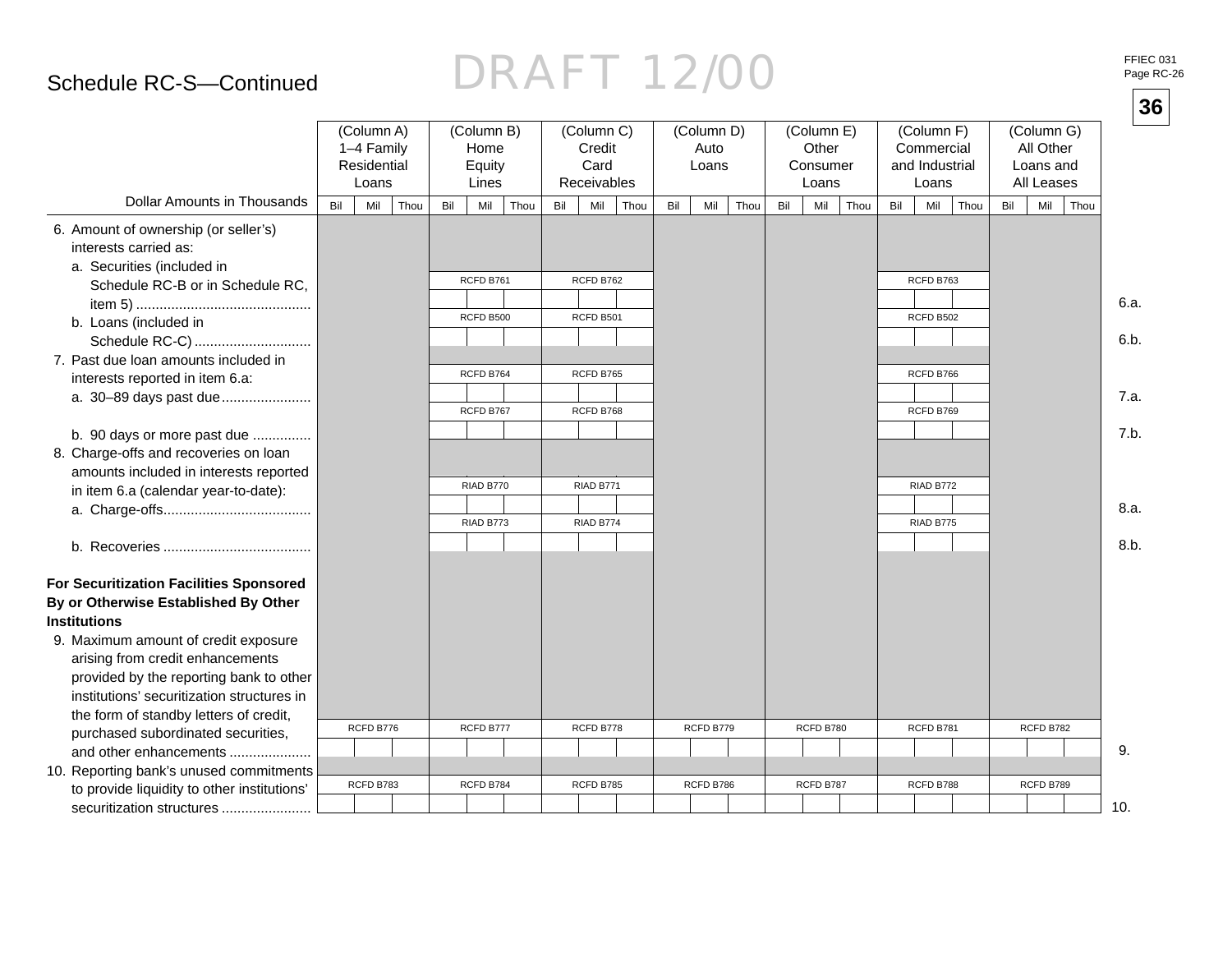#### Schedule RC-S—Continued

|                                                                                                                                                             |     | (Column A)<br>1-4 Family<br>Residential<br>Loans |      |     | (Column B)<br>Home<br>Equity<br>Lines |      |     | (Column C)<br>Credit<br>Card<br><b>Receivables</b> |      |     | (Column D)<br>Auto<br>Loans |      |     | (Column E)<br>Other<br>Consumer<br>Loans |      |     | (Column F)<br>Commercial<br>and Industrial<br>Loans |      |     | (Column G)<br>All Other<br>Loans and<br>All Leases |      |                 |
|-------------------------------------------------------------------------------------------------------------------------------------------------------------|-----|--------------------------------------------------|------|-----|---------------------------------------|------|-----|----------------------------------------------------|------|-----|-----------------------------|------|-----|------------------------------------------|------|-----|-----------------------------------------------------|------|-----|----------------------------------------------------|------|-----------------|
| Dollar Amounts in Thousands                                                                                                                                 | Bil | Mil                                              | Thou | Bil | Mil                                   | Thou | Bil | Mil                                                | Thou | Bil | Mil                         | Thou | Bil | Mil                                      | Thou | Bil | Mil                                                 | Thou | Bil | Mil                                                | Thou |                 |
| <b>Bank Asset Sales</b><br>11. Assets sold with recourse or other<br>seller-provided credit enhancements<br>and not securitized                             |     | RCFD B790                                        |      |     | RCFD B791                             |      |     | RCFD B792                                          |      |     | RCFD B793                   |      |     | RCFD B794                                |      |     | RCFD B795                                           |      |     | RCFD B796                                          |      | 11.             |
| 12. Maximum amount of credit exposure<br>arising from recourse or other seller-<br>provided credit enhancements pro-<br>vided to assets reported in item 11 |     | RCFD B797                                        |      |     | RCFD B798                             |      |     | RCFD B799                                          |      |     | <b>RCFD B800</b>            |      |     | RCFD B801                                |      |     | RCFD B802                                           |      |     | RCFD B803                                          |      | 12 <sub>1</sub> |

#### **Memorandum items 1, 2, 4, and 5 are to be completed in the March 31, 2001, Report of Condition. Memorandum items 1, 2, and 3 are to be completed beginning June 30, 2001.**

| Memoranda<br>Dollar Amounts in Thousands                                                                                                                                                                                                         | RCFD                       | Bil | Mil | Thou |                        |
|--------------------------------------------------------------------------------------------------------------------------------------------------------------------------------------------------------------------------------------------------|----------------------------|-----|-----|------|------------------------|
| 1. Small business obligations transferred with recourse under Section 208 of the Riegle Community Development and Regulatory Improvement<br>Act of 1994:                                                                                         |                            |     |     |      |                        |
|                                                                                                                                                                                                                                                  | A249                       |     |     |      | M.1.a.                 |
|                                                                                                                                                                                                                                                  | A250                       |     |     |      | M.1.b.                 |
| 2. Outstanding principal balance of assets serviced for others:                                                                                                                                                                                  | <b>B804</b>                |     |     |      | M.2.a.                 |
|                                                                                                                                                                                                                                                  | <b>B805</b><br>A591        |     |     |      | M.2.b.<br>M.2.c.       |
| 3. Asset-backed commercial paper conduits:<br>a. Maximum amount of credit exposure arising from credit enhancements provided to conduit structures in the form of standby letters of<br>credit, subordinated securities, and other enhancements: |                            |     |     |      |                        |
|                                                                                                                                                                                                                                                  | <b>B806</b><br><b>B807</b> |     |     |      | M.3.a.(1)<br>M.3.a.(2) |
| b. Unused commitments to provide liquidity to conduit structures:                                                                                                                                                                                | <b>B808</b><br><b>B809</b> |     |     |      | M.3.b.(1)<br>M.3.b.(2) |

<sup>1</sup> Memorandum item 2.c is to be completed in the March 31, 2001, Report of Condition if the principal balance of other financial assets serviced for others is more than \$10 million and exceeds 10 percent of total assets. Memorandum item 2.c is to be completed beginning June 30, 2001, if the principal balance of other fi nancial assets serviced for others is more than \$10 million.

**37**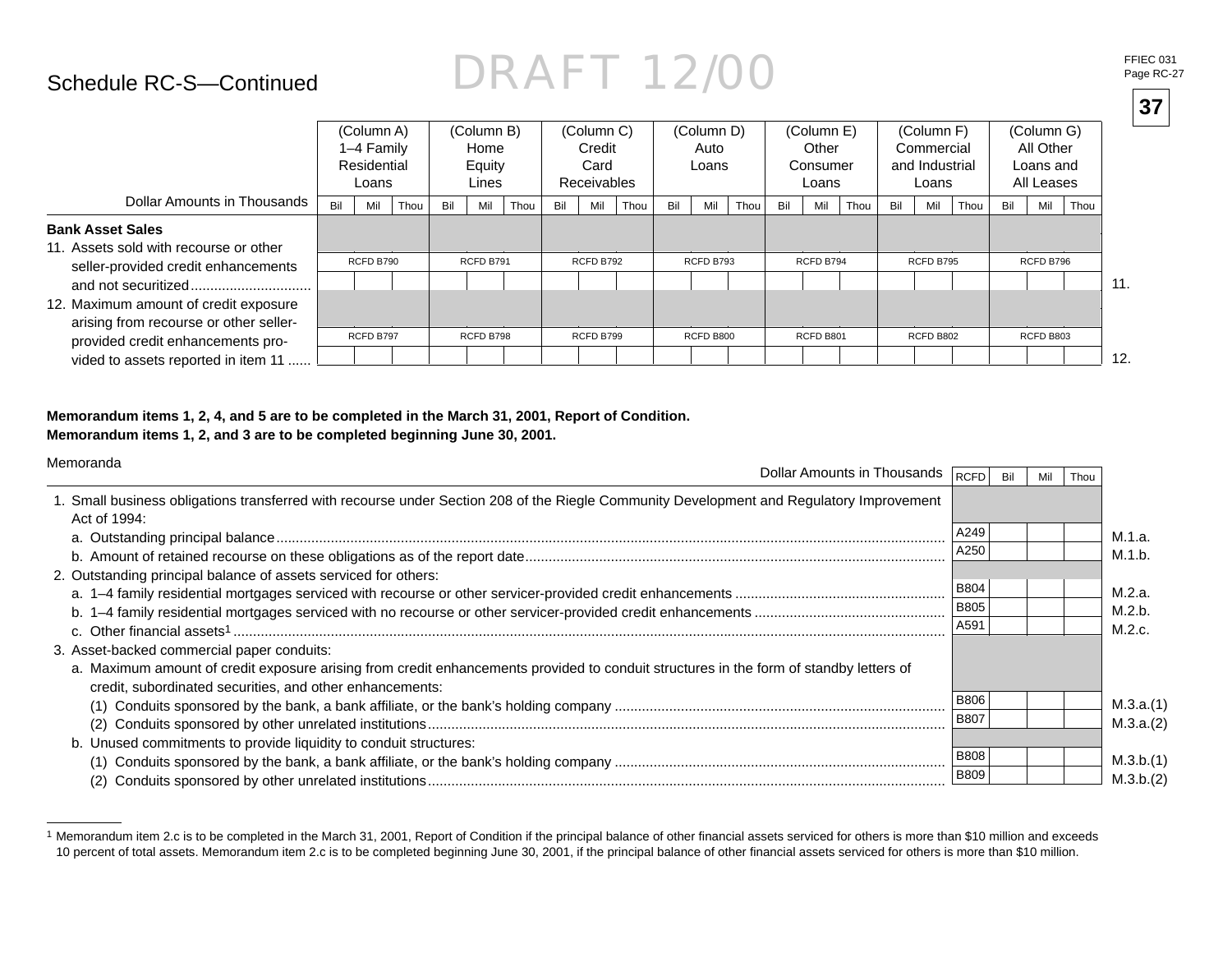#### Schedule RC-S—Continued

**38**

| Memoranda-Continued                                                                                                                                            | Dollar Amounts in Thousands $\sqrt{R}$ <sub>RCFD</sub> |              | Bil | Mil | Thou |                        |
|----------------------------------------------------------------------------------------------------------------------------------------------------------------|--------------------------------------------------------|--------------|-----|-----|------|------------------------|
| 4. Financial assets transferred with recourse that have been treated as sold for Call Report purposes:<br>a. First lien 1-4 family residential mortgage loans: |                                                        |              |     |     |      |                        |
|                                                                                                                                                                |                                                        | A521<br>A522 |     |     |      | M.4.a.(1)              |
| b. Other financial assets (excluding small business obligations reported in Memorandum item 1):                                                                |                                                        |              |     |     |      | M.4.a.(2)              |
|                                                                                                                                                                |                                                        | A523<br>A524 |     |     |      | M.4.b.(1)<br>M.4.b.(2) |
| 5. Loans extended under credit cards and related plans to individuals for household, family, and other personal expenditures that have been                    |                                                        | 2742         |     |     |      | M 5                    |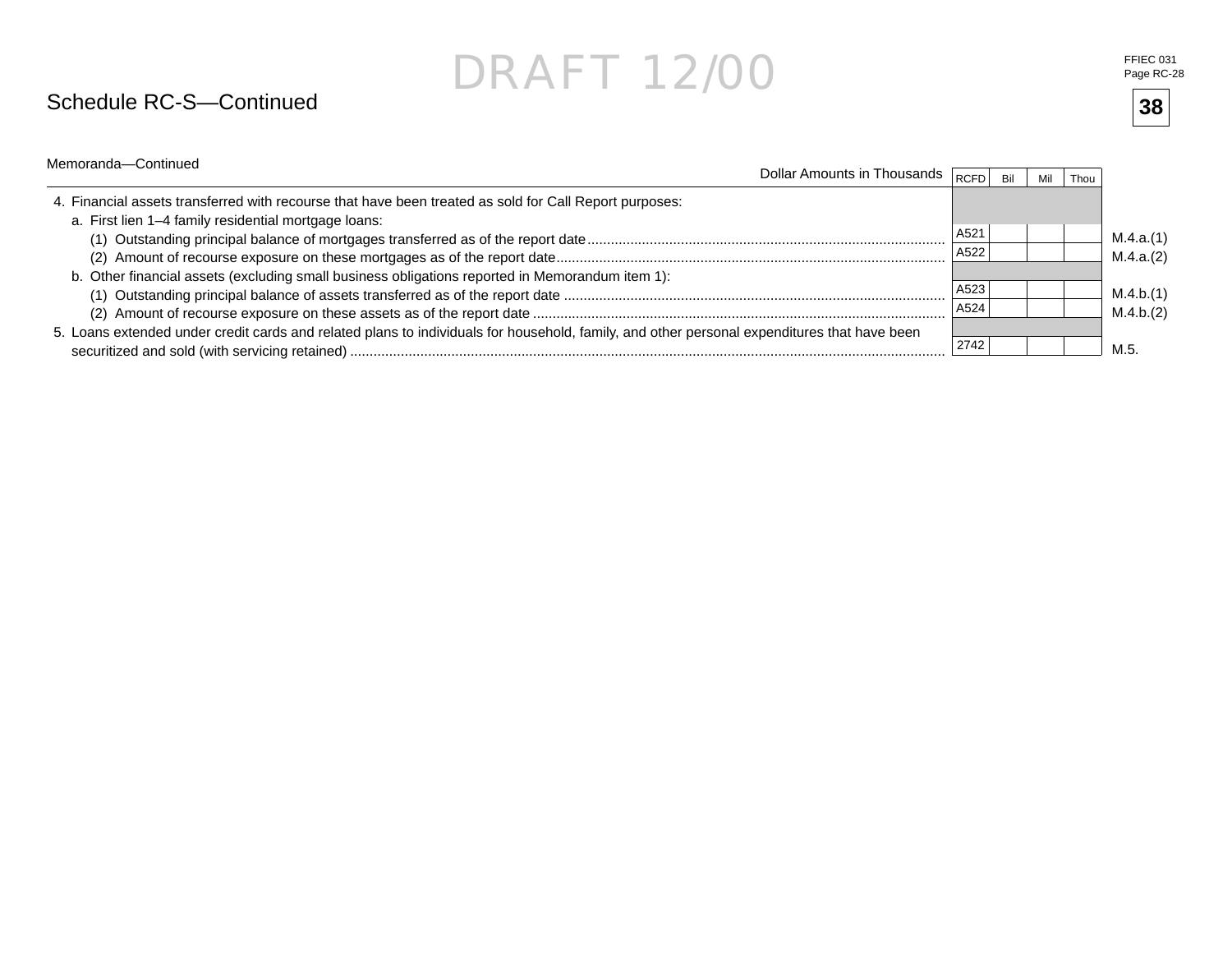### $\overline{\text{DRAFT 12/00}}$ Legal Title of Bank **39**

FDIC Certificate Number [16]

#### **Schedule RC-T—Fiduciary and Related Services**

**Schedule RC-T is to be completed beginning December 31, 2001.**

#### **Items 12 through 23 and Memorandum item 4 will not be made available to the public on an individual institution basis.**

- 1. Does the institution have fiduciary powers? (If "NO," do not complete Schedule RC-T.)...................... A345
- 2. Does the institution exercise the fiduciary powers it has been granted? (If "NO," do not complete the rest of Schedule RC-T.)...........................................................................................................................  $RCFD$  Yes  $|$  No A346
- 3. Does the institution have any fiduciary or related activity (in the form of assets or accounts) to report in this schedule? (If "NO," do not complete the rest of Schedule RC-T.) ................................................ RCFD Yes | No B867

If the answer to item 3 is "YES," complete the applicable items of Schedule RC-T, as follows:

Institutions with total fiduciary assets (item 9, sum of columns A and B) greater than \$250 million (as of the preceding December 31) or with gross fiduciary and related services income greater than 10% of revenue (net interest income plus noninterest income) for the preceding calendar year must complete:

- Items 4 through 19.a quarterly,
- Items 20 through 23 annually with the December report, and
- Memorandum items 1 through 4 annually with the December report.

Institutions with total fiduciary assets (item 9, sum of columns A and B) greater than \$100 million but less than or equal to \$250 million (as of the preceding December 31) that do not meet the fiduciary income test for quarterly reporting must complete:

- Items 4 through 23 annually with the December report, and
- Memorandum items 1 through 4 annually with the December report.

Institutions with total fiduciary assets (item 9, sum of columns A and B) of \$100 million or less (as of the preceding December 31) that do not meet the fiduciary income test for quarterly reporting must complete:

- Items 4 through 11 annually with the December report, and
- Memorandum items 1 through 3 annually with the December report.

|                                                     |           | (Column A)<br>(Column B)<br>Non-Managed<br>Managed<br>Assets<br>Assets |           |      |                   |           |           |      | (Column C)<br>Number of<br>Managed<br>Accounts | (Column D)<br>Number of<br>Non-Managed<br>Accounts |           |  |
|-----------------------------------------------------|-----------|------------------------------------------------------------------------|-----------|------|-------------------|-----------|-----------|------|------------------------------------------------|----------------------------------------------------|-----------|--|
| Dollar Amounts in Thousands                         | Trill     | Bil                                                                    | Mil       | Thou | $ \textsf{Tril} $ | Bil       | Mil       | Thou |                                                |                                                    |           |  |
| FIDUCIARY AND RELATED ASSETS                        |           |                                                                        | RCFD B868 |      |                   |           | RCFD B869 |      | RCFD B870                                      | RCFD B871                                          |           |  |
| 4. Personal trust and agency accounts.              |           |                                                                        |           |      |                   |           |           |      |                                                |                                                    | 4.        |  |
| 5. Retirement related trust and agency<br>accounts: |           |                                                                        |           |      |                   |           |           |      |                                                |                                                    |           |  |
| a. Employee benefit-defined                         | RCFD B872 |                                                                        |           |      |                   |           | RCFD B873 |      | RCFD B874                                      | RCFD B875                                          |           |  |
|                                                     |           |                                                                        |           |      |                   |           |           |      |                                                |                                                    | 5.a.      |  |
| b. Employee benefit-defined                         |           |                                                                        | RCFD B876 |      |                   |           | RCFD B877 |      | RCFD B878                                      | RCFD B879                                          |           |  |
|                                                     |           |                                                                        |           |      |                   |           |           |      |                                                |                                                    | 5.b.      |  |
|                                                     |           |                                                                        | RCFD B880 |      |                   |           | RCFD B881 |      | RCFD B882                                      | RCFD B883                                          |           |  |
| c. Other retirement accounts                        |           |                                                                        |           |      |                   |           |           |      |                                                |                                                    | 5.c.      |  |
|                                                     |           |                                                                        | RCFD B884 |      |                   |           | RCFD B885 |      | RCFD C001                                      | RCFD C002                                          |           |  |
| 6. Corporate trust and agency accounts              |           |                                                                        |           |      |                   |           |           |      |                                                |                                                    | 6.        |  |
| 7. Investment management agency                     |           |                                                                        | RCFD B886 |      |                   |           |           |      | RCFD B888                                      |                                                    |           |  |
|                                                     |           |                                                                        |           |      |                   |           |           |      | 7.                                             |                                                    |           |  |
|                                                     |           |                                                                        | RCFD B890 |      |                   | RCFD B891 |           |      |                                                | RCFD B892                                          | RCFD B893 |  |
|                                                     |           |                                                                        |           |      |                   |           |           |      |                                                |                                                    | 8.        |  |

Page RC-29



1.

2.

3.

 $RCFD$  Yes  $\vert$  No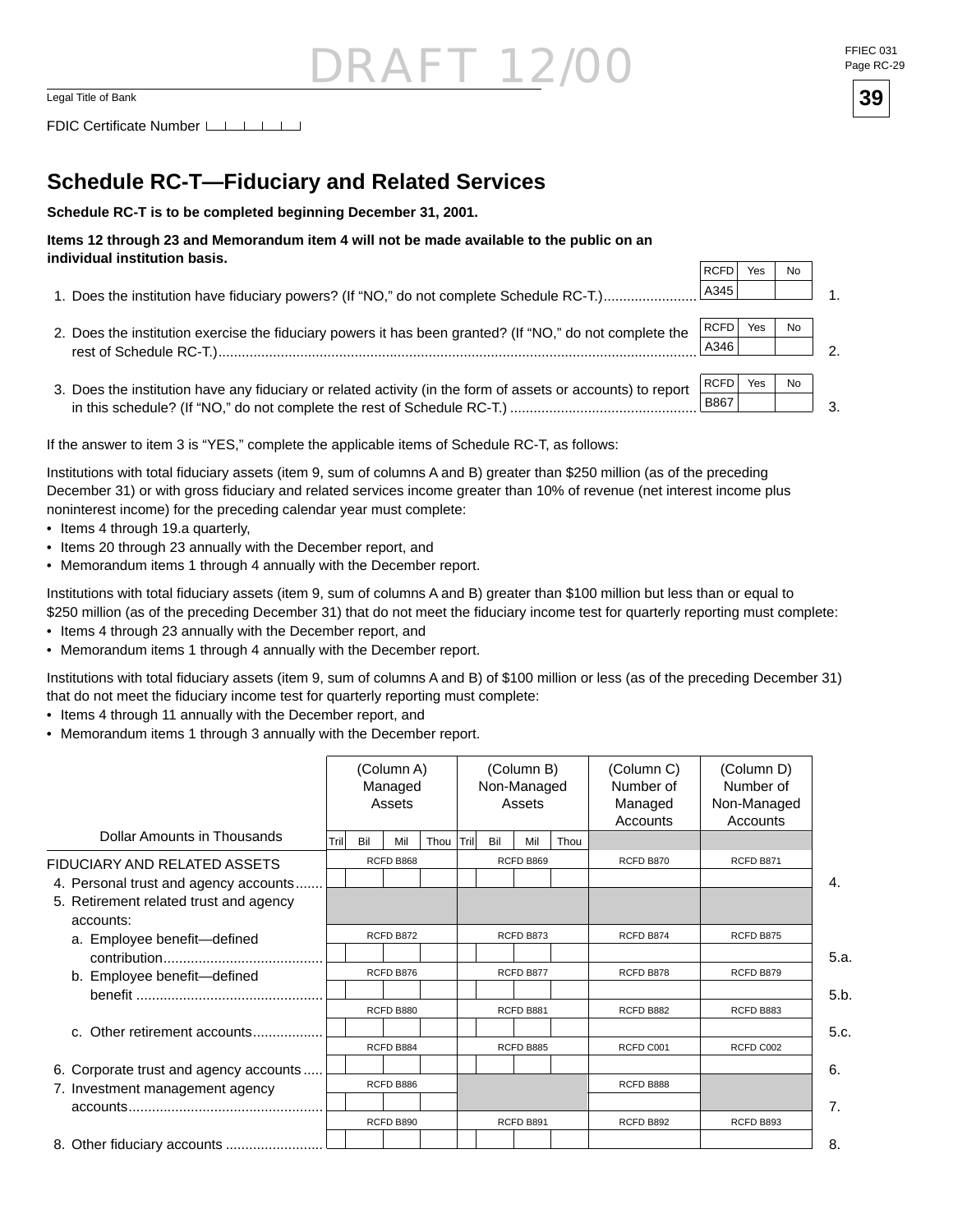### Schedule RC-T—Continued **40**

|                                           | (Column A)<br>Managed<br>Assets |     |           |      |           | (Column B)<br>Non-Managed<br>Assets |           |      | (Column C)<br>Number of<br>Managed<br>Accounts | (Column D)<br>Number of<br>Non-Managed<br>Accounts |     |
|-------------------------------------------|---------------------------------|-----|-----------|------|-----------|-------------------------------------|-----------|------|------------------------------------------------|----------------------------------------------------|-----|
| Dollar Amounts in Thousands               | $ \text{Tril} $                 | Bil | Mil       | Thou | 'Trilı    | Bil                                 | Mil       | Thou |                                                |                                                    |     |
| FIDUCIARY AND RELATED<br>ASSETS-Continued |                                 |     |           |      |           |                                     |           |      |                                                |                                                    |     |
| 9. Total fiduciary accounts               |                                 |     | RCFD B894 |      |           |                                     | RCFD B895 |      | RCFD B896                                      | RCFD B897                                          |     |
| (sum of items 4 through 8)                |                                 |     |           |      |           |                                     |           |      |                                                |                                                    | 9.  |
|                                           |                                 |     |           |      |           |                                     | RCFD B898 |      |                                                | RCFD B899                                          |     |
| 10. Custody and safekeeping accounts      |                                 |     |           |      |           |                                     |           |      |                                                |                                                    | 10. |
| 11. Fiduciary accounts held in foreign    | <b>RCFN B900</b>                |     |           |      | RCFN B901 |                                     |           |      | <b>RCFN B902</b>                               | <b>RCFN B903</b>                                   |     |
| offices (included in items 9 and 10)      |                                 |     |           |      |           |                                     |           |      |                                                |                                                    | 11. |

| Dollar Amounts in Thousands                                                                    | <b>RIAD</b> | Bil | Mil | Thou |       |
|------------------------------------------------------------------------------------------------|-------------|-----|-----|------|-------|
| FIDUCIARY AND RELATED SERVICES INCOME                                                          |             |     |     |      |       |
|                                                                                                | <b>B904</b> |     |     |      | 12.   |
| 13. Retirement related trust and agency accounts:                                              |             |     |     |      |       |
|                                                                                                | <b>B905</b> |     |     |      | 13.a. |
|                                                                                                | <b>B906</b> |     |     |      | 13.b. |
|                                                                                                | <b>B907</b> |     |     |      | 13.c. |
|                                                                                                | A479        |     |     |      | 14.   |
|                                                                                                | <b>B908</b> |     |     |      | 15.   |
|                                                                                                | A480        |     |     |      | 16.   |
|                                                                                                | <b>B909</b> |     |     |      | 17.   |
|                                                                                                | B910        |     |     |      | 18.   |
| 19. Total gross fiduciary and related services income (sum of items 12 through 18) (must equal |             |     |     |      |       |
|                                                                                                | 4070        |     |     |      | 19.   |
| a. Fiduciary and related services income-foreign offices                                       |             |     |     |      | 19.a. |
|                                                                                                | 4130        |     |     |      | 20.   |
|                                                                                                | A488        |     |     |      | 21.   |
|                                                                                                | B911        |     |     |      | 22.   |
|                                                                                                | A491        |     |     |      | 23.   |

| Memoranda                                                                          |  |             | <b>Managed Assets</b> |     |      |  |  |
|------------------------------------------------------------------------------------|--|-------------|-----------------------|-----|------|--|--|
| Dollar Amounts in Thousands                                                        |  | <b>RCFD</b> | Bil                   | Mil | Thou |  |  |
| 1. Managed assets held in personal trust and agency accounts:                      |  |             |                       |     |      |  |  |
|                                                                                    |  | B913        |                       |     |      |  |  |
|                                                                                    |  | B914        |                       |     |      |  |  |
|                                                                                    |  | B915        |                       |     |      |  |  |
|                                                                                    |  | B916        |                       |     |      |  |  |
|                                                                                    |  | <b>B917</b> |                       |     |      |  |  |
|                                                                                    |  | <b>B918</b> |                       |     |      |  |  |
|                                                                                    |  | <b>B919</b> |                       |     |      |  |  |
|                                                                                    |  | <b>B920</b> |                       |     |      |  |  |
|                                                                                    |  | B921        |                       |     |      |  |  |
|                                                                                    |  | B922        |                       |     |      |  |  |
|                                                                                    |  | B923        |                       |     |      |  |  |
| Total managed assets held in personal trust and agency accounts (sum of Memorandum |  |             |                       |     |      |  |  |
|                                                                                    |  | <b>B868</b> |                       |     |      |  |  |

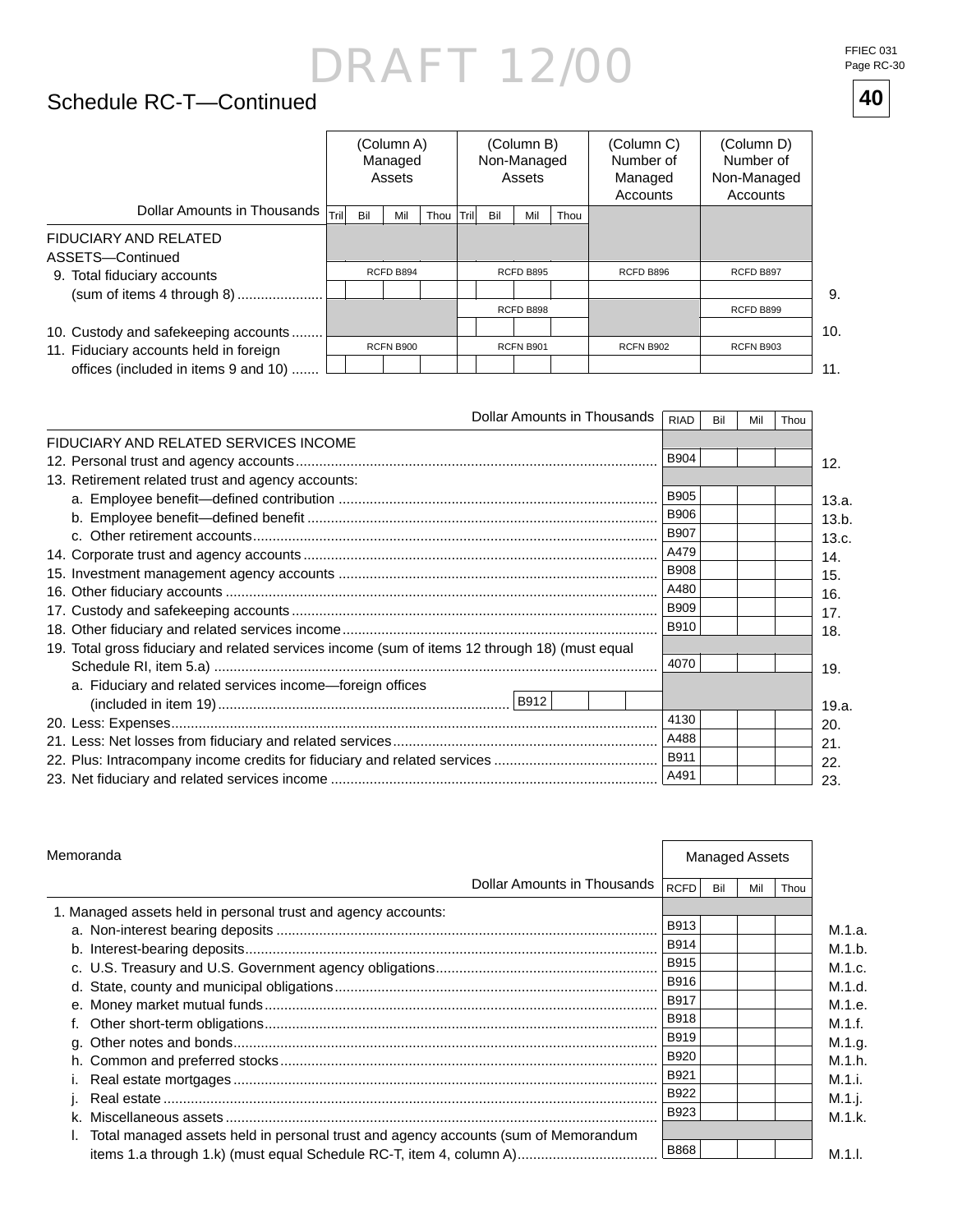### Schedule RC-T—Continued

| Memoranda-Continued                                                    |                                  |      | (Column A)<br>Number of<br><b>Issues</b> |       |           | (Column B)<br><b>Principal Amount</b><br>Outstanding |      |        |
|------------------------------------------------------------------------|----------------------------------|------|------------------------------------------|-------|-----------|------------------------------------------------------|------|--------|
|                                                                        | Dollar Amounts in Thousands RCFD |      |                                          | Trill | Bil       | Mil                                                  | Thou |        |
| 2. Corporate trust and agency accounts:                                |                                  |      |                                          |       | RCFD B928 |                                                      |      |        |
|                                                                        |                                  | B927 |                                          |       |           |                                                      |      | M.2.a. |
| b. Transfer agent, registrar, paying agent, and other corporate agency |                                  | B929 |                                          |       |           |                                                      |      | M.2 h. |

b. Transfer agent, registrar, paying agent, and other corporate agency .........

M.2.b.

|                                                                   |             | (Column A)<br>Number of<br>Funds | (Column B)<br>Market Value of<br><b>Fund Assets</b> |     |     |      |  |
|-------------------------------------------------------------------|-------------|----------------------------------|-----------------------------------------------------|-----|-----|------|--|
| Dollar Amounts in Thousands                                       | <b>RCFD</b> |                                  | <b>RCFD</b>                                         | Bil | Mil | Thou |  |
| 3. Collective investment funds and common trust funds:            |             |                                  |                                                     |     |     |      |  |
|                                                                   | <b>B931</b> |                                  | B932                                                |     |     |      |  |
|                                                                   | B933        |                                  | <b>B934</b>                                         |     |     |      |  |
|                                                                   | <b>B935</b> |                                  | <b>B936</b>                                         |     |     |      |  |
|                                                                   | <b>B937</b> |                                  | <b>B938</b>                                         |     |     |      |  |
|                                                                   | <b>B939</b> |                                  | <b>B940</b>                                         |     |     |      |  |
|                                                                   | <b>B941</b> |                                  | B942                                                |     |     |      |  |
|                                                                   | B943        |                                  | <b>B944</b>                                         |     |     |      |  |
| h. Total collective investment funds (sum of Memorandum items 3.a | <b>B945</b> |                                  | <b>B946</b>                                         |     |     |      |  |

|                                                              | (Column A)<br>Gross Losses<br>Managed<br>Accounts |     |      |             |     | (Column B)<br>Gross Losses<br>Non-Managed<br>Accounts |             |     | (Column C)<br>Recoveries |        |
|--------------------------------------------------------------|---------------------------------------------------|-----|------|-------------|-----|-------------------------------------------------------|-------------|-----|--------------------------|--------|
| Dollar Amounts in Thousands                                  | RIAD                                              | Mil | Thou | <b>RIAD</b> | Mil | Thou                                                  | <b>RIAD</b> | Mil | Thou                     |        |
| 4. Fiduciary settlements, surcharges, and other losses:      |                                                   |     |      |             |     |                                                       |             |     |                          |        |
|                                                              | <b>B947</b>                                       |     |      | <b>B948</b> |     |                                                       | <b>B949</b> |     |                          | M.4.a. |
| b. Retirement related trust and agency accounts              | <b>B950</b>                                       |     |      | B951        |     |                                                       | B952        |     |                          | M.4.b. |
|                                                              | <b>B953</b>                                       |     |      | <b>B954</b> |     |                                                       | <b>B955</b> |     |                          | M.4.c. |
| d. Other fiduciary accounts and related services             | <b>B956</b>                                       |     |      | <b>B957</b> |     |                                                       | <b>B958</b> |     |                          | M.4.d. |
| e. Total fiduciary settlements, surcharges, and other losses |                                                   |     |      |             |     |                                                       |             |     |                          |        |
| (sum of Memorandum items 4.a through 4.d) (sum of            |                                                   |     |      |             |     |                                                       |             |     |                          |        |
| columns A and B minus column C must equal                    |                                                   |     |      |             |     |                                                       |             |     |                          |        |
|                                                              | <b>B959</b>                                       |     |      | <b>B960</b> |     |                                                       | B961        |     |                          | M.4.e. |

Person to whom questions about Schedule RC-T—Fiduciary and Related Services should be directed:

Name and Title (TEXT B962)

E-mail Address (TEXT B926)

Telephone: Area code/phone number/extension (TEXT B963) FAX: Area code/phone number (TEXT B964)

FFIEC 031 Page RC-31

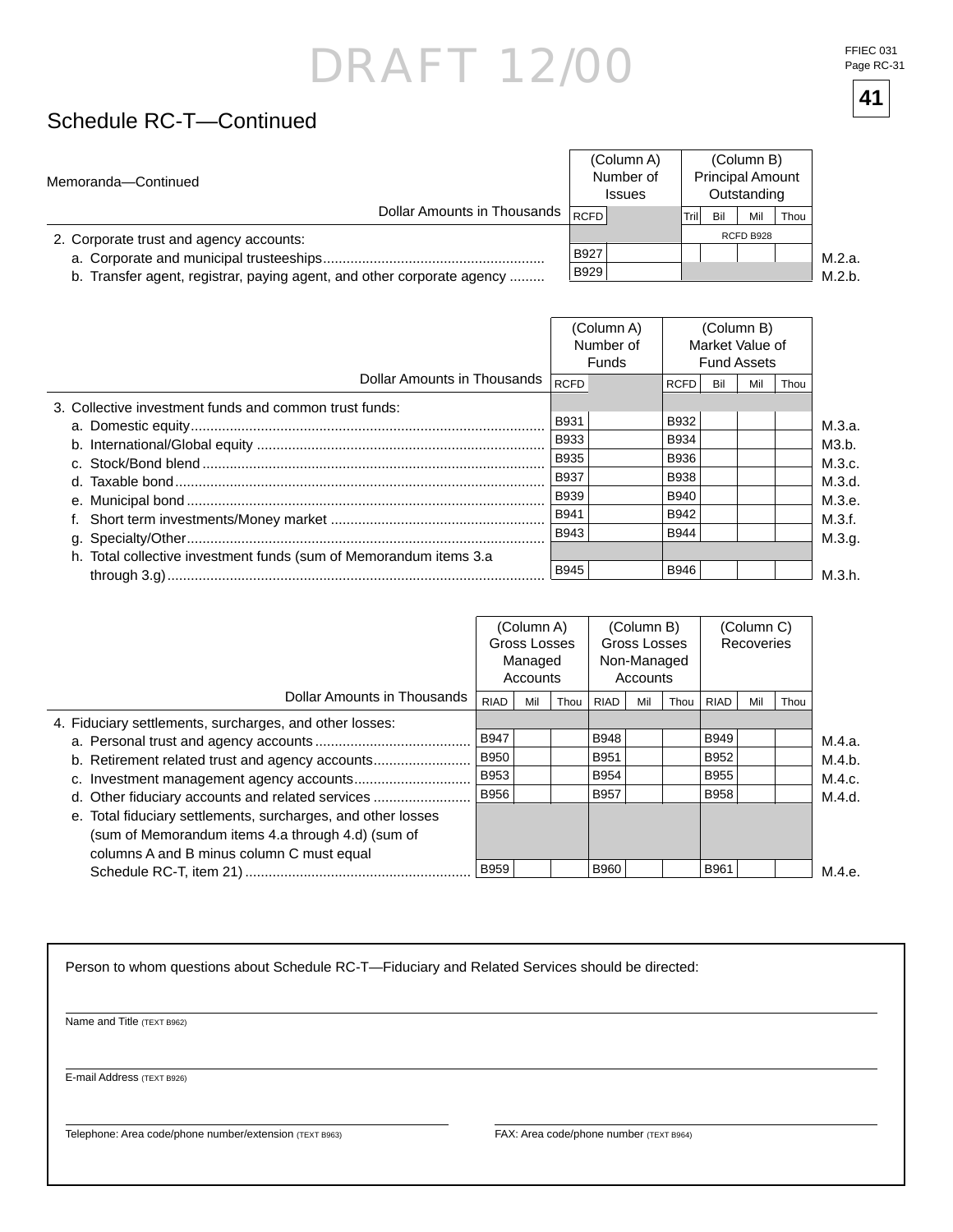$D$ RAFT 12/00 FFIEC 031

Page RC-32



#### *Optional* Narrative Statement Concerning the Amounts Reported in the Reports of Condition and Income

at close of business on

#### Legal Title of Bank City

The management of the reporting bank may, *if it wishes*, submit a brief narrative statement on the amounts reported in the Reports of Condition and Income. This optional statement will be made available to the public, along with the publicly available data in the Reports of Condition and Income, in response to any request for individual bank report data. However, the information reported in Schedule RC-T, items 12 through 23 and Memorandum item 4, is regarded as confidential and will not be released to the public. BANKS CHOOSING TO SUBMIT THE NARRATIVE STATEMENT SHOULD ENSURE THAT THE STATEMENT DOES *NOT* CON-TAIN THE NAMES OR OTHER IDENTIFICATIONS OF INDIVID-UAL BANK CUSTOMERS, REFERENCES TO THE AMOUNTS REPORTED IN THE CONFIDENTIAL ITEMS IN SCHEDULE RC-T, OR ANY OTHER INFORMATION THAT THEY ARE NOT WILLING TO HAVE MADE PUBLIC OR THAT WOULD COMPROMISE THE PRIVACY OF THEIR CUSTOMERS. Banks choosing *not* to make a statement may check the "No comment" box below and should make no entries of any kind in the space provided for the narrative statement; i.e., DO *NOT* enter in this space such phrases as "No statement," "Not applicable," "N/A," "No comment," and "None."

The optional statement must be entered on this sheet. The statement should not exceed 100 words. Further, regardless of the number of words, the statement must not exceed 750 characters, including punctuation, indentation, and standard spacing between words and sentences. If any submission should exceed 750 characters, as defined, it will be truncated at 750 characters with no notice to the submitting bank and the truncated statement will

 $No$  comment  $\Box$  (RCON 6979)

*BANK MANAGEMENT STATEMENT (please type or print clearly):* (TEXT 6980)

State

,

appear as the bank's statement both on agency computerized records and in computer-file releases to the public.

All information furnished by the bank in the narrative statement must be accurate and not misleading. Appropriate efforts shall be taken by the submitting bank to ensure the statement's accuracy. The statement must be signed, in the space provided below, by a senior officer of the bank who thereby attests to its accuracy.

If, subsequent to the original submission, *material* changes are submitted for the data reported in the Reports of Condition and Income, the existing narrative statement will be deleted from the files, and from disclosure; the bank, at its option, may replace it with a statement, under signature, appropriate to the amended data.

The optional narrative statement will appear in agency records and in release to the public exactly as submitted (or amended as described in the preceding paragraph) by the management of the bank (except for the truncation of statements exceeding the 750-character limit described above). THE STATEMENT WILL *NOT* BE EDITED OR SCREENED IN ANY WAY BY THE SUPERVI-SORY AGENCIES FOR ACCURACY OR RELEVANCE. DISCLO-SURE OF THE STATEMENT SHALL NOT SIGNIFY THAT ANY FEDERAL SUPERVISORY AGENCY HAS VERIFIED OR CON-FIRMED THE ACCURACY OF THE INFORMATION CONTAINED THEREIN. A STATEMENT TO THIS EFFECT WILL APPEAR ON ANY PUBLIC RELEASE OF THE OPTIONAL STATEMENT SUB-MITTED BY THE MANAGEMENT OF THE REPORTING BANK.